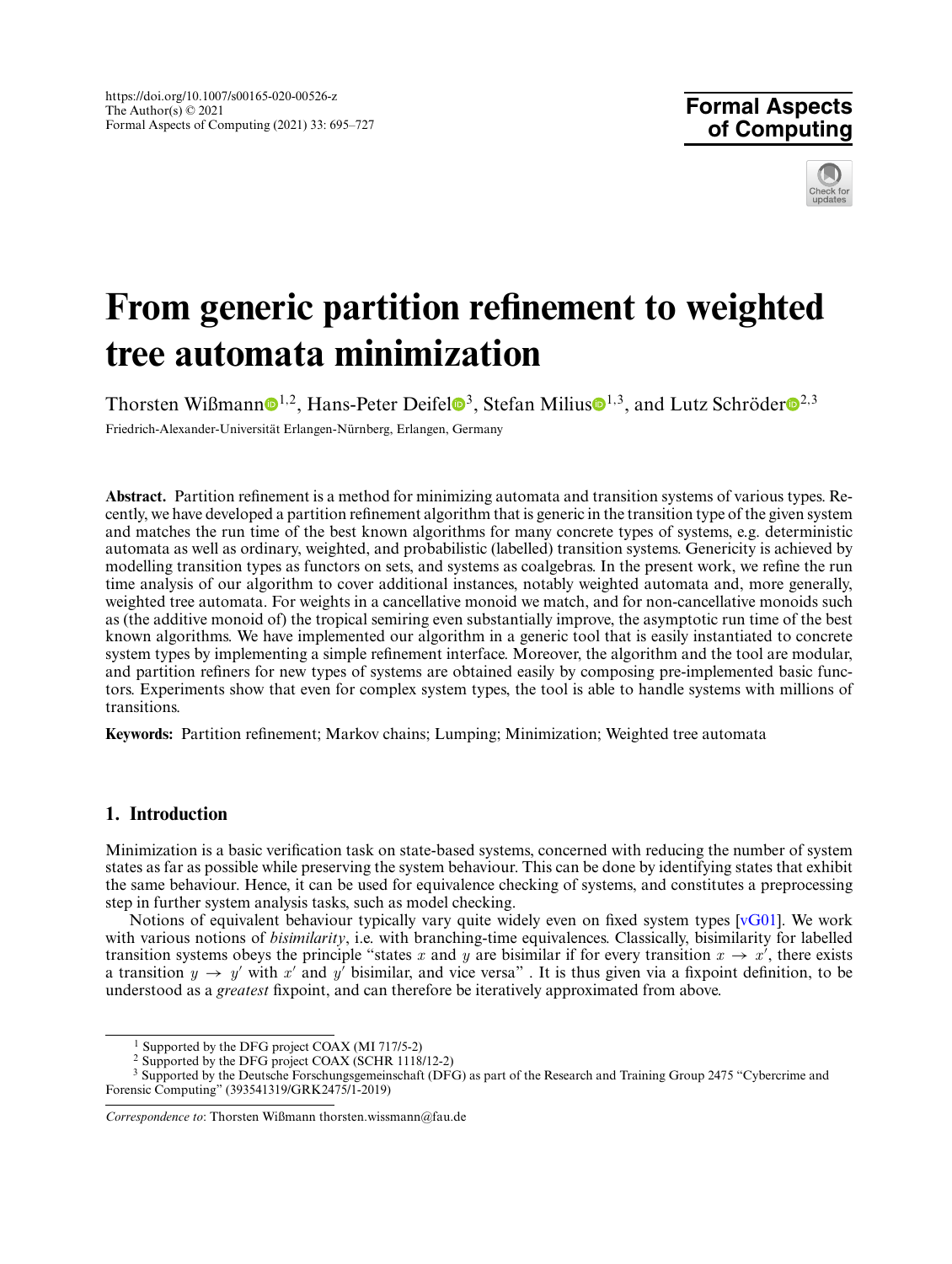This is the principle behind *partition refinement* algorithms: Initially all states are tentatively considered equivalent, and then this initial partition is iteratively refined according to observations made on the states until a fixpoint is reached. Unsurprisingly, such procedures run in polynomial time. Its comparative tractability (in contrast, e.g. trace equivalence and language equivalence of non-deterministic systems are PSPACE-complete [\[KS90\]](#page-31-0)) makes minimization under bisimilarity interesting even in cases where the main equivalence of interest is lineartime, such as word automata.

Kanellakis and Smolka [\[KS90\]](#page-31-0) in fact provide a minimization algorithm with run time  $O(m \cdot n)$  for ordinary transition systems with *n* states and *m* transitions. However, even faster partition refinement algorithms running in  $\mathcal{O}((m + n) \cdot \log n)$  have been developed for various types of systems over the past 50 years. For example, Hopcroft's algorithm minimizes deterministic automata for a fixed input alphabet *A* in  $\mathcal{O}(n \cdot \log n)$  [\[Hop71\]](#page-31-1); it was later generalized to variable input alphabets, with run time  $\mathcal{O}(n \cdot |A| \cdot \log n)$  [\[Gri73,](#page-31-2) [Knu01\]](#page-31-3). The Paige-Tarjan algorithm minimizes transition systems in time  $\mathcal{O}((m + n) \cdot \log n)$  [\[PT87\]](#page-31-4), and generalizations to labelled transition systems have the same time complexity [\[HT92,](#page-31-5) [DHS03,](#page-31-6) [Val09\]](#page-32-1). Minimization of weighted systems is typically called *lumping* in the literature; Valmari and Franchescinis [\[VF10\]](#page-32-2) exhibit a simple  $\mathcal{O}((m + n) \cdot \log n)$ lumping algorithm for systems with rational weights.

In earlier work [\[DMSW17,](#page-31-7) [WDMS20\]](#page-32-3) we have developed an efficient *generic* partition refinement algorithm that can be easily instantiated to a wide range of system types, most of the time either matching or improving the previous best run time. The genericity of the algorithm is based on modelling state-based systems as coalgebras following the paradigm of universal coalgebra  $\arctan{\frac{\text{Rut00}}{\text{ln}}}$ , in which the branching structure of systems is encapsulated in the choice of a functor, the *type functor*. This allows us to cover not only classical relational systems and various forms of weighted systems, but also to combine existing system types in various ways, e.g. nondeterministic and probabilistic branching. Our algorithm uses a functor-specific *refinement interface* that supports a graph-based representation of coalgebras. It allows for a generic complexity analysis, and indeed the generic algorithm has the same asymptotic complexity as the above-mentioned specific algorithms. For Segala systems [\[Seg95\]](#page-32-4) (systems that combine probabilistic and non-deterministic branching, also known as Markov decision processes), it matches the run time of a recent algorithm [\[GVdV18\]](#page-31-9) discovered independently and almost at the same time as ours, and improves on the run time of the previously best algorithm [\[BEM00\]](#page-30-0).

The new contributions of the present paper are twofold. On the theoretical side, we show how to instantiate our generic algorithm to weighted systems with weights in a monoid (generalizing the group-weighted case considered previously [\[DMSW17,](#page-31-7) [WDMS20\]](#page-32-3)). We then refine the complexity analysis of the algorithm, making the complexity of the implementation of the type functor a parameter  $p(c)$ , where c is the input coalgebra. In the new setup, the previous analysis becomes the special case where  $p(c) = 1$ . Under the same structural assumptions on the type functor and the refinement interface as previously, our algorithm runs in time  $\mathcal{O}(m \cdot \log n \cdot p(c))$ for an input coalgebra *c* with *n* states and *m* transitions. Instantiated to the case of weighted systems over non-cancellative monoids (with  $p(c) = \log(m)$  where *m* is the number of transitions in *c*) the run time of the generic algorithm is  $O(m \cdot \log^2 m)$ , thus markedly improving the run time  $O(m \cdot n)$  of previous algorithms for weighted automata [\[Buc08\]](#page-31-10) and, more generally, (bottom-up) weighted tree automata [\[HBMM07\]](#page-31-11). This includes weighted tree automata for the additive monoid (N, max, 0) of the tropical semiring, which are used in natural language processing [\[MK06\]](#page-31-12). In addition, for cancellative monoids, we again essentially match the complexity of the previous algorithms [\[Buc08,](#page-31-10) [HBMM07\]](#page-31-11).

Our second main contribution is a generic and modular implementation of our algorithm, the *Coalgebraic Partition Refiner* (CoPaR). Instantiating CoPaR to coalgebras for a given functor requires only to implement the refinement interface. We provide such implementations for a number of basic type functors, e.g. for nondeterministic, weighted, or probabilistic branching, as well as (ranked) input and output alphabets or output weights. In addition, CoPaR is *modular*: For any type functor obtained by composing basic type functors for which a refinement interface is available, CoPaR automatically derives an implementation of the refinement interface. We explain in detail how this modularity is realized in our implementation and, extending Valmari and Franchescinis's ideas [\[VF10\]](#page-32-2), we explain how the necessary data structures need to be implemented so as to realize the low theoretical complexity. We thus provide a working efficient partition refiner for all the above mentioned system types. In particular, our tool is, to the best of our knowledge, the only available implementation of partition refinement for many composite system types, notably for weighted (tree) automata over non-cancellative monoids. The tool including source code and evaluation data is available at [https://git8.cs.fau.de/software/copar.](https://git8.cs.fau.de/software/copar)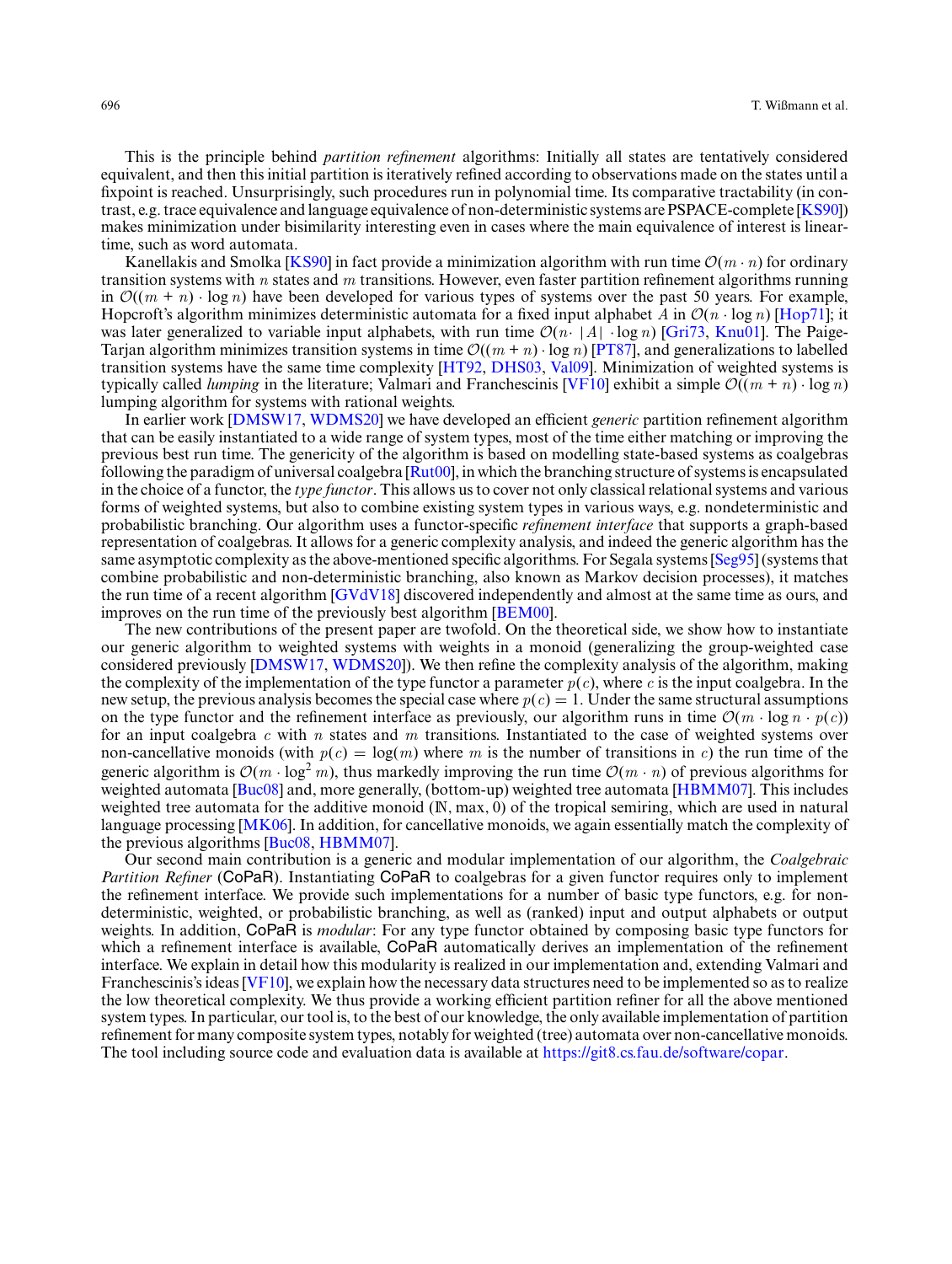The present paper is an extended and completely reworked version of a previous conference paper [\[DMSW19\]](#page-31-13). It includes full proofs, additional benchmarks, and more extensive examples and explanations. Moreover, we formally show how refinement interfaces can be combined along products of functors (Proposition [3.14](#page-14-0) and Sect. [3.5\)](#page-12-0). We have optimized the memory consumption of our implementation which has led to better performance in the benchmarks on weighted tree automata (Table [2\)](#page-27-0).

**Organization.** The material is structured as follows. In Sect. [2](#page-2-0) we recall the necessary technical background and the modelling of state based systems as coalgebras. In Sect. [3,](#page-4-0) we describe the tool and the underlying algorithm, discussing in particular tool usage and implementation, the generic interface, and the modularity principles that we employ. Some concrete instantiations are exhibited in Sect. [4.](#page-18-0) We then go on to elaborate the case of weighted systems in more detail, giving a refinement interface for the basic underlying functor of such systems in Sect. [5,](#page-18-1) and showing in Sect. [6](#page-23-0) how to cover weighted tree automata—which arise by combining weighted systems and ranked alphabets—by means of our modularity principles. Benchmarks are presented in Sect. [7.](#page-26-0)

# <span id="page-2-0"></span>**2. Preliminaries: universal coalgebra**

Our algorithmic framework [\[WDMS20\]](#page-32-3) is based on modelling state-based systems abstractly as *coalgebras* for a (set) *functor* that encapsulates the transition type, following the paradigm of *universal coalgebra* [\[Rut00\]](#page-31-8). We proceed to recall standard notation for sets and maps, as well as basic notions and examples in coalgebra. Occasional comments assume familiarity with basic notions of category theory (e.g. [\[Awo10\]](#page-30-1)) but the few concepts needed for the main development are explained in full. We fix a singleton set  $1 = \{ * \}$ ; for every set *X* we have a unique map !:  $X \to 1$ . We denote composition of maps by (–) · (–), in applicative order. We denote the disjoint union—in categorical terms, the *coproduct*—of sets *A*, *B* by  $A + B$  where we write inl:  $A \rightarrow A + B$  and inr: *B* → *A* + *B* for the canonical injections; the disjoint union, or coproduct, of a family  $(X_i)_{i \in J}$  of sets is denoted by  $\coprod_{j\in J} X_j$ . Similarly, we write  $\prod_{j\in J} X_j$  for the (cartesian) product of a family of sets. Injection maps of disjoint unions and projection maps of products, respectively, are denoted by

$$
\text{in}_i \colon X_i \to \coprod_{j \in J} X_j \qquad \text{and} \qquad \text{pr}_i \colon \prod_{j \in J} X_j \to X_i.
$$

Given two maps  $f: A \to X$  and  $g: A \to Y$  we write  $\langle f, g \rangle: A \to X \times Y$  for the map  $a \mapsto (f(a), g(a))$ . Similarly, for a family of maps  $(f_i: A \to X_i)_{i \in I}$ , we write  $\langle f_i \rangle_{i \in I}$ :  $A \to \prod_{i \in I} X_i$  for the map  $a \mapsto (f_i(a))_{i \in I}$ .

We model the transition type of state based systems using *functors*. Informally, a functor *F* assigns to a set *X* a set *FX*, whose elements are thought of as structured collections over *X*, and an *F*-coalgebra is a map  $c: X \rightarrow FX$ assigning to each state *x* in a system a structured collection  $c(x) \in FX$  of successors. The most basic example is that of transition systems, where *F* is powerset, so a coalgebra assigns to each state a set of successors. Formal definitions are as follows.

**Definition 2.1** 1. A *functor*  $F:$  Set  $\rightarrow$  Set assigns to each set *X* a set *FX*, and to each map  $f: X \rightarrow Y$  a map *Ff* :  $FX \rightarrow FY$ , preserving identities and composition ( $F$ id<sub>*X*</sub> = id<sub>*FX*</sub>,  $F(g \cdot f) = Fg \cdot Ff$ ).

- 2. An *F*-coalgebra (*C*, *c*) consists of a set *C* of *states* and a *transition* structure *c* :  $C \rightarrow FC$ .
- 3. A *morphism*  $h: (C, c) \rightarrow (D, d)$  of *F*-coalgebras is a map  $h: C \rightarrow D$  that preserves the transition structure, i.e.  $Fh \cdot c = d \cdot h$ .
- 4. Two states *x*, *y* ∈ *C* of a coalgebra *c*: *C* → *FC* are *behaviourally equivalent* (notation:  $x \sim y$ ) if there exists a coalgebra morphism *h* such that  $h(x) = h(y)$ .

<span id="page-2-1"></span>As above, we usually use the letters *X* and *Y* for sets (without structure) and *C* or *D* for state sets of coalgebras.

**Example 2.2** (1) The *finite powerset* functor  $\mathcal{P}_{\omega}$  maps a set *X* to the set  $\mathcal{P}_{\omega}$ *X* of all *finite* subsets of *X*, and a map *f* : *X* → *Y* to the map  $\mathcal{P}_{\omega}f = f[-]$ :  $\mathcal{P}_{\omega}X \rightarrow \mathcal{P}_{\omega}Y$  taking direct images.  $\mathcal{P}_{\omega}$ -coalgebras are finitely branching (unlabelled) transition systems and two states are behaviourally equivalent iff they are bisimilar in the sense of Milner [\[Mil80\]](#page-31-14) and Park [\[Par81\]](#page-31-15).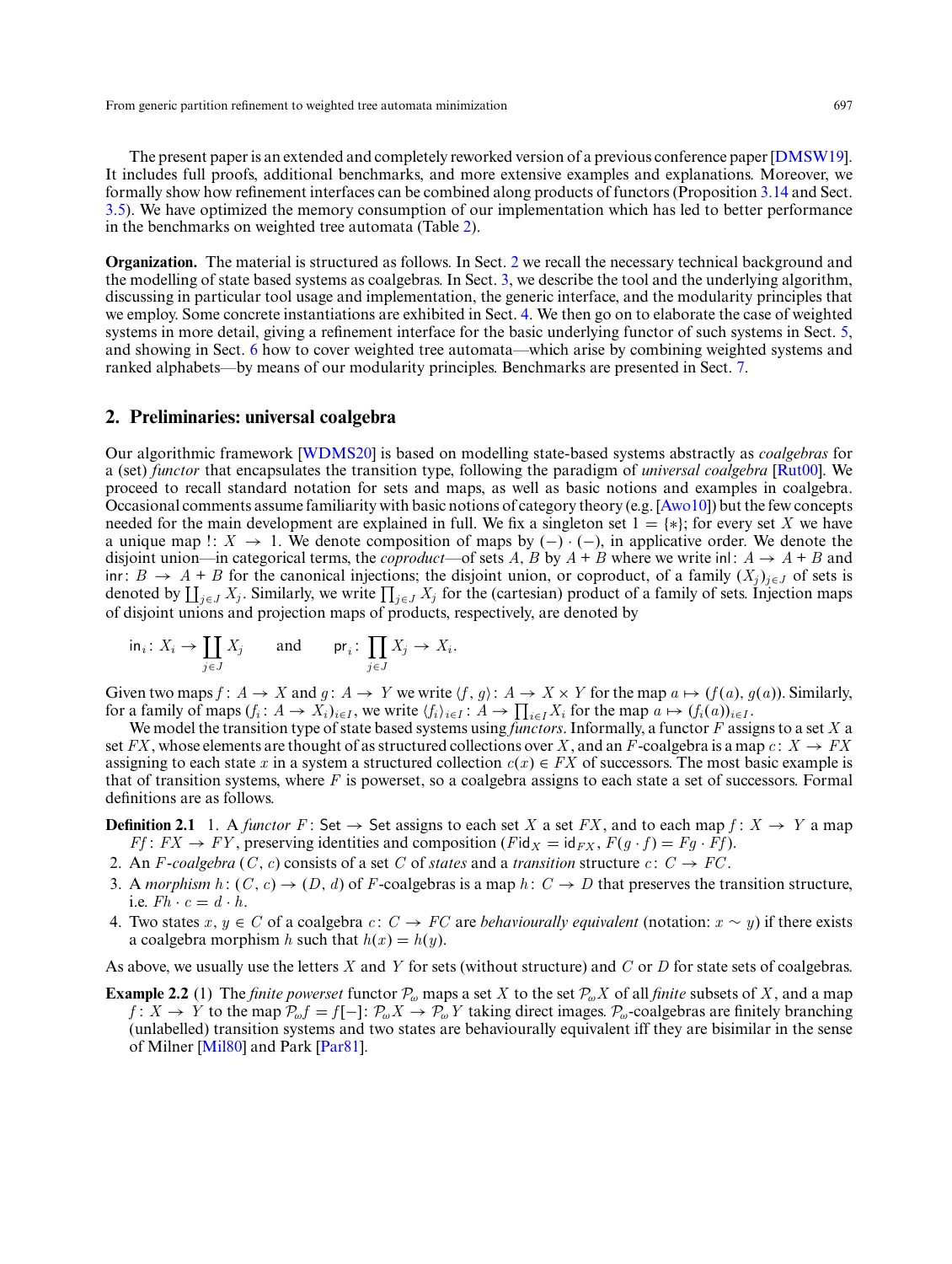(2) A signature  $\Sigma$  is a set  $\Sigma$  of *operation symbols* together with a map ar:  $\Sigma \to \mathbb{N}$ , which assigns to each operation symbol  $\sigma \in \Sigma$  its *arity* ar( $\sigma$ ). We write  $\sigma/n \in \Sigma$  for  $\sigma \in \Sigma$  with ar( $\sigma$ ) = *n*. Every signature  $\Sigma$  canonically defines a *polynomial functor*

$$
F_{\Sigma}X = \coprod_{\sigma/n \in \Sigma} X^n.
$$

We slightly abuse notation by denoting for each  $\sigma/n \in \Sigma$  the corresponding injection into the coproduct by

$$
\sigma\colon X^n\to F_\Sigma X.
$$

Moreover, we simply write  $\Sigma$  in lieu of  $F_{\Sigma}$ , so we have

$$
\Sigma X = F_{\Sigma} X = \{ \sigma(x_1, \ldots, x_n) \mid \sigma/n \in \Sigma, x_1, \ldots, x_n \in X \};
$$

for  $\sigma(x_1,\ldots,x_n)$ , we sometimes write  $\sigma/n(x_1,\ldots,x_n)$  to emphasize the arity or disambiguate overloaded symbols. This polynomial functor acts component-wise on maps  $f: X \rightarrow Y$ :

$$
\Sigma f: \Sigma X \to \Sigma Y \qquad (\Sigma f)(\sigma(x_1,\ldots,x_n)) = \sigma(f(x_1),\ldots,f(x_n)) \qquad \text{for } \sigma/n \in \Sigma.
$$

Every state in a  $\Sigma$ -coalgebra represents a (possibly infinite)  $\Sigma$ -tree, i.e. a rooted ordered tree where every node is labelled with some operation symbol  $\sigma \in \Sigma$  and has precisely  $a(\sigma)$ -many children. In particular, a node is a leaf iff it is labelled with a 0-ary operation symbol. For example, for the signature  $\Sigma = \{*/2, \ell/0\}$  with a binary operation symbol and a constant, we have the following example of a  $\Sigma$ -tree:



Given a state *x* in a coalgebra *c*:  $C \rightarrow \Sigma C$ , we obtain a  $\Sigma$ -tree  $t_x$  by unravelling the coalgebra structure at *x*. More precisely, *t<sup>x</sup>* is uniquely defined by

$$
t_x = \sqrt{\left(\begin{matrix} \sigma \\ \cdot \\ \cdot \\ \cdot \\ \cdot \end{matrix}\right)} \quad \text{if } c(x) = \sigma(x_1, \ldots, x_n).
$$

(this equation constituting a *coinductive* definition  $\text{Rut00}$ ). For example, the above  $\Sigma$ -tree is obtained by unravelling the coalgebra structure at the state  $x$  of the  $\Sigma$ -coalgebra

$$
c: \{x, y\} \to \Sigma\{x, y\}
$$
 with  $c(x) = *(y, x)$  and  $c(y) = \ell$ .

Two states in a  $\Sigma$ -coalgebra are behaviourally equivalent iff they represent the same possibly infinite tree: *x* ∼ *y* iff  $t_x = t_y$ .

(3) For a fixed finite set *A*, the functor given by  $FX = 2 \times X^A$ , where  $2 = \{0, 1\}$ , sends a set *X* to the set of pairs of boolean values and functions  $A \rightarrow X$ . An *F*-coalgebra (*C*, *c*) is a deterministic automaton (without initial state). For each state  $x \in C$ , the first component of  $c(x)$  determines whether x is a final state, and the second component is the successor function  $A \to X$  mapping each input letter  $a \in A$  to the successor state of x under input letter a. States  $x, y \in C$  are behaviourally equivalent iff they accept the same language in the usual sense.

This functor is (naturally isomorphic to) the polynomial functor for the signature  $\Sigma$  consisting of two operation symbols of arity  $|A|: 2 \times X^A \cong X^{|A|} + X^{|A|}$ .

(4) For a commutative monoid  $(M, +, 0)$ , the *monoid-valued* functor  $M^{(-)}$  sends each set *X* to the set of *finitely supported* maps  $f: X \to M$ , i.e.  $f(x) = 0$  for all but finitely many  $x \in X$ . In case M is even an abelian group, we also refer to  $M^{(-)}$  as a *group-valued* functor.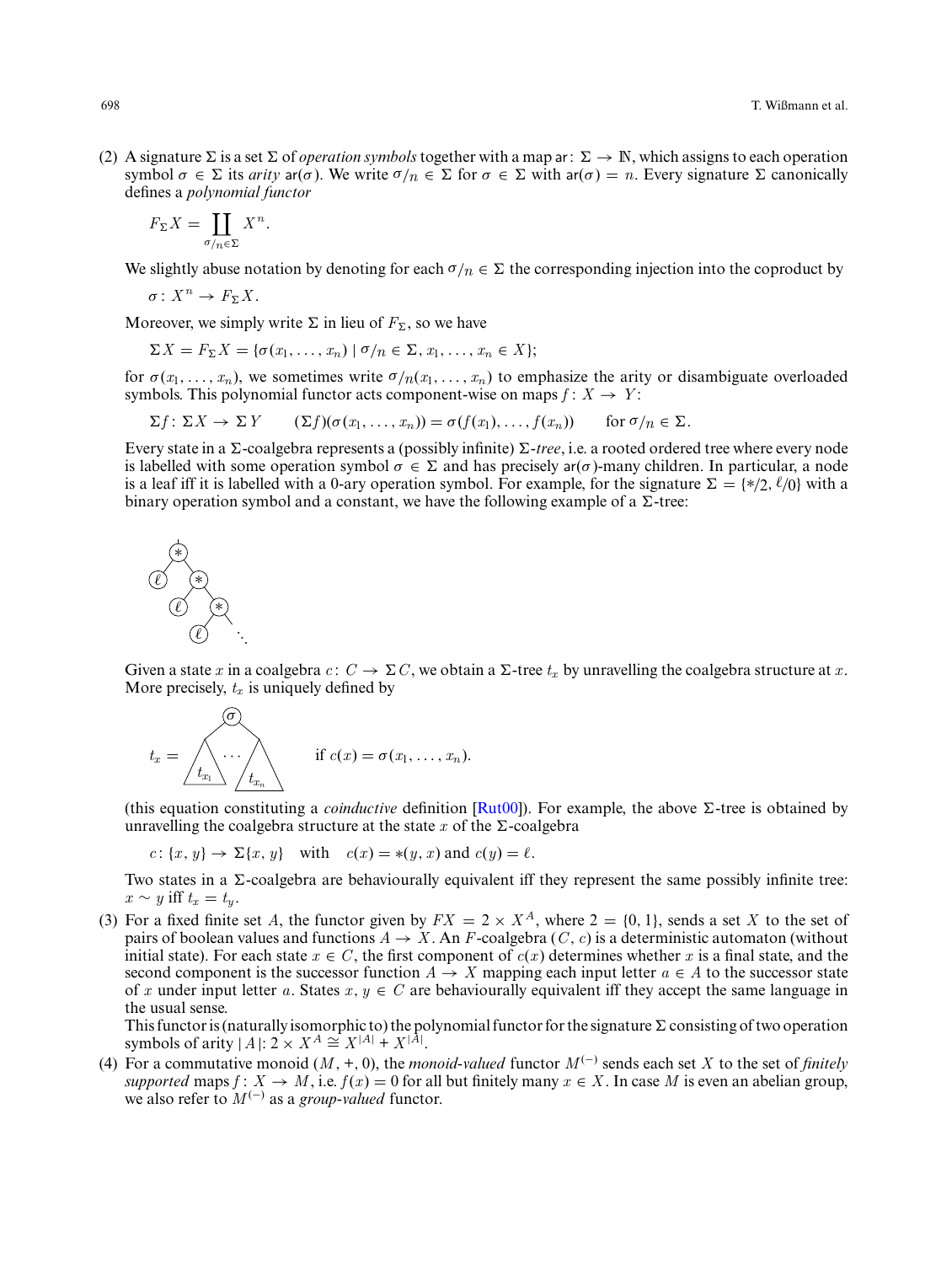An *F*-coalgebra  $c: C \to M^{(C)}$  is, equivalently, a finitely branching M-weighted transition system: For a state  $x \in C$ ,  $c(x)$  maps each state  $y \in C$  to the weight  $c(x)(y)$  of the transition from *x* to *y*. For a map  $f: X \to Y$ ,  $M^{(f)}$ :  $M^{(X)} \rightarrow M^{(Y)}$  sends a finitely supported map  $v: X \rightarrow M$  to the map  $y \mapsto \sum_{x \in X, f(x) = y} v(x)$ , corresponding to the standard image measure construction. As the notion of behavioural equivalence of states in *M* (−) -coalgebras, we obtain weighted bisimilarity (cf. [\[Buc08,](#page-31-10) [KS13\]](#page-31-16)), given coinductively by postulating that states *x*,  $y \in C$  are behaviourally equivalent  $(x \sim y)$  iff

$$
\sum_{z' \sim z} c(x)(z') = \sum_{z' \sim z} c(y)(z') \quad \text{for all } z \in C.
$$

For the Boolean monoid (2 = {0, 1},  $\vee$ , 0), the monoid-valued functor 2<sup>(−)</sup> is (naturally isomorphic to) the finite powerset functor  $\mathcal{P}_{\omega}$ . For the monoid of real numbers (R, +, 0), the monoid-valued functor  $\mathbb{R}^{(-)}$  has Rweighted systems as coalgebras, e.g. Markov chains. In fact, finite Markov chains are precisely finite coalgebras of the *finite distribution functor*, i.e. the subfunctor  $\mathcal{D}_{\omega}$  of  $\mathbb{R}_{\geq 0}^{(-)}$  (and hence of  $\mathbb{R}^{(-)}$ ) given by

<span id="page-4-3"></span>
$$
\mathcal{D}_{\omega}(X) = \{ \mu \in \mathbb{R}_{\geq 0}^{(X)} \mid \sum_{x \in X} \mu(x) = 1 \}.
$$

For the monoid ( $\mathbb{N}, +, 0$ ) of natural numbers, the monoid-valued functor is the bag functor  $\mathcal{B}_{\omega}$ , which maps a set *X* to the set of finite multisets over *X* .

<span id="page-4-2"></span>**Notation 2.3** Note that for every commutative monoid  $(M, +, 0)$ , we have the canonical summation map

$$
\Sigma: \mathcal{B}_{\omega}M \to M \quad \text{with} \quad \Sigma f = \sum_{x \in M} \underbrace{x + \dots + x}_{f(x) - \text{many}} \tag{2.1}
$$

It sums up all elements of a bag *f* of monoid elements, where a single element of the monoid can occur multiple times.

<span id="page-4-4"></span>**Remark 2.4** For categorically-minded readers, we note that  $\mathcal{B}_{\omega}$  is a monad on the category of sets. Moreover, com-mutative monoids are precisely the Eilenberg-Moore algebras (e.g. [\[Awo10\]](#page-30-1)) for  $B_{\omega}$ . In fact, for every commutative monoid  $(M, +, 0)$ , the map  $\Sigma$  is the structure of its associated Eilenberg-Moore algebra.

# <span id="page-4-0"></span>**3. Generic partition refinement**

We recall some key aspects of our generic partition refinement algorithm [\[WDMS20\]](#page-32-3), which *minimizes* a given coalgebra, i.e. computes its quotient modulo behavioural equivalence. We centre the presentation around the implementation and use of our tool.

The algorithm [\[WDMS20,](#page-32-3) Algorithm 4.5] is parametrized over a type functor *F*, represented by implementing a fixed *refinement interface*, which in particular allows for a representation of *F*-coalgebras in terms of nodes and edges (by no means implying a restriction to relational systems!). Our previous analysis has established that the algorithm minimizes an *F*-coalgebra *c*:  $C \rightarrow FC$  with *n* nodes and *m* edges in time  $\mathcal{O}(m \cdot \log n)$ , assuming  $m \geq n$  and that the operations of the refinement interface run in linear time. In the present paper, we generalize the analysis, establishing a run time in  $\mathcal{O}(m \cdot \log n \cdot p(c))$ , where  $p(c)$  is a factor in the time complexity of the operations implementing the refinement interface which depends on the input coalgebra  $c: C \rightarrow FC$ . For many functors,  $p(c) = 1$ , reproducing the previous analysis. In some cases,  $p(c)$  is not constant, and our new analysis still applies in these cases, either matching or improving the best known run time complexity in most instances, most notably weighted systems over non-cancellative monoids.

We proceed to discuss the design of the implementation, including input formats of our tool CoPaR for composite functors built from pre-implemented basic blocks and for systems to be minimized (Sect. [3.1\)](#page-4-1). We then discuss the internal representation of coalgebras in the tool (Sect. [3.2\)](#page-6-0). Subsequently, we recall refinement interfaces, describe their implementation (Sect. [3.4\)](#page-8-0), and discuss how to combine them (Sect. [3.5\)](#page-12-0). Finally, we note implementation details of our tool and, in particular, argue that it realizes the theoretical time complexity (Sect. [3.6\)](#page-17-0).

## <span id="page-4-1"></span>**3.1. Generic system specification**

CoPaR accepts as input a file that represents a finite *F*-coalgebra  $c: C \rightarrow FC$ , and consists of two parts. The first part is a single line specifying the functor *F*. Each of the remaining lines describes one state  $x \in C$  and its one-step behaviour  $c(x)$ . Examples of input files are shown in Fig. [1.](#page-5-0)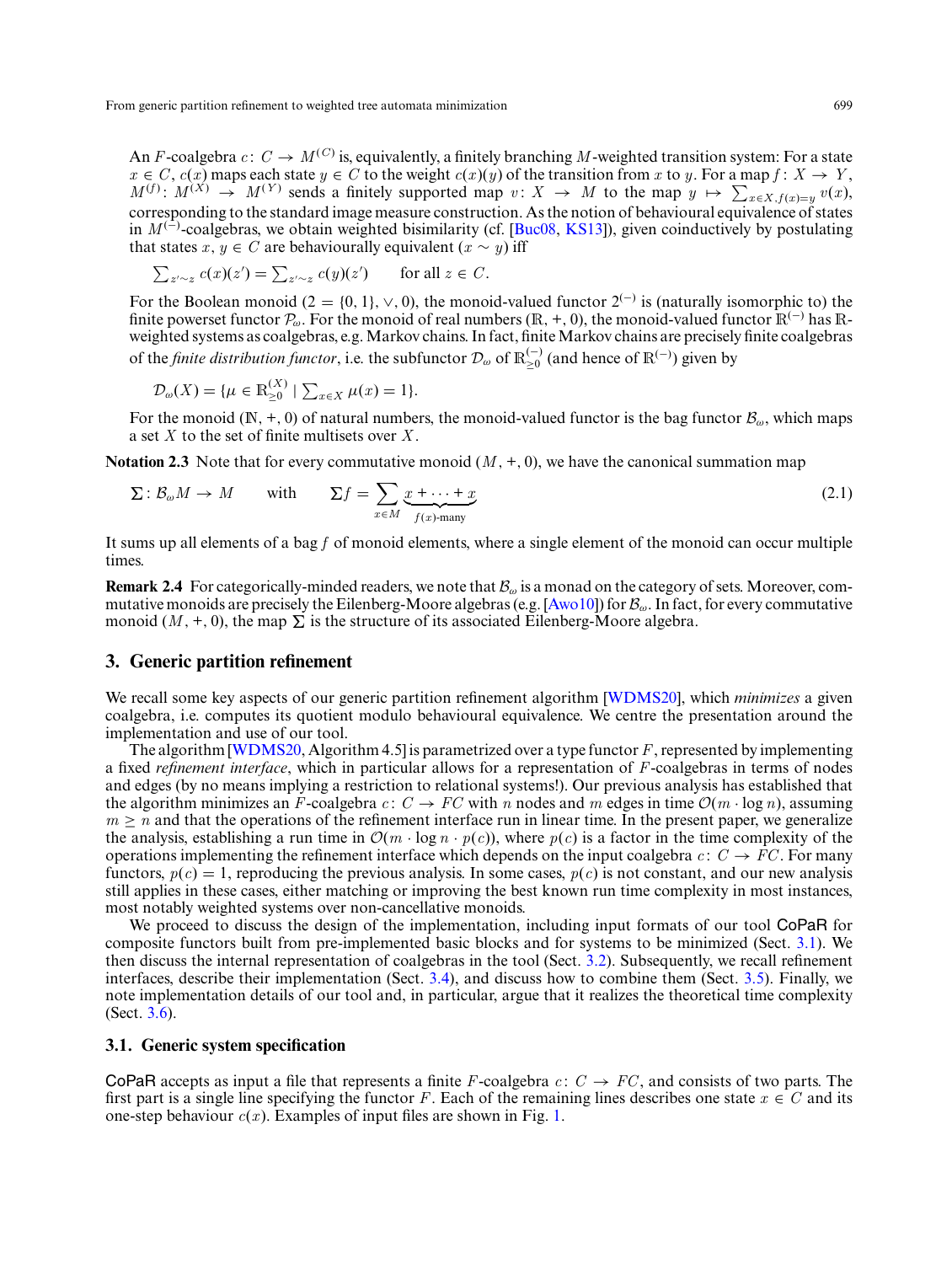<span id="page-5-0"></span>700 T. Wißmann et al.



<span id="page-5-2"></span><span id="page-5-1"></span>**Fig. 1.** Examples of input files with encoded coalgebras

#### *3.1.1. Functor specification*

Functors are specified as composites of basic building blocks; that is, the functor given in the first line of an input file is an expression determined by the grammar

$$
T ::= \mathbf{X} \mid F(T, \dots, T) \qquad (F: \mathsf{Set}^k \to \mathsf{Set}) \in \mathcal{F},\tag{3.1}
$$

where the character X is a terminal symbol and  $F$  is a set of predefined symbols called *basic functors*, representing a number of pre-implemented functors of type  $F:$  Set<sup> $k$ </sup>  $\rightarrow$  Set. Only for basic functors, a *refinement interface* needs to be implemented (Sect. [3.4\)](#page-8-0); for composite functors, the tool derives an appropriate refinement interface automatically (Sect. [3.5\)](#page-12-0). Basic functors currently implemented include the (finite) powerset functor  $P_{\omega}$ , the bag functor  $\mathcal{B}_{\omega}$ , monoid-valued functors  $M^{(-)}$ , and polynomial functors for finite many-sorted signatures  $\Sigma$ , based on the description of the respective refinement interfaces given in our previous work [\[WDMS20\]](#page-32-3) and, in the case of  $M^{(-)}$  for unrestricted commutative monoids M (rather than only abelian groups), the newly developed interface described in Sect. [5.2.](#page-20-0) Since behavioural equivalence is preserved and reflected under converting *G*-coalgebras into *F*-coalgebras for a subfunctor *G* of *F* [\[WDMS20,](#page-32-3) Proposition 2.13], we also cover subfunctors, such as the finite distribution functor  $\mathcal{D}_{\omega}$  as a subfunctor of R<sup>(−)</sup>. With the polynomial constructs + and × written in infix notation as usual, the currently supported grammar is effectively

$$
T ::= \mathbf{X} \mid \mathcal{P}_{\omega} \; T \mid \mathcal{B}_{\omega} \; T \mid \mathcal{D}_{\omega} \; T \mid M^{(T)} \mid \Sigma
$$
  
\n
$$
\Sigma ::= C \mid T + T \mid T \times T \mid T^A \quad C ::= \mathbb{N} \mid A \quad A ::= \{s_1, \ldots, s_n\} \mid n
$$
\n(3.2)

where  $n \in \mathbb{N}$  denotes the set  $\{0, \ldots, n-1\}$ , the  $s_k$  are strings subject to the usual conventions for variable names<sup>1</sup>, exponents  $F^A$  are written F^A, and *M* is one of the monoids  $(\mathbb{Z}, +, 0)$ ,  $(\mathbb{R}, +, 0)$ ,  $(\mathbb{C}, +, 0)$ ,  $(\mathcal{P}_{\omega}(64), \cup, \emptyset)$  (i.e. the monoid of 64-bit words with bitwise or), and (N, max, 0) (the additive monoid of the tropical semiring). Note that *C* effectively ranges over at most countable sets, and *A* over finite sets. A term *T* determines a functor *F* : Set  $\rightarrow$  Set in the evident way, with X interpreted as the argument, i.e.  $F(X) = T$ . It should be noted that the implementation treats composites of polynomial (sub-)terms as a single functor in order to minimize overhead incurred by excessive decomposition, e.g.  $X \mapsto \{a, b\} + \mathcal{P}_{\omega}(\mathbb{R}^{(X)}) + X \times X$  is composed of the basic functors  $\mathcal{P}_{\omega}$ ,  $\mathbb{R}^{(-)}$  and the 3-sorted polynomial functor  $\Sigma(X, Y, Z) = \{a, b\} + X + Y \times Z$ .

#### *3.1.2. Coalgebra specification*

The remaining lines of an input file define a finite *F*-coalgebra  $c: C \rightarrow FC$ . Each line of the form  $x: t$  defines a state  $x \in C$ , where *x* is a variable name, and *t* represents the element  $t = c(x) \in FC$ . The syntax for *t* depends on the specified functor *F*, and follows the structure of the term *T* defining *F*; we write  $t \in T$  for a term *t* describing an element of *FC* :

- $t \in X$  is given by one of the named states specified in the file.
- $t \in T_1 \times \cdots \times T_n$  is given by  $t := (t_1, \ldots, t_n)$  where  $t_i \in T_i$ ,  $i = 1, \ldots, n$ .
- $t \in T_1 + \cdots + T_n$  is given by  $t ::= \text{inj}\_i \_i$  where  $i = 1, \ldots, n$  and  $t_i \in T_i$ .
- $t \in \mathcal{P}_{\omega}$  *T* and  $t \in \mathcal{B}_{\omega}$  *T* are given by  $t := \{t_1, \ldots, t_n\}$  with  $t_1, \ldots, t_n \in T$ .
- $t \in M^{(T)}$  is given by  $t := \{t_1 : m_1, \ldots, t_n : m_n\}$  with  $m_1, \ldots, m_n \in M$  and  $t_1, \ldots, t_n \in T$ , denoting  $\mu \in M^{(TC)}$  with  $\mu(t_i) = m_i$  for  $i = 1, ..., n$ , and  $\mu(t) = 0$  for  $t \notin \{t_1, ..., t_n\}$ .

<sup>&</sup>lt;sup>1</sup>a letter or an underscore character followed by alphanumeric characters or underscore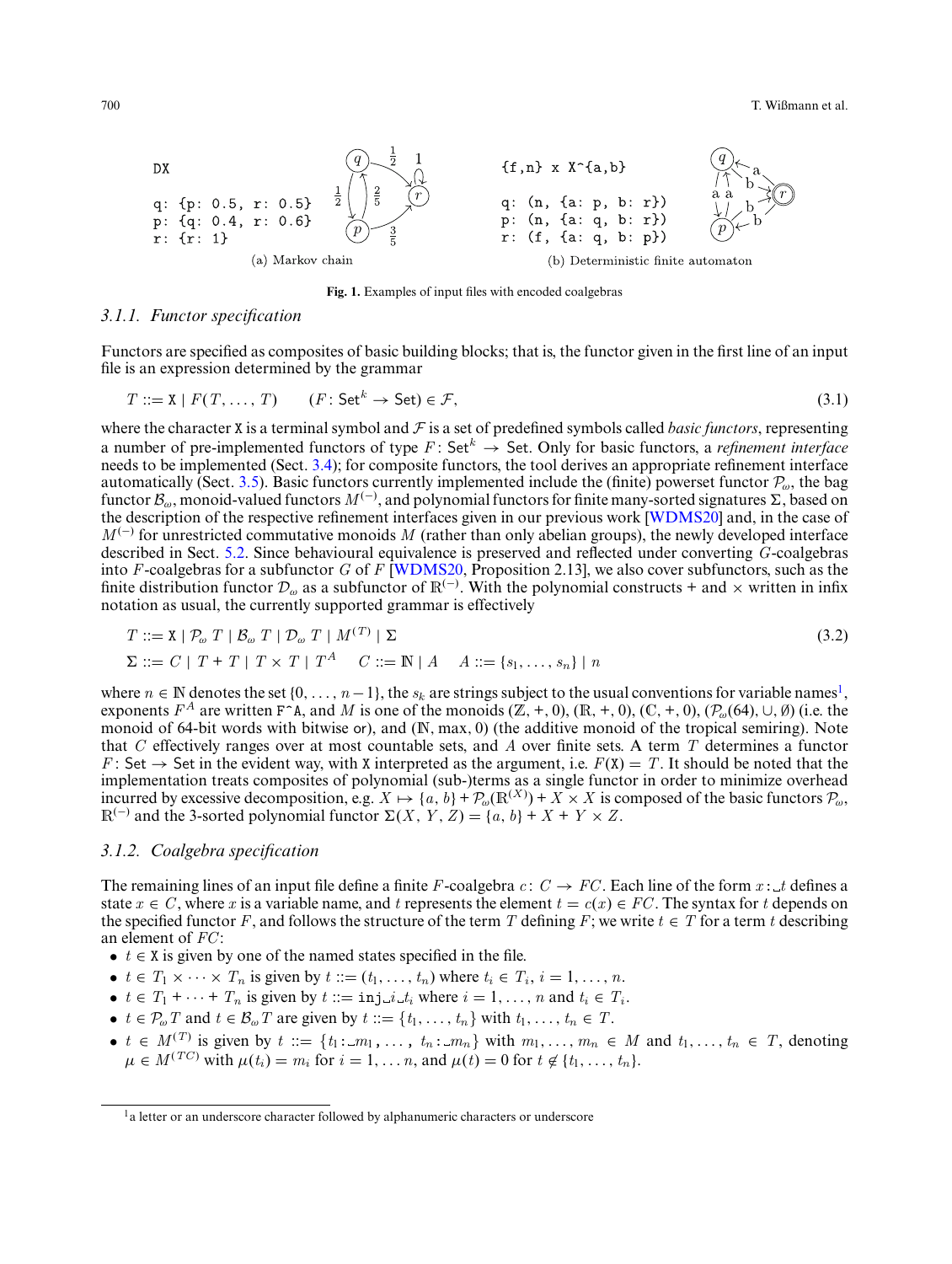For example, the two-line declaration

 $P(\{a,b\} \times R^*(X))$  $x: \{(a, \{x: 2.4\}), (a, \{\})}, (b, \{x: -8\})\}\$ 

defines an *F*-coalgebra for the functor  $FX = \mathcal{P}_{\omega}(\{a, b\} \times \mathbb{R}^{(X)}),$  with a single state *x*, having two *a*-successors and one *b*-successor, where successors are elements of  $\mathbb{R}^{(X)}$ . One *a*-successor is constantly zero, and the other assigns weight 2.4 to *x* ; the *b*-successor assigns weight −8 to *x* . Two more examples are shown in Fig. [1.](#page-5-0)

# *3.1.3. Generic input file processing*

After reading the functor term *T*, the tool builds a parser for the functor-specific input format and parses an input coalgebra specified in the above syntax into an intermediate format described in the next section. In the case of a composite functor, the parsed coalgebra then undergoes a substantial amount of preprocessing that also affects how transitions are counted; we defer the discussion of this point to Sect. [3.5,](#page-12-0) and assume for the time being that  $F:$  Set  $\rightarrow$  Set is a basic functor with only one argument.

# <span id="page-6-0"></span>**3.2. Internal representation of coalgebras**

<span id="page-6-2"></span>New functors are added to the framework by implementing a *refinement interface* (Definition [3.5\)](#page-8-1). The interface relates to an abstract encoding of the functor and its coalgebras in terms of nodes and edges:

**Definition 3.1** [\[WDMS20\]](#page-32-3) An *encoding* of a functor *F* consists of a set *A* of *labels* and a family of maps

$$
\flat\colon FX\to\mathcal{B}_{\omega}(A\times X),
$$

one for every set X. The *encoding* of an *F*-coalgebra  $c: C \rightarrow FC$  is given by the map

 $\langle F!, \phi \rangle \cdot c \colon C \to F1 \times \mathcal{B}_{\omega}(A \times C),$ 

and we say that the coalgebra has  $n = |C|$  states and  $m = \sum_{x \in C} |b(c(x))|$  edges.

An encoding does by no means imply a reduction from *F*-coalgebras to Bω(*A* × (−))-coalgebras, i.e. the notions of behavioural equivalence for  $\mathcal{B}_{\omega}(A\times(-))$  and *F*, respectively, can be radically different. The encoding just fixes a representation format.

**Remark 3.2** Categorically-minded readers will notice that  $\flat$  is not assumed to be a natural transformation. In fact,  $\flat$  fails to be natural in all encodings we have implemented except the one for polynomial functors.

Encodings typically match how one intuitively draws coalgebras of various types as certain labelled graphs. We briefly recall three examples below; see [\[WDMS20\]](#page-32-3) for more. We note that so far, we see no general method for deriving an encoding of a functor, which therefore requires invention.

- <span id="page-6-1"></span>**Example 3.3** (1) We have mentioned in Example [2.2\(](#page-2-1)1) that finitely branching transition systems are the coalgebras for  $F = P_{\omega}$ . For the encoding we choose the singleton set  $A = 1$  of labels, and  $\phi: P_{\omega}X \to B_{\omega}(1 \times X) \cong$  $\mathcal{B}_{\omega}X$  is the obvious inclusion, i.e.  $\mathfrak{b}(S)(x) = 1$  if  $x \in \overline{S}$  and  $\mathfrak{b}(S)(x) = 0$  otherwise, for  $S \in \mathcal{P}_{\omega}X$ .
- (2) For a monoid-valued functor  $F = M^{(-)}$  (see Example [2.2\(](#page-2-1)4)) we take  $A = M_{\neq 0}$ , the non-zero elements of *M*, and define  $\flat$ :  $M^{(X)} \to \mathcal{B}_{\omega}(M_{\neq 0} \times X)$  by taking  $\flat(f)$  to be the finite set  $\{(f(x), x) \mid x \in X, f(x) \neq 0\}$ , interpreted as a bag.

Special cases are the group-valued functors  $G^{(-)}$  for an abelian group *G*, in particular  $\mathbb{R}^{(-)}$  and its subfunctor  $\mathcal{D}_{\omega}$ , whose coalgebras are Markov chains (cf. Fig. [1\)](#page-5-0). In the last case, we formally inherit  $A = \mathbb{R}_{\neq 0}$  from the encoding of  $\mathbb{R}^{(-)}$  but can actually restrict to  $A = (0, 1]$ .

(3) For a polynomial functor  $F = \Sigma$ , the set of labels is  $A = \mathbb{N}$ , and the map  $\flat$ :  $\Sigma X \to \mathcal{B}_{\omega}(\mathbb{N} \times X)$  is given by

 $\phi(\sigma(x_1, ..., x_n)) = \{(1, x_1), ..., (n, x_n)\}.$ 

The implementation of a basic functor then consists of two ingredients: (1) a parser that transforms the syntactic specification of an input coalgebra (Sect. [3.1\)](#page-4-1) into the encoded coalgebra in the above sense, and (2) an implementation of the refinement interface, which is motivated next.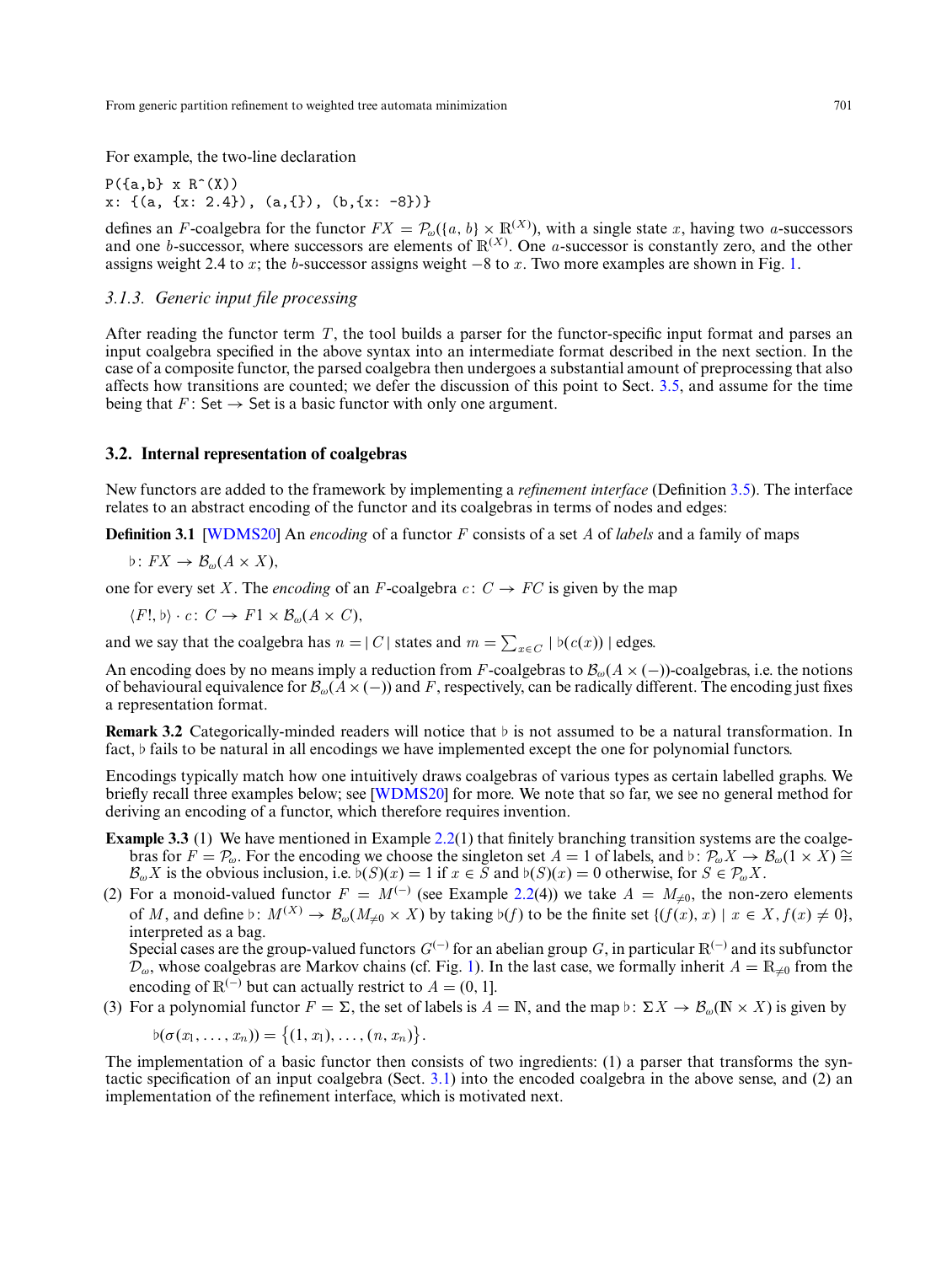<span id="page-7-0"></span>

**Fig. 2.** Splitting of a block *B* into smaller blocks results in further refinement of the block  $\{x, y, z\}$ 

# **3.3. Splitting blocks by** *F*3

In order to understand the requirements on an interface encapsulating the functor specific parts of partition refinement, let us look at one step of the algorithm which is crucial for the overall run time complexity. Partition refinement algorithms in general maintain a *partition* of the state space, i.e. a disjoint decomposition of the state space into sets called *blocks*, adhering to the invariant that states in different blocks are behaviourally inequivalent, and ensuring upon termination that states in the same block are behaviourally equivalent. Initially, the algorithm tentatively identifies all states of a coalgebra  $c: C \to FC$  in a partition consisting of only one block, *C*. Then, the algorithm splits this block into smaller blocks whenever states of the coalgebra turn out to be behaviourally inequivalent and successively applies this procedure to the new blocks until no further splitting is necessary. In the first iteration, the algorithm separates states  $x, y \in C$  if they are distinguished by  $F! \cdot c \colon C \to F1$ , i.e. if  $F!(c(x)) \neq F!(c(y))$ . For example for automata, i.e. for  $FX = 2 \times X^A$ , we have  $F1 = 2 \times 1^A \cong 2$ , so this first step separates final from non-final states. In the classical Paige-Tarjan algorithm [\[PT87\]](#page-31-4), i.e. for  $FX = P_{\omega}X$ , deadlock states and states with at least one outgoing transition are separated from each other. In the subsequent steps, the representation of the coalgebra as labelled edges (i.e.  $\flat \cdot c : \overrightarrow{C} \to \mathcal{B}_\omega(A \times C)$ ) is used to refine the partition further. Information about the inequivalence of states is propagated from successor states to predecessor states; this is iterated until a (greatest) fixed point is reached, i.e. until no new behavioural inequivalences are discovered.

In this process of propagating inequivalences, suppose that the partition refinement has already computed a block of states  $B \subseteq C$  in its partition and that states in  $S \subseteq B$  have different behaviour from those in  $B \setminus S$  (as illustrated in Fig. [2\)](#page-7-0). From this information, the algorithm infers whether states  $x, y \in C$  that are in the same block and have successors in *B* exhibit different behaviour and thus have to be separated. Let us explain on two concrete instances how this inference is achieved.

<span id="page-7-2"></span>**Example 3.4** (1) We mentioned in Example [2.2\(](#page-2-1)1) that for  $F = \mathcal{P}_{\omega}$ , a coalgebra is a finitely branching transition system. A partition on the state space represents a bisimulation if it has the following property:

<span id="page-7-1"></span>For every pair of states *x* , *y* in the same block and every block *B*: *x* has a successor in *B* iff *y* has a successor in *B*.

This means that when we split the block *B* into the two blocks *S* and  $B \setminus S$ , then *x* and *y* can stay in the same block provided that (a) *x* has a successor in *S* iff *y* has one and (b) *x* has a successor in  $B \setminus S$  iff *y* has one. Equivalently, we can express these conditions by the equality

$$
\mathcal{P}_{\omega}(\chi_S, \chi_{B \setminus S})(c(x)) = \mathcal{P}_{\omega}(\chi_S, \chi_{B \setminus S})(c(y)),\tag{3.3}
$$

where  $\chi_S$ ,  $\chi_{B\setminus S}$ :  $C \to 2$  are the usual characteristic functions of the subsets  $S, B \setminus S \subseteq C$ , respectively. Indeed, the function

 $C \stackrel{c}{\rightarrow} \mathcal{P}_{\omega} C \xrightarrow{\mathcal{P}_{\omega}(X_S, \chi_{B \setminus S})} \mathcal{P}_{\omega}(2 \times 2)$ 

maps a state  $x \in C$  to the set

$$
P := \mathcal{P}_{\omega}(\chi_S, \chi_{B \setminus S})(c(x)) \subseteq 2 \times 2
$$

encoding whether *x* has successors in *S* resp. in *B*  $\setminus$  *S*. In fact, we see that *x* has a successor in *S* iff (1, 0)  $\in$  *P* and *x* has a successor in  $B \setminus S$  iff  $(0, 1) \in P$ . Moreover, *x* has a successor in  $C \setminus B$  iff  $(0, 0) \in P$ . Since *S* and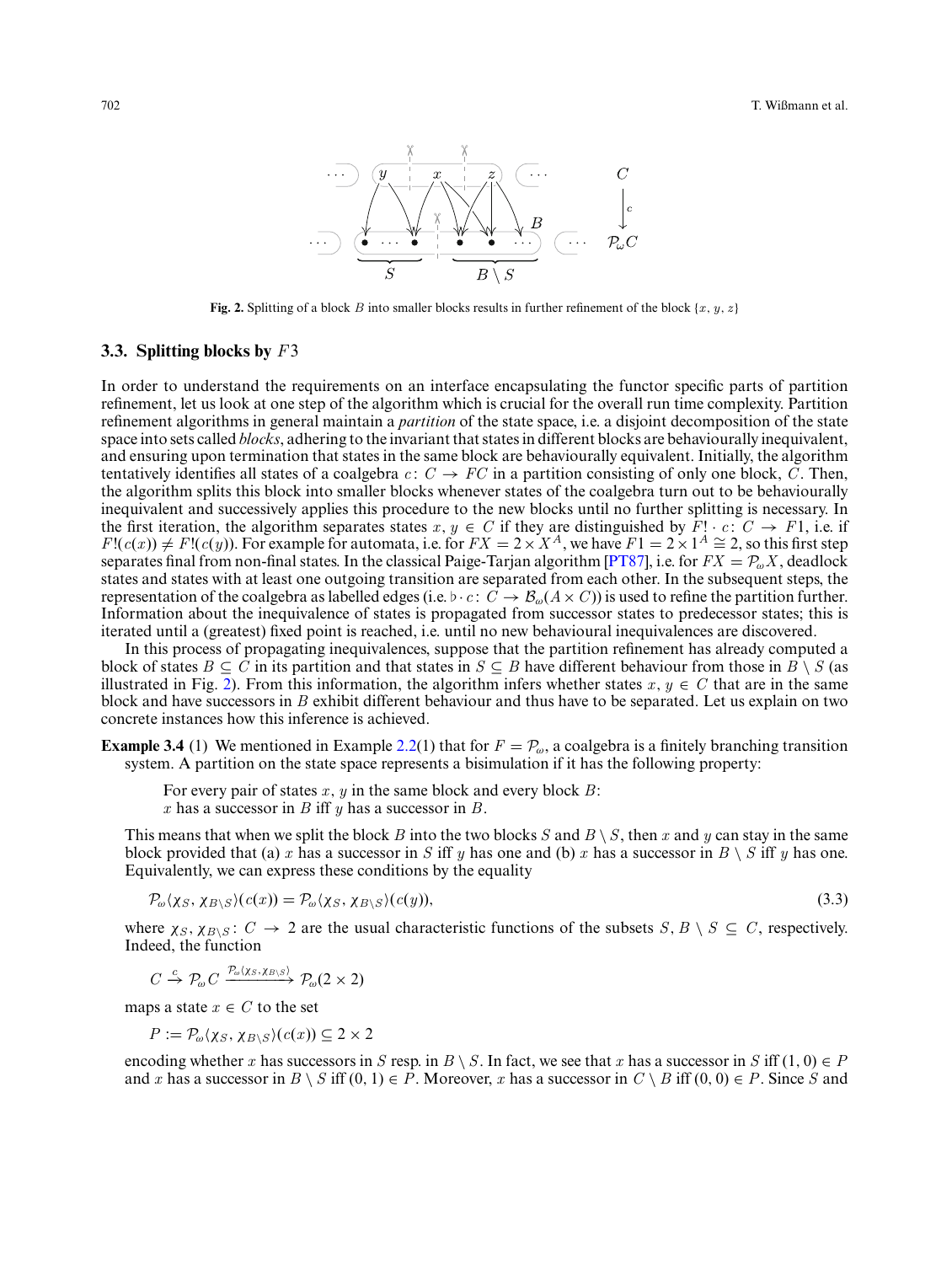$B \setminus S$  are disjoint, we have (1, 1)  $\notin P$ . Similar observations apply to *y*. Thus, in order to maintain the desired property, we need to separate  $x$  and  $y$  iff [\(3.3\)](#page-7-1) holds.<sup>2</sup>

(2) In the example of Markov chains, i.e.  $F = \mathcal{D}_{\omega}$ , we can make a similar observation. Here,  $x, y \in C$  can stay in the same block if the weights of all transitions from *x* to states in *S* sum up to the same value as the weights of all transitions from *y* to states in *S* and similarly for  $B \setminus S$ ; that is if

$$
\sum_{x' \in S} c(x)(x') = \sum_{y' \in S} c(y)(y') \quad \text{and} \quad \sum_{x' \in B \setminus S} c(x)(x') = \sum_{y' \in B \setminus S} c(y)(y').
$$

Analogously as in item (1), we can equivalently express this by stating that *x* and *y* can stay in the same block iff the following equation holds

<span id="page-8-2"></span>
$$
\mathcal{D}_{\omega}\langle\chi_{S},\chi_{B\setminus S}\rangle(c(x))=\mathcal{D}_{\omega}\langle\chi_{S},\chi_{B\setminus S}\rangle(c(y)).\tag{3.4}
$$

The map

$$
C \xrightarrow{c} FC \xrightarrow{\mathcal{D}_{\omega}(X_S, X_B \setminus S)} \mathcal{D}_{\omega}(2 \times 2) \subseteq \mathbb{R}^{(2 \times 2)}
$$

sends every state  $x \in C$  to the function  $t = \mathcal{D}_{\omega}(\chi_S, \chi_{B \setminus S})(c(x))$ :  $2 \times 2 \rightarrow \mathbb{R}$  where

- $t(1, 0)$  is the accumulated weight of all transitions from  $x$  to states in  $S$ ,
- $t(0, 1)$  is the accumulated weight of all transitions from x to  $B \setminus S$ ,
- $\bullet$  *t*(0, 0) is the accumulated weight of all transitions from *x* to states outside of *B*,
- $t(1, 1) = 0$ , since there is no element in  $S \cap (B \setminus S)$ .

Two states x, y that are in the same block before splitting B into S and  $B \setminus S$  have the same accumulated weight of transitions to *B* and also to  $C \setminus B$ , so *x* and *y* can stay in the same block iff [\(3.4\)](#page-8-2) holds.

It is now immediate how [\(3.3\)](#page-7-1) and [\(3.4\)](#page-8-2) are generalized to an arbitrary functor *F*: States *x* and *y* stay in the same block in a refinement step iff

<span id="page-8-3"></span>
$$
F(\chi_S, \chi_{B \setminus S})(c(x)) = F(\chi_S, \chi_{B \setminus S})(c(y)).
$$
\n(3.5)

As we have seen in Example [3.4,](#page-7-2) (1, 1) is never in the image of  $\langle \chi_S, \chi_{B\setminus S} \rangle$ :  $C \to 2 \times 2$ , because *S* and *B*  $\setminus$  *S* are disjoint. Hence we can restrict its codomain to  $3 = \{0, 1, 2\}$  by defining the map

$$
\chi_S^B \colon C \to 3 \quad \text{for } S \subseteq B \quad \text{by} \qquad \chi_S^B(x) = \begin{cases} 2 & \text{if } x \in S, \\ 1 & \text{if } x \in B \setminus S, \\ 0 & \text{if } x \in C \setminus B. \end{cases} \tag{3.6}
$$

Hence, the criterion in [\(3.5\)](#page-8-3) can be simplified: the states *x* and *y* stay in the same block in the refinement step iff

<span id="page-8-4"></span>
$$
F\chi_S^B(c(x)) = F\chi_S^B(c(y)).
$$
\n(3.7)

We conclude that the generic partition refinement algorithm needs to compute the value  $F \chi_S^B(c(x)) \in F^3$  for every state *x*. Whenever states *x* and *y* are sent to different values by  $F \chi_S^B \cdot c$ , we know that they are behaviourally inequivalent and need to be moved to separate blocks.

# <span id="page-8-0"></span>**3.4. Refinement interfaces**

Computing the values  $F \chi_S^B(c(x))$  for states *x* of interest is the task of the refinement interface. We start with its formal definition and then provide an informal explanation of its ingredients.

<span id="page-8-1"></span>**Definition 3.5** [\[WDMS20\]](#page-32-3) Given an encoding  $(A, b)$  of the set functor *F*, a *refinement interface* for *F* consists of a set *W* of *weights* and functions

 $\text{init: } F1 \times \mathcal{B}_{\omega} A \to W$  and update:  $\mathcal{B}_{\omega} A \times W \to W \times F3 \times W$ 

<sup>&</sup>lt;sup>2</sup>Note that since the above property holds before splitting *B*, we have that (0, 0) is either contained in both sides of [\(3.3\)](#page-7-1) or in neither of them.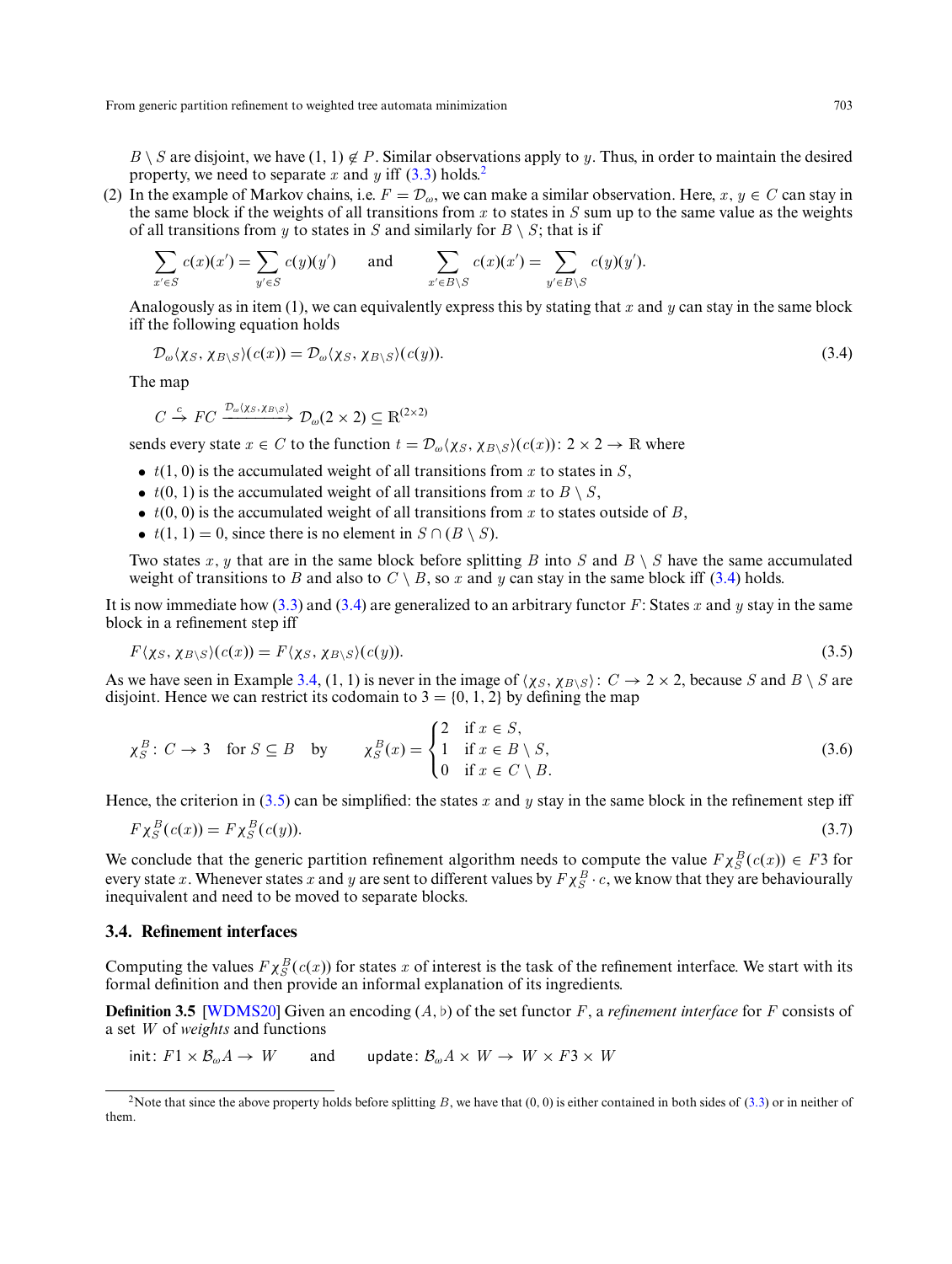

**Fig. 3.** Computation of the value of type *F*3 for *x*

<span id="page-9-0"></span>satisfying the coherence condition that there exists a family of *weight maps*  $w: \mathcal{P}X \to (FX \to W)$  (not themselves part of the interface to be implemented!), one for each set *X* , such that

$$
init(F!(t), \{a \mid (a, x) \in b(t)\}) = w(X)(t)
$$
  
update( $\{ [a \mid (a, x) \in b(t), x \in S \}, w(B)(t) \} = (w(S)(t), F\chi_S^B(t), w(B\backslash S)(t))$ 

for  $t \in FX$  and  $S \subseteq B \subseteq X$ . Here, the notation  $\{a \mid \cdots\}$  in the arguments of init and update indicates *multiset* comprehension, i.e. multiple occurrences of a label  $a \in A$  in  $b(t)$  result in multiple occurrences of a in the bag  ${a \mid (a, x) \in b(t), \cdots}.$ 

The intuition behind the refinement interface can be understood best if we consider an *F*-coalgebra  $c: C \rightarrow FC$ , put  $X := C$ , fix a state  $x \in C$ , and instantiate  $t := c(x)$ . As one can see from the types of init and update, the refinement interface is designed in such a way that it computes values of the functor specific type *W* of weights that the calling algorithm saves for subsequent calls to update. For every block  $B \subseteq C$ , the value  $w(B)(c(x)) \in W$ is the accumulated weight of edges from *x* to (states in) *B* in the coalgebra  $(C, c)$ . In principle, values in *W* can contain whatever information about the set of edges from *x* to *B* helps the implementation of update to compute the result value of type *F*3, which is what the caller is actually interested in. However, while more information contained in the second argument of update helps this function to achieve this task more efficiently, both init and update also have to compute values of *W* , which may require more effort if these values carry too much information.

This trade-off is guided by the two equational axioms for init and update, which represent a contract that their implementation for a particular functor has to fulfil. The first axiom assumes that init receives in its first argument the output behaviour of *x*—e.g. whether *x* is final or non-final (in the case of automata), or for  $F = P_{\omega}$ whether *x* has any successors or is a deadlock state—and in its second argument the bag of labels of all outgoing edges of x in the graph representation of  $(C, c)$ . The axiom then requires init to return the accumulated weight  $w(C)(c(x)) \in W$  of all edges from *x* to the whole state set *C*, which is the only block in the initial partition of *C* . This corresponds to the use of init in the actual algorithm, namely to initialize the weight value in *W* that is later passed to update.

The operation update is called whenever the algorithm derives that a block *B* in the partition of *C* contains behaviourally inequivalent states, i.e. when the block *B* has been split into smaller blocks, including, say,  $S \subseteq B$ , like in Fig. [3.](#page-9-0) This means that every state  $x' \in S$  is behaviourally inequivalent to every state  $x'' \in B \setminus S$ . The first parameter of update is then the bag of labels of all edges from *x* to *S*, and the second parameter is the weight  $w(B)(c(x)) \in W$  of all edges from *x* to *B*, which the caller has saved from return values of previous calls to init and update, respectively. From only this information (in particular, update does not know *x*, *S* or *B* explicitly), update computes the triple consisting of the weight  $w(S)(c(x))$  of edges from *x* to *S*, the result of  $F\chi_{S}^{B} \cdot c(x)$ , and the weight  $w(B \setminus S)(c(x))$  of edges from *x* to  $B \setminus S$ . The two weights are stored by the caller in order to supply them to update in the next refinement step, and  $F \chi_S^B(c(x))$  is used to split the block containing *x* according to [\(3.7\)](#page-8-4).

For a given functor *F*, it is usually easy to derive the operations init and update once appropriate choices of the set *W* of weights and the weight maps *w* are made. We now recall refinement interfaces for some functors of interest; see [\[WDMS20\]](#page-32-3) for the verification of the axioms.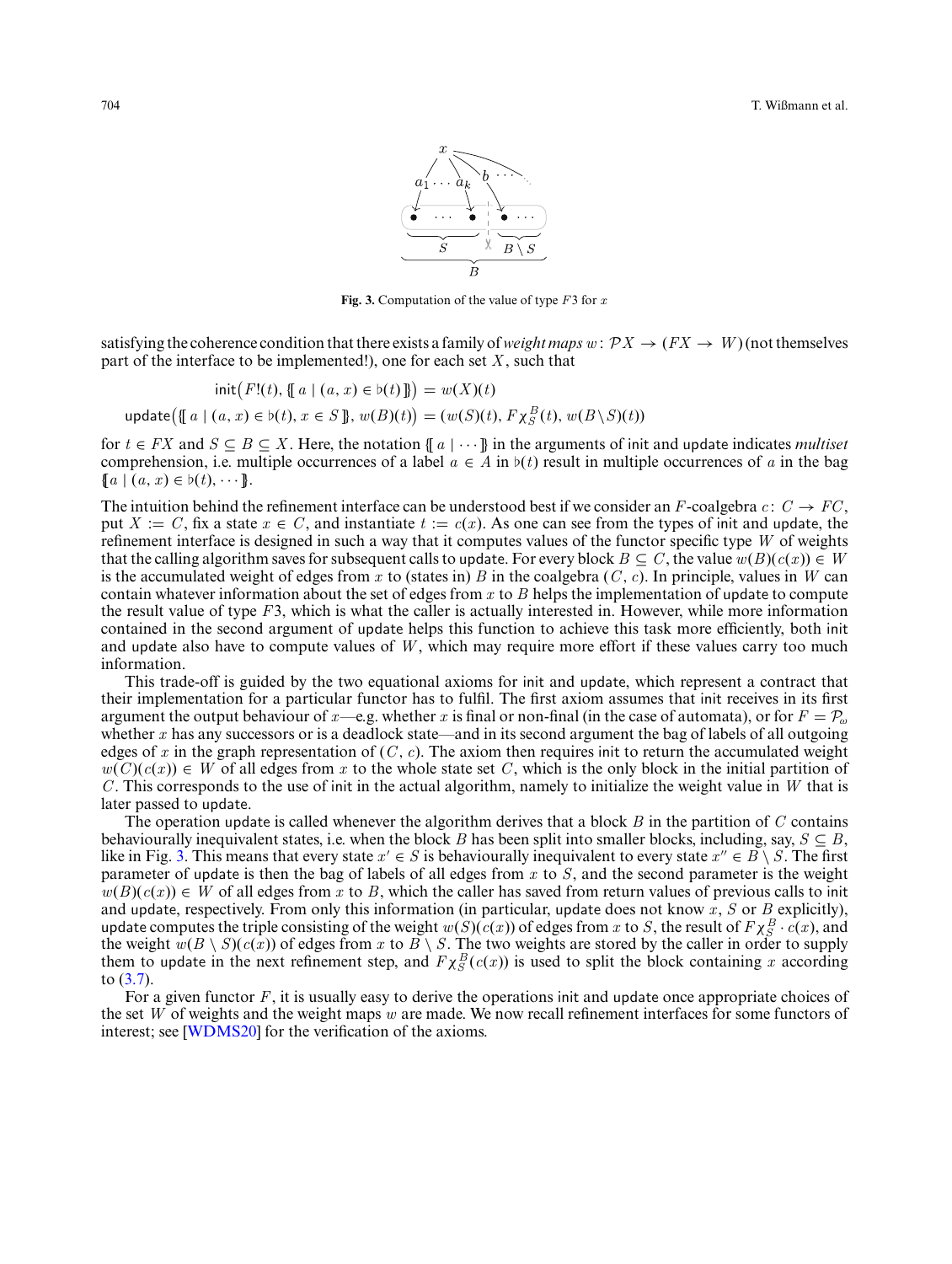<span id="page-10-0"></span>**Example 3.6** [\[WDMS20\]](#page-32-3) (1) For  $F = P_{\omega}$ , we put  $W = 2 \times \mathbb{N}$ . For further use in the definition of the weight maps and the refinement interface routines, we define an auxiliary function

$$
(-)
$$
  $\ge$ <sup>2</sup> 0:  $\mathbb{N} \to 2$  by  $(n \ge 0) = \min(n, 1) = \begin{cases} 1 & \text{if } n > 0 \\ 0 & \text{otherwise.} \end{cases}$ 

The weight maps are defined by

 $w(B)(t) = (|t\setminus B| > 0, |t\cap B|).$ 

This records whether there is an edge to  $X \setminus B$  and counts the numbers of edges to states in the block *B*. This number is crucial to be able to implement the update routine which needs to return  $\mathcal{P}_{\omega} \chi_{S}^{B}(c(x)) \in \mathcal{P}_{\omega}$ 3 for a coalgebra  $c: C \to FC$  and a state  $x \in C$ . Hence, update needs to determine whether *x* has an edge to  $B \setminus S$ —i.e. whether  $1 \in \mathcal{P}_{\omega} \times S$  (*c*(*x*))—given only the number *k* of edges from *x* to *S* and the weight *w*(*B*)(*c*(*x*)) (cf. Fig. [3\)](#page-9-0). This task can only be accomplished if  $w(B)(c(x))$  holds the number *n* of edges from *x* to *B*: with this information, there are edges to  $B \setminus S$  iff  $n - k > 0$ . Recall from Example [3.3\(](#page-6-1)1) that the set of labels is *A* = 1. Hence, every bag of labels is just a natural number because  $\mathcal{B}_{\omega}A = \mathcal{B}_{\omega}1 \cong \mathbb{N}$ . Consequently, the interface routines

init:  $P_{\omega} 1 \times \mathbb{N} \to 2 \times \mathbb{N}$  and update:  $\mathbb{N} \times (2 \times \mathbb{N}) \to (2 \times \mathbb{N}) \times P_{\omega} 3 \times (2 \times \mathbb{N})$ 

are implemented as follows:

$$
init(z, n) = (0, n) \qquad \text{and} \qquad \text{update}(n_S, (r, n_C)) = \left( (r \vee (n_{C \setminus S} \stackrel{>}{\gt;} 0), n_S),
$$

$$
(r, n_{C \setminus S} \stackrel{>}{\gt;} 0, n_S \stackrel{>}{\gt;} 0),
$$

$$
(r \vee (n_S \stackrel{>}{\gt;} 0), n_{C \setminus S}) \right),
$$

where  $n_{C\setminus S} := \max(n_C - n_S, 0)$ ,  $\vee: 2 \times 2 \rightarrow 2$  is disjunction, and the middle return value in  $\mathcal{P}_{\omega}$ 3 is written as a bit vector of length three. The axioms in Definition [3.5](#page-8-1) ensure that  $n_S$ ,  $n_C$ ,  $n_C \gtrsim$  can be understood as the numbers of edges to *S*, *C*, and  $C \setminus S$ , respectively.

The technique of remembering the number of edges from every state to every block is already crucial in the classical algorithm by Paige and Tarjan [\[PT87\]](#page-31-4). In Sect. [5.2,](#page-20-0) we will generalize this trick from  $P_{\omega}$  to arbitrary monoid-valued functors.

(2) For the group-valued functor  $G^{(-)}$  for the abelian group *G*, we put  $W = G^{(2)} \cong G \times G$ , and the weight map is defined by

$$
w(B) = G^{(XB)}: G^{(X)} \to G^{(2)}
$$
 for every subset  $B \subseteq X$ .

The refinement interface routines are implemented as follows:

$$
\begin{array}{ll}\text{init:} & G^{(1)}\times\mathcal{B}_{\omega}(G)\rightarrow G^{(2)}\\ \text{init:} & (g, \quad \ell)=\\ & G^{(0)}(c(x))\\ \text{ord}(c(x)) & G^{(\chi c)}(c(x))\\ \end{array}\quad \text{update}(\ell, \quad \hspace{-0.2cm} \begin{array}{ll} \text{(G)}\times G^{(2)}\rightarrow G^{(2)}\times G^{(3)}\times G^{(2)}\\ \text{(F + (b - \sum \ell), \sum \ell),}\\ & G^{(x\beta)}(c(x))\\ \end{array}\quad \underbrace{(r + \sum \ell, \, b - \sum \ell)}_{G^{(x\beta)}(c(x))},
$$

where  $\Sigma : \mathcal{B}_{\omega}G \to G$  is the summation map of Notation [2.3.](#page-4-2) The terms under the braces only serve as the intuition when considering a coalgebra  $c: \overline{C} \to FC$  and a subblock  $S \subseteq B$  of a block  $B \subseteq C$ . The function init is called with the bag  $\ell$  of labels of outgoing transitions of some element  $x \in C$  and the sum g of all these labels. Since  $w(C)(c(x)) = (0, G^{(1)}(c(x)))$  for the whole set *C*, the init function simply returns  $(0, q)$ . In the above update routine we have used that *G* has inverses. In Sect. [5,](#page-18-1) we will define a refinement interface for the monoid-valued functor  $M^{(-)}$  for monoids M that are not groups, using additional data structures to make up for the lack of inverses in *M* .

- (3) As special instances of the previous item we obtain refinement interfaces for the functors  $\mathbb{R}^{(-)}$  and  $\mathbb{Z}^{(-)}$ .
- (4) For a polynomial functor  $F = \Sigma$ , we put  $W = \Sigma 2$  and

$$
w(B) = \Sigma \chi_B \colon \Sigma X \to \Sigma 2
$$
 for every subset  $B \subseteq X$ .

For a coalgebra  $c: C \to \Sigma C$  and  $B \subseteq C$ , this means that  $w(B)(c(x))$  consists of an operation symbol  $\sigma \in \Sigma$ and a bit vector of length ar( $\sigma$ ). The bit vector specifies which successor states of x are in the set B. Recall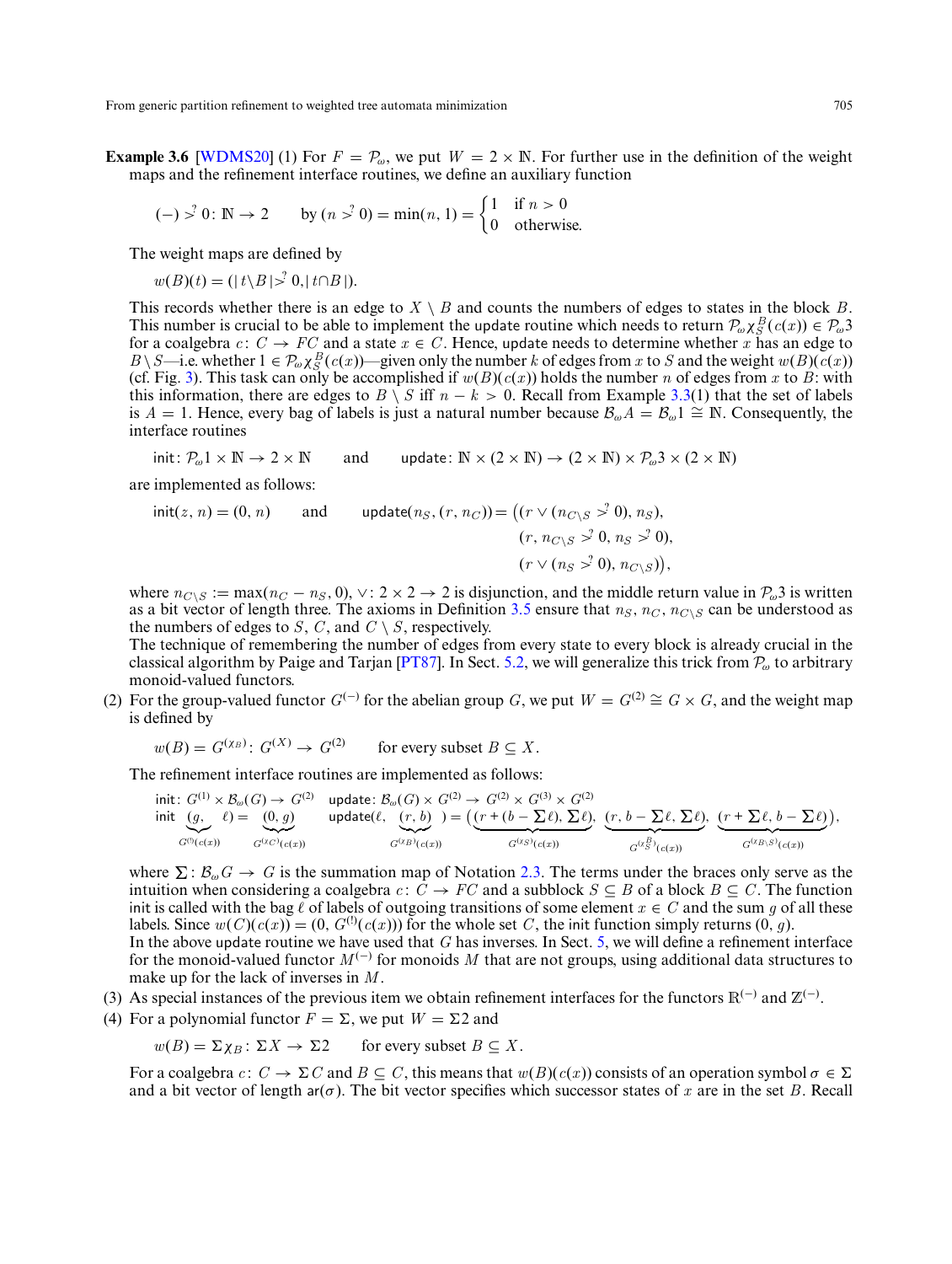from Example [3.3\(](#page-6-1)3) that the encoding of  $\Sigma$  uses as labels  $A = \mathbb{N}$ . With  $1 = \{*\}$ , the init routine is given by

init:  $\Sigma 1 \times \mathcal{B}_{\omega} \mathbb{N} \to \Sigma 2$  $\text{init}(\sigma(*,\ldots,*)$ ,  $f) = \sigma(1,\ldots,1)$ 

For update, we first define the map that computes the middle component of the result:

update':  $\mathcal{B}_{\omega} \mathbb{N} \times \Sigma 2 \to \Sigma 3$  $u$ pdate<sup>'</sup>(*I*,  $\sigma(b_1, ..., b_n)$ ) =  $\sigma(b_1 + (1 \in I), ..., b_i + (i \in I), ..., b_n + (n \in I)$ )

Here  $b_i + (i \in I)$  means  $b_i + 1$  if  $i \in I$  and  $b_i$  otherwise. For subsets  $S \subseteq B \subseteq X$  and a state  $y \in X$ , this sum computes  $\chi_S^B(y)$  from  $\chi_S(y)$  (given by  $i \in I$ ) and  $\chi_B(y)$  (given by the bit  $b_i$ ). From the value in  $\Sigma$ computed, we can derive the other components of the result of update. For  $k \in 3$ , let  $(k =)$ :  $3 \rightarrow 2$  be the map that compares its parameter with *k*, i.e.

$$
(k = )(k') = \begin{cases} 1 & \text{if } k = k' \\ 0 & \text{otherwise.} \end{cases}
$$

The update routine now calls update' and derives the values of type  $\Sigma$ 2:

$$
\text{update} = (\mathcal{B}_{\omega} \mathbb{N} \times \Sigma 2 \xrightarrow{\text{update}'} \Sigma 3 \xrightarrow{\langle \Sigma (2=), \mathrm{id}_{\Sigma 3}, \Sigma (1=) \rangle} \Sigma 2 \times \Sigma 3 \times \Sigma 2)
$$
\n
$$
\text{update}(I, t) = \langle \Sigma (2=), \mathrm{id}_{\Sigma 3}, \Sigma (1=)) (\text{update}'(I, t))
$$

In order to ensure that iteratively splitting blocks using  $F\chi_S^B$  in each iteration correctly computes the minimization of the given coalgebra, we need another property of the functor *F*:

<span id="page-11-1"></span>**Definition 3.7** [\[WDMS20,](#page-32-3) Def. 5.1] A functor *F* is *zippable* if for all sets *X* and *Y* the map

$$
\langle F(X+1), F(1+Y) \rangle : F(X+Y) \longrightarrow F(X+1) \times F(1+Y)
$$

is injective.

All functors mentioned in Example [2.2](#page-2-1) are zippable. Moreover, zippable functors are closed under products, coproducts (both formed point-wise), and subfunctors [\[WDMS20,](#page-32-3) Lemma 5.4]. However, they are not closed under functor composition: for example,  $P_{\omega}P_{\omega}$  fails to be zippable [\[WDMS20,](#page-32-3) Example 5.9]. We deal with this problem by a reduction discussed in Sect. [3.5](#page-12-0) below.

For zippable set functors *F* with a refinement interface, we have presented a partition refinement algorithm [\[WDMS20,](#page-32-3) Algorithm 7.7]. The main correctness result states that for a zippable functor equipped with a refinement interface, our algorithm correctly minimizes the given coalgebra. The low time complexity of our algorithm hinges on the time complexity of the implementations of init and update. We have shown previously [\[WDMS20,](#page-32-3) Theorem 7.16] that if both init and update run in linear time in its input of type <sup>B</sup>ω*<sup>A</sup> alone* (i.e. independently of the input coalgebra size), then our generic partition refinement algorithm runs in time  $\mathcal{O}((m + n) \cdot \log n)$  on coalgebras with *n* states and *m* edges (cf. Definition [3.1\)](#page-6-2). In order to cover instances where the run time of init and update depends also on the input coalgebra, we make this dependence formally explicit:

<span id="page-11-0"></span>**Definition 3.8** The refinement interface for a functor *F* has run time factor  $p(c)$  if for every map  $c: X \rightarrow FY$  (in particular for every coalgebra  $c: C \rightarrow FC$ ),

(1) the following calls to init and update run in time  $\mathcal{O}(|\ell| \cdot p(c))$  for  $x \in X$ ,  $t = c(x)$ , and  $S \subseteq B \subseteq X$ .

$$
init(F!(t), \ell) \qquad \text{where } \ell = \{\!\!\{ a \mid (a, x) \in b(t) \}\!\!\}
$$
\n
$$
update(\ell, w(B)(t)) \text{ where } \ell = \{\!\!\{ a \mid (a, x) \in b(t), x \in S \}\!\!\}.
$$

(2) equality of values in  $\{F \chi_S^B(c(q)) \mid q \in X, S \subseteq B \subseteq X\} \subseteq F3$  can be checked in time  $\mathcal{O}(p(c))$ .

If  $p(c)$  only depends on the number of states *n* and number of transitions *m* in *c*, then we write  $p(n, m)$  in lieu of  $p(c)$ . Note that the above calls to init and update are precisely those from the axioms of the refinement interface in Definition [3.5.](#page-8-1)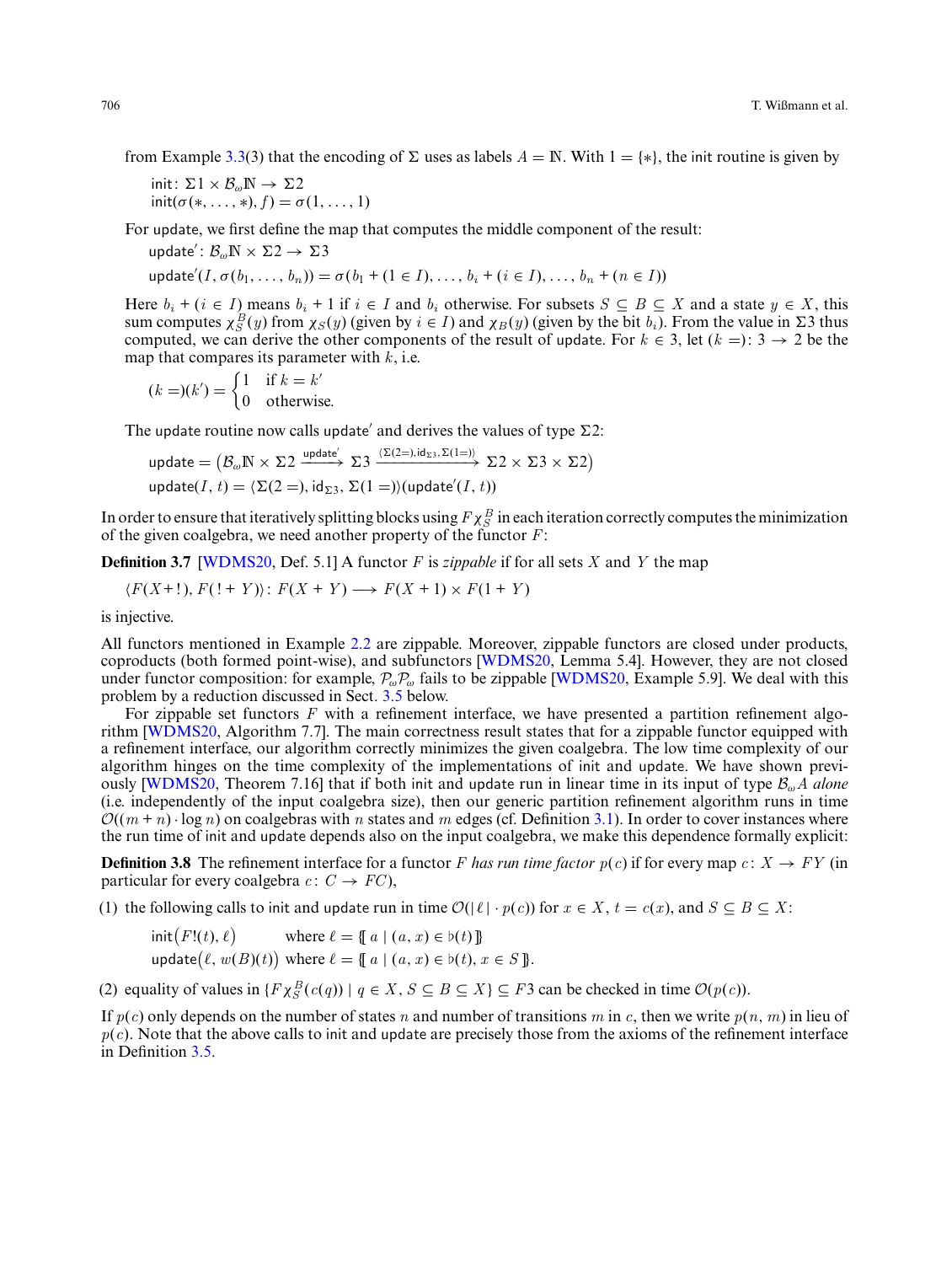<span id="page-12-2"></span>**Example 3.9** The powerset functor  $\mathcal{P}_{\omega}$  and the group-valued functors  $G^{(-)}$  have run time factor  $p(c) = 1$ [\[WDMS20,](#page-32-3) Examples 6.11]. For a signature  $\Sigma$  where the arity of operation symbols is bounded by  $\hat{b} \in \mathbb{N}$ , the refinement interface has run time factor  $p(c) = 1$ . Otherwise we define the *rank* of a finite  $\Sigma$ -coalgebra *c* :  $C \rightarrow \Sigma C$  to be the maximal arity that appears in *c*:

rank
$$
(c)
$$
 = max{ar $(\sigma)$  |  $\sigma(x_1,...,x_n) = c(x)$  for some  $x_1,...,x_n$  and  $x$  in  $C$  }.

It is easy to see that the refinement interface for  $\Sigma$  (see [\[WDMS20,](#page-32-3) Examples 6.11.3]) has run time factor  $p(c) = \text{rank}(c)$ .

<span id="page-12-1"></span>Since we can now describe the run time of the refinement-interface in a more fine-grained way, we can lift this to the run time analysis of the overall partition refinement algorithm.

**Theorem 3.10** Let *F* be a zippable functor equipped with a refinement interface with run time factor *p*(*c*). Then the algorithm computes the behavioural equivalence relation on an input *F*-coalgebra  $c: C \rightarrow FC$  with *n* states and *m* transitions in  $\mathcal{O}((m + n) \cdot \log n \cdot p(c))$  steps.

*Proof* The case where  $p(c) = 1$  is proved in [\[WDMS20,](#page-32-3) Theorem 6.22]. We reduce the general case to this one as follows. Observe that the previous complexity analysis counts the number of basic operation performed by the algorithm (e.g. comparisons of values of type *F*3) including those performed by init and update. In that analysis init and update were assumed to have run time  $\mathcal{O}(|\ell|)$ , and the total number of basic operations of the algorithm is then  $\mathcal{O}((m + n) \cdot \log n)$ .

For the reduction, we consider 'macro' operations that run in  $\mathcal{O}(p(c))$  time. In particular, every constant-time operation that is performed in the algorithm can be viewed as a macro performing precisely this single operation. Then we can view the generalized run time assumptions on the refinement-interface as follows:

- (1) all calls to init and update on  $\ell \in \mathcal{B}_{\omega}A$  perform  $\mathcal{O}(|\ell|)$  macro operations (each of which takes  $\mathcal{O}(p(c))$  time).
- (2) all values of type *F*3 that arise during the execution of the algorithm are in the set in Definition [3.8\(](#page-11-0)2). Hence, every comparison of such values is done in one macro operation, which takes  $\mathcal{O}(p(c))$  steps.

By the previous complexity analysis for  $p(c) = 1$ , the partition refinement for a coalgebra with *n* states and *m* edges performs  $\mathcal{O}((m + n) \cdot \log n)$  macro calls. Thus, the overall run time lies in

$$
\mathcal{O}((m+n)\cdot\log n\cdot p(c))
$$

as desired.  $\Box$ 

Obviously, for  $p(c) \in \mathcal{O}(1)$ , we obtain the previous complexity.

**Example 3.11** For a (possibly infinite) signature  $\Sigma$ , the coalgebraic partition refinement runs, by Theorem [3.10](#page-12-1) and Example [3.9,](#page-12-2) in time  $\mathcal{O}(r \cdot (m + n) \cdot \log n)$  for an input coalgebra  $c: C \to \Sigma C$  with rank r, n states, and m edges. Note that every state  $x \in C$  has at most r many outgoing edges in the graph representation. Hence, we have  $m \leq r \cdot n$  so that the time complexity may be simplified to  $\mathcal{O}(r^2 \cdot n \cdot \log n)$ .

In Sect. [5](#page-18-1) we will discuss how Theorem [3.10](#page-12-1) instantiates to the example that mainly motivated the above generalization of the complexity analysis: weighted systems with weights from an unrestricted commutative monoid.

# <span id="page-12-0"></span>**3.5. Combining refinement interfaces**

In addition to supporting genericity via direct implementation of the refinement interface for basic functors, our tool is *modular* in the sense that it automatically derives a refinement interface for functors built from the basic ones according to the grammar [\(3.1\)](#page-5-1). In other words, for such a combined functor the user does not need to write a single line of new code. Moreover, when the user implements a refinement interface for a new basic functor, this automatically extends the effective grammar. For example, our tool can minimize systems of type

$$
FX = \mathcal{D}_{\omega}(\mathbb{N} \times \mathcal{P}_{\omega} X \times \mathcal{B}_{\omega} X).
$$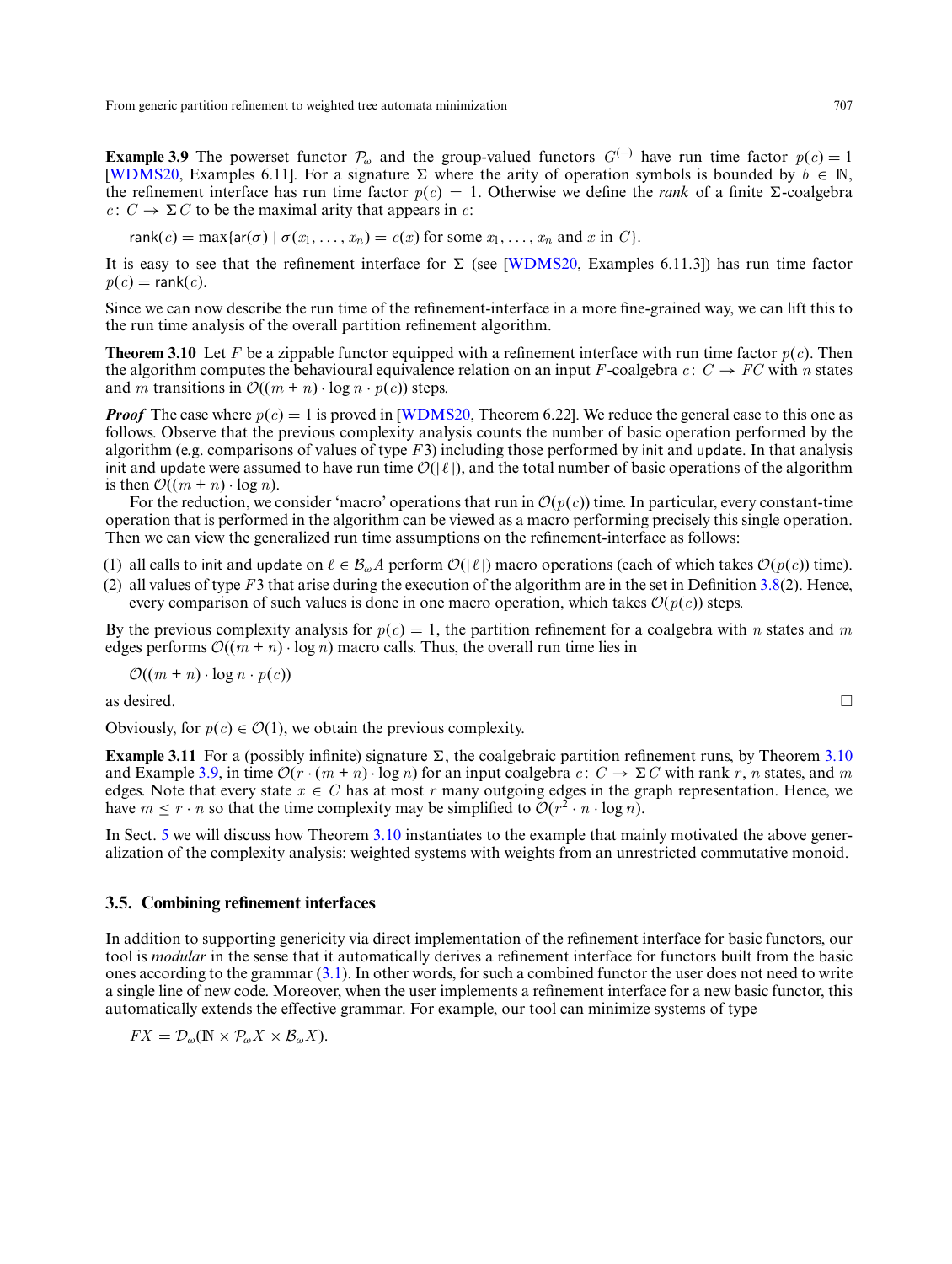

**Fig. 4.** Visualization of  $FX = \mathcal{D}_{\omega}(\Sigma(\mathcal{P}_{\omega}X, \mathcal{B}_{\omega}X))$  for  $\Sigma(Z_1, Z_2) = \mathbb{N} \times Z_1 \times Z_1$ 

<span id="page-13-0"></span>However, while all basic functors from which *F* is formed are zippable (see Definition [3.7\)](#page-11-1), there is no guarantee that *F* is so because zippable functors are not closed under functor composition in general. In order to circumvent this problem, a given  $\overline{F}$ -coalgebra is transformed into one for the functor

$$
F'X = \mathcal{D}_{\omega}X + (\mathbb{N} \times X \times X) + \mathcal{P}_{\omega}X + \mathcal{B}_{\omega}X.
$$

This functor is obtained as the sum of all basic functors involved in *F*, i.e. of all the nodes in the visualization of the functor term *F* (Fig. [4\)](#page-13-0). Then the components of the refinement interfaces of the four functors involved, viz.  $\mathcal{D}_{\omega}$ ,  $\Sigma$ ,  $\mathcal{P}_{\omega}$ , and  $\mathcal{B}_{\omega}$ , are combined by disjoint union +. The transformation of a finite coalgebra  $c: C \to FC$ into a finite *F* -coalgebra introduces a set of intermediate states for each edge in the visualization of the term *F*; we have labelled the edges in Fig. [4](#page-13-0) by these sets. The construction starts with  $X := C$  and constructs a finite  $F'$ -coalgebra on the set  $C' := X + Y + Z_1 + Z_2$  as follows. The set *Y* contains an intermediate state for every  $\mathcal{D}_{\omega}$ -edge out of a state  $x \in X$ , i.e.

$$
Y = \{ y \mid c(x)(y) \neq 0 \} \subseteq \mathbb{N} \times \mathcal{P}_{\omega} X \times \mathcal{B}_{\omega} X.
$$

This also yields a map  $c_X: X \to \mathcal{D}_{\omega} Y$ . Furthermore, intermediate states in *Y* have successors in  $\mathbb{N} \times \mathcal{P}_{\omega} X \times \mathcal{B}_{\omega} X$ , and by a similar definition as for *Y* , we obtain finite sets

$$
Z_1 \subseteq \mathcal{P}_{\omega} X \qquad Z_2 \subseteq \mathcal{B}_{\omega} X
$$

and a map  $c_Y: Y \to \mathbb{N} \times Z_1 \times Z_2$ . Finally, intermediate states in  $Z_1$  and  $Z_2$  have successors in  $\mathcal{P}_{\omega}X$  and  $\mathcal{B}_{\omega}X$ , respectively, which yields (inclusion) maps  $c_{Z_1}: Z_1 \to P_\omega X$  and  $c_{Z_2}: Z_2 \to B_\omega X$ . Putting these maps together we obtain a finite *F* -coalgebra

$$
\underbrace{X+Y+Z_1+Z_2}_{C'} \xrightarrow{c_X+c_Y+c_{Z_1}+c_{Z_2}} \mathcal{D}_{\omega}Y+\mathbb{N} \times Z_1 \times Z_2+\mathcal{P}_{\omega}X+\mathcal{B}_{\omega}X \xrightarrow{\text{can}} \underbrace{F'(X+Y+Z_1+Z_2)}_{FC'},
$$

where can is the canonical inclusion map. The minimization of this *F*'-coalgebra yields the minimization of the given *F*-coalgebra  $(C, c)$ . The details of the construction in full generality and its correctness are established in [\[WDMS20,](#page-32-3) Section 8].

**Remark 3.12** We show in the cited work that we can derive a refinement interface for *F'* from the refinement interfaces of the basic functors used. It is easy to see that the run time factor of the refinement interface of the above  $F'$  is

$$
p(c) = p_{\mathcal{D}_{\omega}}(c_X) + p_{\Sigma}(c_Y) + p_{\mathcal{P}_{\omega}}(c_{Z_1}) + p_{\mathcal{B}_{\omega}}(c_{Z_2})
$$

where the summands on the right-hand side are the run time factors of the respective refinement interfaces of the building blocks. Note that here we use the full generality of Definition [3.8,](#page-11-0) i.e. that  $c_X$ ,  $c_Y$ ,  $c_Z$ <sub>1</sub> and  $c_Z$ <sub>2</sub> are not required to be coalgebras but only maps of the shape  $X \to HY$  for the relevant functor *H*.

#### <span id="page-13-1"></span>*3.5.1. Combination by product*

CoPaR moreover implements a further optimization of this procedure that leads to fewer intermediate states in the case of polynomial functors  $\Sigma$ : Instead of putting the refinement interface of  $\Sigma$  side by side with those of its arguments, CoPaR includes a systematic procedure to combine the refinement interfaces of the arguments of  $\Sigma$  into a single refinement interface. For instance, starting from  $FX = \mathcal{D}_{\omega}(\mathbb{N} \times \mathcal{P}_{\omega}X \times \mathcal{B}_{\omega}X)$  as above, a given *F*-coalgebra is transformed into a coalgebra for the functor

 $F''X = \mathcal{D}_{\omega}X + \mathbb{N} \times \mathcal{P}_{\omega}X \times \mathcal{B}_{\omega}X$ ,

effectively inducing intermediate states in *Y* as above but avoiding  $Z_1$  and  $Z_2$ . In order to run the generic partition refinement algorithm for *F*<sup>-*r*</sup>-coalgebras, we need a refinement interface for *F*<sup>*r*</sup>. CoPaR derives a refinement interface for  $\bar{F}''$  by first combining the refinement interfaces of  $\mathcal{P}_{\omega}$ ,  $\mathcal{B}_{\omega}$ , and that of the constant functor  $X \mapsto \mathbb{N}$ ,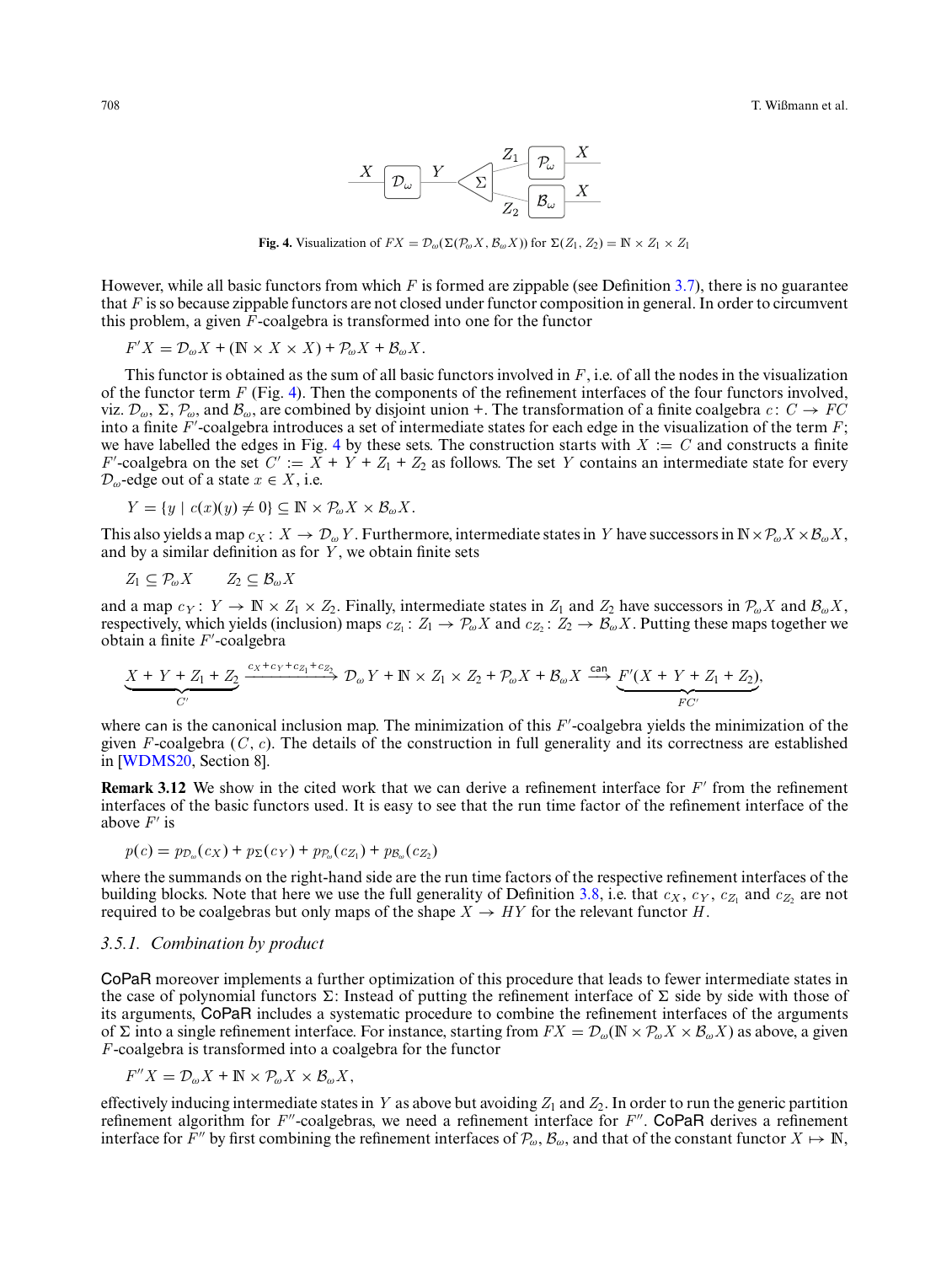yielding a refinement interface for  $X \mapsto \mathbb{N} \times \mathcal{P}_{\omega} X \times \mathcal{B}_{\omega} X$ . Then, this refinement interface is combined with that of  $\mathcal{D}_{\omega}$ , finally yielding one for *F*<sup>'</sup>'. The combination of refinement interfaces along coproducts of functors is already described in [\[WDMS20,](#page-32-3) Sec. 8.3]; in the following, we describe how refinement interfaces are combined along cartesian product ×.

<span id="page-14-1"></span>**Construction 3.13** Suppose we are given a finite family of functors

$$
F_i: \mathsf{Set} \to \mathsf{Set}, \qquad i \in I,
$$

such that each  $F_i$  has the encoding  $\flat_i: F_i X \to \mathcal{B}_\omega(A_i \times X)$  with label set  $A_i$  and is equipped with the refinement interface

<span id="page-14-2"></span>
$$
\mathsf{init}_i\colon F_i 1 \times \mathcal{B}_{\omega} A_i \to W_i, \qquad \mathsf{update}_i\colon \mathcal{B}_{\omega} A_i \times W_i \to W_i \times F_i 3 \times W_i, \qquad w_i\colon \mathcal{P} X \to (F_i X \to W_i).
$$

We construct an encoding and a refinement interface for  $FX = \prod_{i \in I} F_i X$  as follows. The encoding of *F* is given by taking the disjoint union of the label sets  $A_i$  and the obvious component-wise definition of  $\nu$ :

$$
A = \coprod_{i \in I} A_i \qquad \flat \colon \prod_{i \in I} F_i X \longrightarrow B_\omega(A \times X) \qquad \underbrace{\flat(t)}_{A \times X \to \mathbb{N}} (\text{in}_i(a), x) = \underbrace{\flat_i(\text{pr}_i(t))}_{(A_i \times X) \to \mathbb{N}} (a, x) \qquad \text{for every set } X. \tag{3.8}
$$

The set *W* of weights consists of tuples of weights in  $W_i$ , and the weight function simply applies the map  $w_i(C)$ :  $F_i X \rightarrow W_i$  in the *i*-th component:

$$
W = \prod_{i \in I} W_i \qquad w(C): \quad \prod_{i \in I} F_i X \xrightarrow{\prod_{i \in I} w_i(C)} \prod_{i \in I} W_i \quad \text{for all sets } X \text{ and } C \subseteq X.
$$

The refinement interface routines of *F* now have the following types:

 $\text{init: } (\prod_{i \in I} F_i 1) \times \mathcal{B}_{\omega}(\coprod_{i \in I} A_i) \to \prod_{i \in I} W_i$ 

 $\cup$   $\mathcal{B}_{\omega}(\coprod_{i\in I} A_i) \times \prod_{i\in I} W_i \to \prod_{i\in I} W_i \times \prod_{i\in I} F_i 3 \times \prod_{i\in I} W_i.$ 

For their definition, we introduce the following auxiliary function  $\pi_i$ , which restricts bags of labels to only those labels that come from *Ai*:

$$
\pi_i: \mathcal{B}_{\omega}(\coprod_{j\in I} A_j) \to \mathcal{B}_{\omega} A_i \qquad \underbrace{\pi_i(f)}_{A_i \to \mathbb{N}}(a) = \underbrace{f}_{A \to \mathbb{N}}(\text{in}_i(a)) \qquad \text{for every } i \in I.
$$

Then we define init by

$$
\text{init: } \prod_{i \in I} F_i 1 \times \mathcal{B}_{\omega}(\coprod_{i \in I} A_i) \xrightarrow{\langle \text{init}_i \cdot (\mathsf{pr}_i \times \pi_i) \rangle_{i \in I}} \prod_{i \in I} W_i,
$$

i.e.

$$
\left(\text{init}((t_j)_{j\in I}, \ell)\right)_i = \text{init}_i(t_i, \pi_i(\ell)) \text{ for every } i \in I,
$$

and we define update as the composite

$$
\text{update} = (\mathcal{B}_{\omega}(\coprod_{i \in I} A_i) \times \prod_{i \in I} W_i \xrightarrow{\langle \text{update}_i \cdot (\pi_i \times \text{pr}_i) \rangle_i} \prod_{i \in I} (W_i \times F_i 3 \times W_i) \xrightarrow{\phi} W \times F3 \times W)
$$

where  $\phi$  is the obvious bijection reordering tuples in the evident way.

<span id="page-14-0"></span>**Proposition 3.14** Let  $F_i$ : Set  $\rightarrow$  Set,  $i \in I$ , be equipped with refinement interfaces with run time factors  $p_i(c)$ . Then Construction [3.13](#page-14-1) defines a refinement interface for  $F = \prod_{i \in I} F_i$  with run time factor

$$
\max\{p_i(c) \mid i \in I\}.
$$

In particular, if the refinement interface of every  $F_i$  has run time factor  $p(c) = 1$ , then so does the refinement interface for  $F = \prod_{i \in I} F_i$ .

*Proof* To simplify notation in the composition of maps, we define the following filter map for every  $S \subseteq X$  and  $i \in I$ :

$$
f_S: \mathcal{B}_{\omega}(A_i \times X) \to \mathcal{B}_{\omega}A_i \qquad f_S(\underbrace{g}_{A_i \times X \to \mathbb{N}}) = (a \mapsto \sum_{x \in S} g(a, x)) = \{ [a \mid (a, x) \in g, x \in S] \}.
$$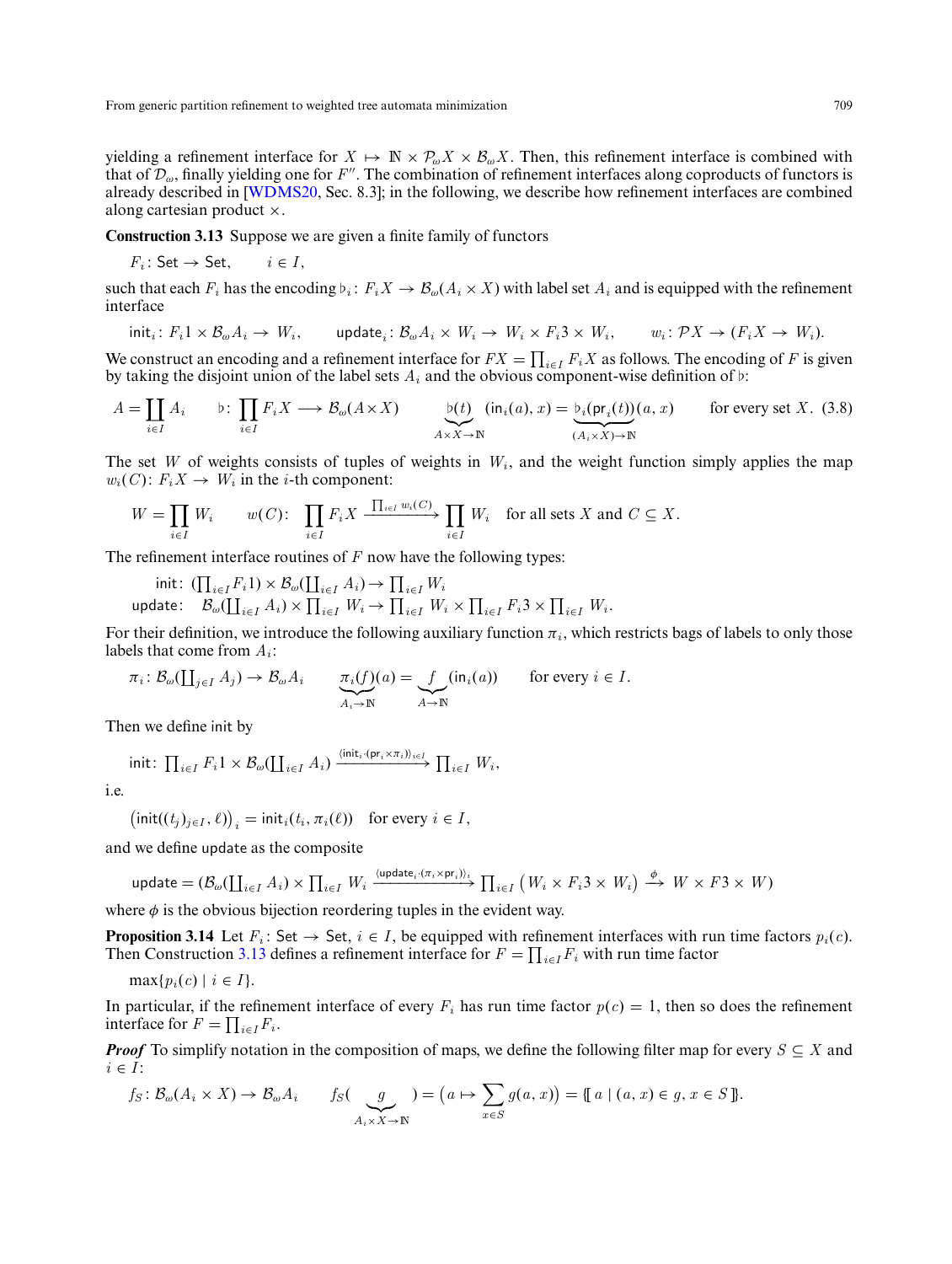Using the filter maps  $f_S$ , we can rephrase the axioms of the refinement interface in Definition  $3.5$  as the commutativity of the following diagrams

<span id="page-15-1"></span>
$$
\begin{array}{ccc}\nFX & & & FX \\
(F!, f_X \rightarrow) & & \text{and} \\
F1 \times \mathcal{B}_{\omega}A & \xrightarrow{\text{init}} & W & & \mathcal{B}_{\omega}A \times W \xrightarrow{\text{update}} & W \times F3 \times W & \\
\end{array}\n\quad \text{for all } S \subseteq B \subseteq X. \tag{3.9}
$$

In the proof that these diagrams commute, we will use the equalities

$$
\Pi_{j\in I} F_j X \xrightarrow{\text{pr}_i} F_i X
$$
\n
$$
\downarrow \qquad \qquad \downarrow \downarrow
$$
\n
$$
\mathcal{B}_{\omega}(\Pi_{j\in I} A_j \times X) \qquad \mathcal{B}_{\omega}(A_i \times X) \qquad \text{for } i \in I \text{ and } S \subseteq X.
$$
\n
$$
\downarrow \qquad \qquad \downarrow \qquad \qquad \downarrow \qquad \qquad \downarrow \qquad \qquad \downarrow \qquad \qquad \downarrow \qquad \qquad \downarrow \qquad \qquad \downarrow \qquad \qquad \downarrow \qquad \qquad \downarrow \qquad \qquad \downarrow \qquad \qquad \downarrow \qquad \qquad \downarrow \qquad \qquad \downarrow \qquad \qquad \downarrow \qquad \qquad \downarrow \qquad \qquad \downarrow \qquad \qquad \downarrow \qquad \qquad \downarrow \qquad \qquad \downarrow \qquad \qquad \downarrow \qquad \qquad \downarrow \qquad \qquad \downarrow \qquad \qquad \downarrow \qquad \qquad \downarrow \qquad \qquad \downarrow \qquad \qquad \downarrow \qquad \qquad \downarrow \qquad \qquad \downarrow \qquad \qquad \downarrow \qquad \qquad \downarrow \qquad \qquad \downarrow \qquad \qquad \downarrow \qquad \downarrow \qquad \qquad \downarrow \qquad \downarrow \qquad \downarrow \qquad \qquad \downarrow \qquad \downarrow \qquad \qquad \downarrow \qquad \qquad \downarrow \qquad \qquad \downarrow \qquad \qquad \downarrow \qquad \qquad \downarrow \qquad \qquad \downarrow \qquad \qquad \downarrow \qquad \qquad \downarrow \qquad \qquad \downarrow \qquad \qquad \downarrow \qquad \qquad \downarrow \qquad \qquad \downarrow \qquad \qquad \downarrow \qquad \qquad \downarrow \qquad \qquad \downarrow \qquad \qquad \downarrow \qquad \qquad \downarrow \qquad \qquad \downarrow \qquad \qquad \downarrow \qquad \qquad \downarrow \qquad \qquad \downarrow \qquad \qquad \downarrow \qquad \qquad \downarrow \qquad \downarrow \qquad \qquad \downarrow \qquad \qquad \downarrow \qquad \qquad \downarrow \qquad \qquad \downarrow \qquad \qquad \downarrow \qquad \qquad \downarrow \qquad \downarrow \qquad \downarrow \qquad \downarrow \qquad \qquad \downarrow \qquad \down
$$

This diagram commutes because for  $t \in \prod_{j \in I} F_j X$  and  $a \in A_i$ , we have

$$
(\pi_i \cdot f_S \cdot \mathfrak{b})(t)(a) = \pi_i(f_S(\mathfrak{b}(t)))(a) = f_S(\mathfrak{b}(t))(\mathfrak{in}_i(a))
$$
\n(def. of  $\pi_i$ )

<span id="page-15-0"></span>
$$
=\sum_{x\in S} b(t)(\text{in}_i(a),x) \tag{def. of } f_S
$$

$$
= \sum_{x \in S} b_i(\text{pr}_i(t))(a, x) \qquad \text{(def. of } b, \text{ see (3.8))}
$$

<span id="page-15-3"></span><span id="page-15-2"></span>
$$
= f_S(\mathfrak{b}_i(\mathsf{pr}_i(t)))(a) = (f_S \cdot \mathfrak{b}_i \cdot \mathsf{pr}_i)(t)(a)
$$
 (def. of  $f_S$ )

Moreover, we will use that for every family  $(Y_j)_{j \in I}$  of sets, every map  $b: B \to B'$ , and every  $i \in I$ , the diagram

$$
\begin{array}{ccc}\n & \text{pr}_{i} \times b \\
 & \left(\prod_{j\in I} Y_{j}\right) \times B \xrightarrow{\text{pr}_{i} \times \text{id}_{B}} Y_{i} \times B \xrightarrow{\text{id}_{Y_{i}} \times b} Y_{i} \times B' \\
 & \text{nturality} \\
 & \text{if } \text{pr}_{i} \\
 & \text{if } \text{pr}_{i} \\
 & \text{if } \text{pr}_{i} \\
 & \text{if } \text{pr}_{i} \\
 & \text{if } \text{pr}_{i} \\
 & \text{if } \text{pr}_{i} \\
 & \text{if } \text{pr}_{i} \\
 & \text{if } \text{pr}_{i} \\
 & \text{if } \text{pr}_{i} \\
 & \text{if } \text{pr}_{i} \\
 & \text{if } \text{pr}_{i} \\
 & \text{if } \text{pr}_{i} \\
 & \text{if } \text{pr}_{i} \\
 & \text{if } \text{pr}_{i} \\
 & \text{if } \text{pr}_{i} \\
 & \text{if } \text{pr}_{i} \\
 & \text{if } \text{pr}_{i} \\
 & \text{if } \text{pr}_{i} \\
 & \text{if } \text{pr}_{i} \\
 & \text{if } \text{pr}_{i} \\
 & \text{if } \text{pr}_{i} \\
 & \text{if } \text{pr}_{i} \\
 & \text{if } \text{pr}_{i} \\
 & \text{if } \text{pr}_{i} \\
 & \text{if } \text{pr}_{i} \\
 & \text{if } \text{pr}_{i} \\
 & \text{if } \text{pr}_{i} \\
 & \text{if } \text{pr}_{i} \\
 & \text{if } \text{pr}_{i} \\
 & \text{if } \text{pr}_{i} \\
 & \text{if } \text{pr}_{i} \\
 & \text{if } \text{pr}_{i} \\
 & \text{if } \text{pr}_{i} \\
 & \text{if } \text{pr}_{i} \\
 & \text{if } \text{pr}_{i} \\
 & \text{if } \text{pr}_{i} \\
 & \text{if } \text{pr}_{i} \\
 & \text{if } \text{pr}_{i} \\
 & \text{if } \text{pr}_{i} \\
 & \text{if } \text{pr}_{i} \\
 & \text{if } \text{pr}_{i} \\
 & \text{if } \text{pr}_{i} \\
 & \text{if } \text{pr}_{i} \\
 & \text{if } \text{pr}_{i} \\
 & \text{if } \text{pr}_{i} \\
 & \text{if } \text{pr}_{i} \\
 & \text{if } \text{pr}_{i} \\
 & \text{
$$

commutes, as verified by straightforward evaluation of the maps involved. The categorically-minded reader will notice that commutation of the right-hand inner quadrangle is simply naturality of the projection maps pr*i*, as indicated in the diagram; we will use this property of pr*<sup>i</sup>* again later, referring to it as "naturality of pr*i*" (without requiring further understanding of the concept of natural transformation). Furthermore, we clearly have commutative squares

<span id="page-15-4"></span>
$$
B \times (\prod_{j \in I} Y_j) \xrightarrow{b \times pr_i} B' \times Y_i
$$
  
\n
$$
\langle id_B \times pr_j \rangle_{j \in I} \downarrow
$$
  
\n
$$
\prod_{j \in I} (B \times Y_j) \xrightarrow{\prod_{j \in I} (b \times id_{Y_j})} \prod_{j \in I} (B' \times Y_j)
$$
  
\nfor every  $i \in I$ .  
\n(3.12)

We are ready to verify the axioms of the refinement interface. To this end, we use that the product projections pr*i*, *i* ∈ *I*, form a jointly injective family. This means that for every pair of maps *f*, *g* : *Z* →  $\prod_{j \in I} Y_j$  we have that

$$
\operatorname{pr}_i \cdot f = \operatorname{pr}_i \cdot g \text{ for all } i \in I \text{ implies } f = g. \tag{3.13}
$$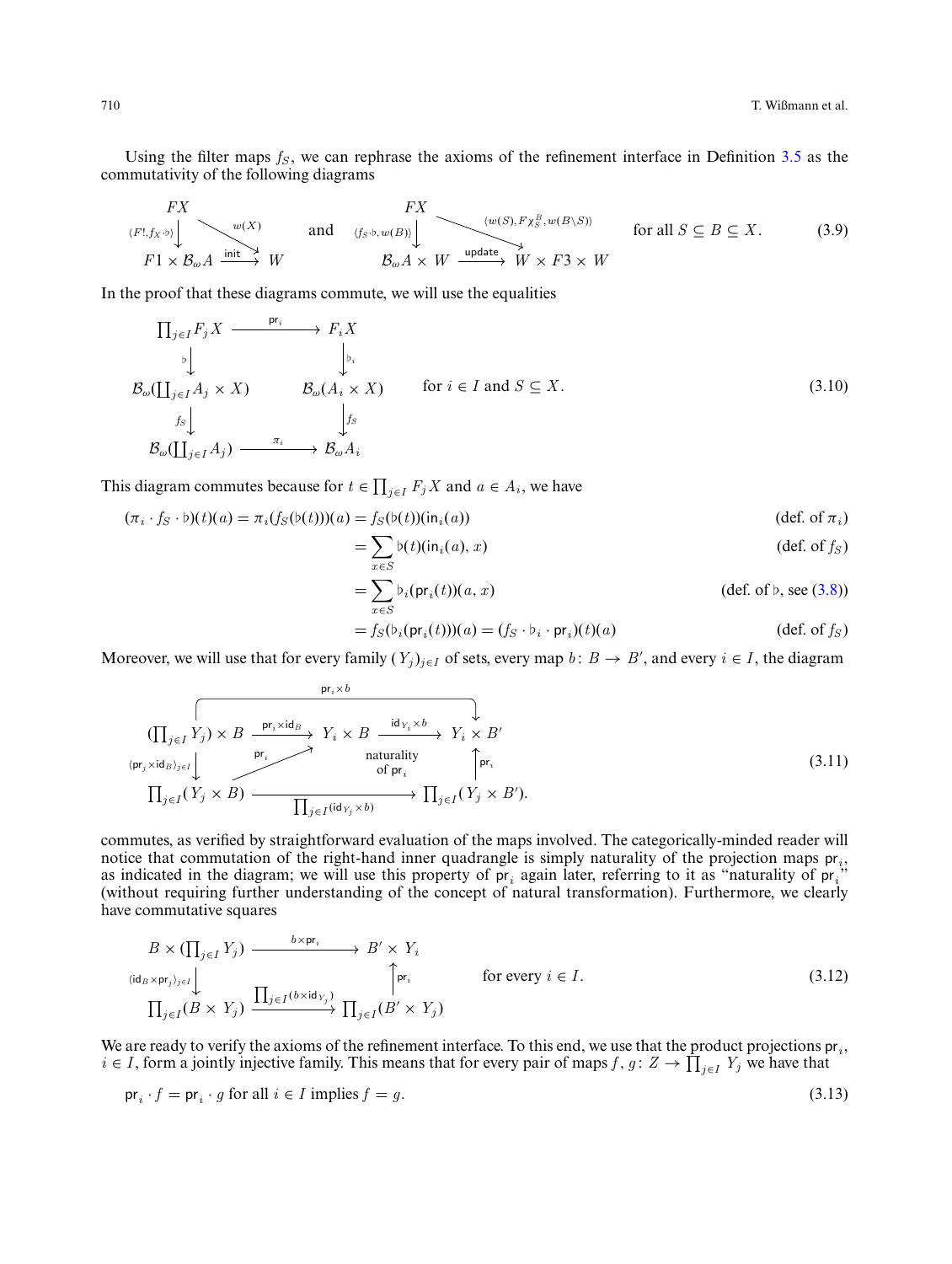**Axiom for** init. For every  $i \in I$ , the outside of the following diagram commutes because all its inner parts commute, for the respective indicated reasons:



By [\(3.13\)](#page-15-3), we obtain commutation of the left-hand triangle in [\(3.9\)](#page-15-1) as desired.

**Axiom for** update. For all  $S \subseteq B \subseteq X$ , the outside of the diagram below commutes because all its inner parts commute for the respective indicated reasons:



Using [\(3.13\)](#page-15-3) and then composing with  $\phi$  on the left, we obtain

update 
$$
\langle f_S \cdot b, w(B) \rangle = \phi \cdot \prod_{j \in I} \langle w_j(S), F_j \chi_S^B, w_j(B \setminus S) \rangle
$$
  
=  $\langle \prod_{j \in I} w_j(S), \prod_{j \in I} F_j \chi_S^B, \prod_{j \in I} w_j(B \setminus S) \rangle = \langle w(S), F \chi_S^B, w(B \setminus S) \rangle$ ,

which is the desired right-hand triangle in  $(3.9)$ .

**Run time factor.** Both init and update preprocess their parameters in linear time (via π*<sup>i</sup>* and by accessing elements of tuples), before calling the init<sub>i</sub> and update<sub>*i*</sub> routines of all  $F_i$ . Since  $|I|$  is constant, this results in a run time of  $\mathcal{O}(|\ell| \cdot \max_{i \in I} p_i(c))$  for  $\ell \in \mathcal{B}_{\omega}(\coprod A_i)$ .

We order *F*3 lexicographically by assuming a total order on the index set *I*:

$$
x < y \text{ in } \prod_{i \in I} F_i 3 \quad \text{iff} \quad \text{there is } i \in I \text{ with } \text{pr}_i(x) < \text{pr}_i(y) \text{ and } \text{pr}_j(x) = \text{pr}_j(y) \text{ for all } j < i.
$$

This comparison takes time  $\mathcal{O}(\max_{i \in I} p_i(c))$ , again because |*I* | is constant.

<span id="page-16-0"></span>**Remark 3.15** In summary we obtain that the run time factor  $p(c)$  for a composite functor F is the maximum of the respective run time factors of the refinement interfaces of the basic functors from which *F* is built. Specifically, suppose that *F* is built from basic functors  $G_1, \ldots, G_n$  using composition, product, and coproduct, and that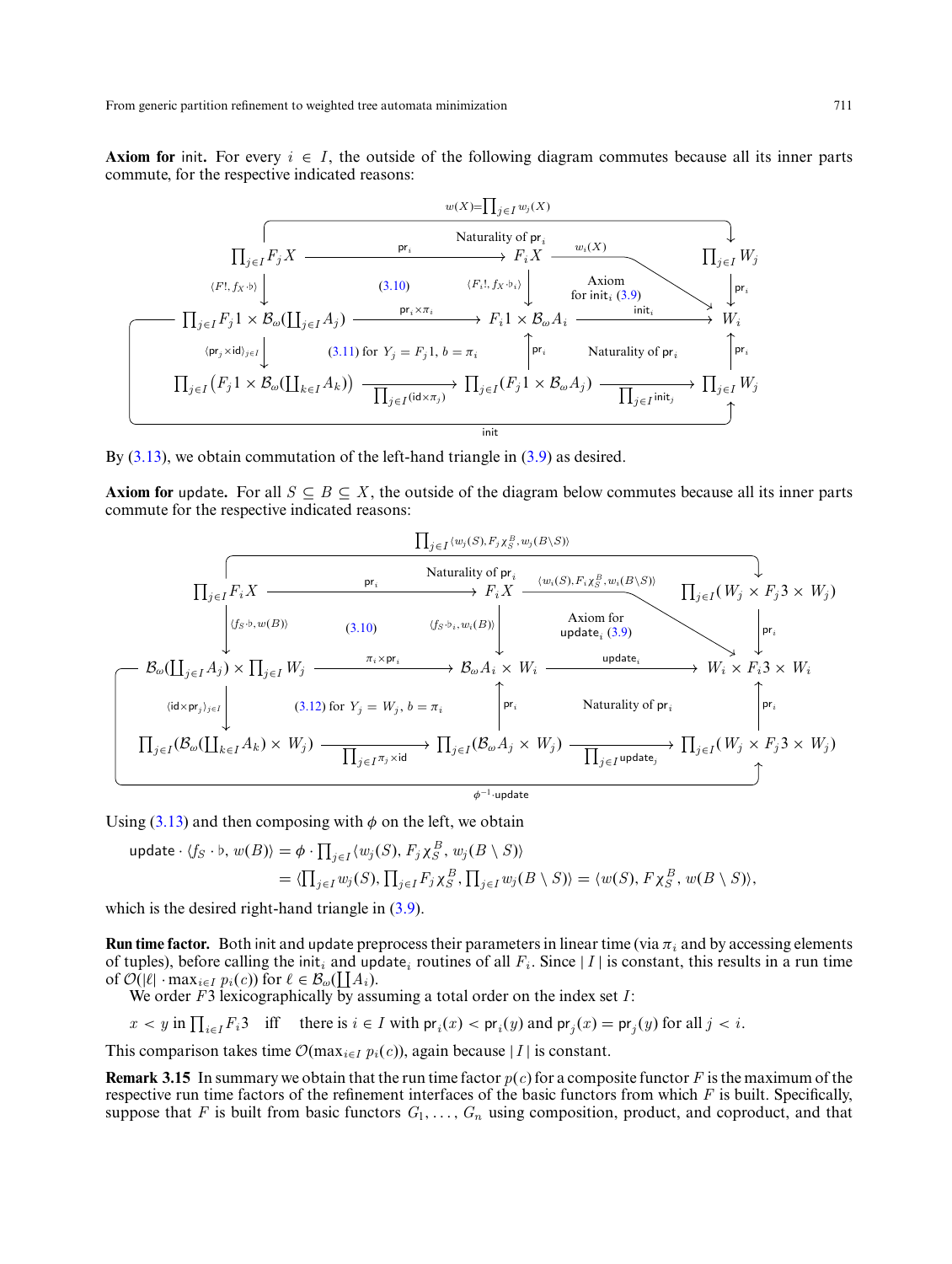$G_1, \ldots, G_n$  have refinement interfaces with respective run time factors  $p_1(c), \ldots, p_n(c)$ . Then the modularity mechanism decomposes an *F*-coalgebra  $c: C \to FC$  into maps  $f_i: X_i \to G_iY_i$ , for  $1 \le i \le n$  (i.e. one map per block in the illustration in Fig. [4\)](#page-13-0). The run time factor for the refinement interface arising by modular construction is given by

$$
p(c) = \max_{1 \le i \le n} p_i(f_i). \tag{3.14}
$$

This is because the refinement interface for a particular functor  $F_i$  only sees the labels and weights for the map *f<sup>i</sup>* and never those from other sorts.

### <span id="page-17-0"></span>**3.6. Implementation details**

Our implementation is geared towards realizing both the level of genericity and the efficiency afforded by the abstract algorithm, while staying as close as possible at the theory as presented in the present and preceding work **[\[WDMS20\]](#page-32-3)**. Regarding genericity, each basic functor is defined (in its own source file) as a single Haskell data type that implements two type classes:

- (1) the class RefinementInterface with functions init and update, which directly corresponds to the mathematical notion (Definition [3.5\)](#page-8-1), and
- (2) the class ParseMorphism, which provides a parser that defines the coalgebra syntax for the functor.

This means that new basic functors can be implemented without modifying any of the existing code, except for registering the new type in a list of functors (the existing functor implementations are in [src/Copar/Functors](https://git8.cs.fau.de/software/copar/tree/master/src/Copar/Functors)). The type class modelling refinement interfaces is defined as follows in CoPaR:

```
class (Ord (F1 f), Ord (F3 f)) => RefinementInterface f where
 init :: F1 f \rightarrow [Label f] \rightarrow Weight fupdate :: [Label f] \rightarrow Weight f \rightarrow (Weight f, F3 f, Weight f)
```
Here, the type f serves as the name of the functor *F* of interest, and Label f is the type representing the label set *A* from the encoding of the functor. Similarly, the type Weight f represents *W* and the types F1 f and F3 f represents the sets *F*1 and *F*3. For example, if we want to implement the refinement interface for  $FX = \mathbb{R}^{(X)}$ explicitly we can write the following:

```
data R x = R xtype instance Label R = Double
type instance Weight R = (Double,Double)
type instance F1 R = Double
type instance F3 R = (Double,Double,Double)
instance RefinementInterface R where
init g e = (0, g)update 1 (r,b) = ((r + b - \text{sum } 1, \text{ sum } 1)),
                  (r, b - sum l, sum l),
                  (r + sum 1, b - sum 1))
```
The first line defines a parametrized type R (with one constructor of the same name) representing the functor ( $\mathbb{R}^{(-)}$ in this case), with the parameter x representing the functor argument. The next lines define the types representing the sets that appear in the refinement interface, and the instance of RefinementInterface for R implements the init and update routines for  $\mathbb{R}^{(-)}$  as we have defined them before (Example [3.6.](#page-10-0)(2)).

Concerning efficiency, CoPaR faithfully implements our imperative algorithm [\[WDMS20\]](#page-32-3) in the functional language Haskell. We have made sure that this implementation actually realizes the good theoretical complexity of the algorithm. This is achieved by ample use of the ST monad [\[LP94\]](#page-31-17) and by disabling lazy evaluation for the core parts of the algorithm using GHC's Strict pragma. The ST monad also enables the use of efficient data structures like mutable vectors where possible.

One such data structure, which is central to the efficient implementation of the generic algorithm, is a *refinable partition*, which stores the blocks of the current partition of the state set *C* of the input coalgebra during the execution of the algorithm. This data structure has to provide constant time operations for finding the size of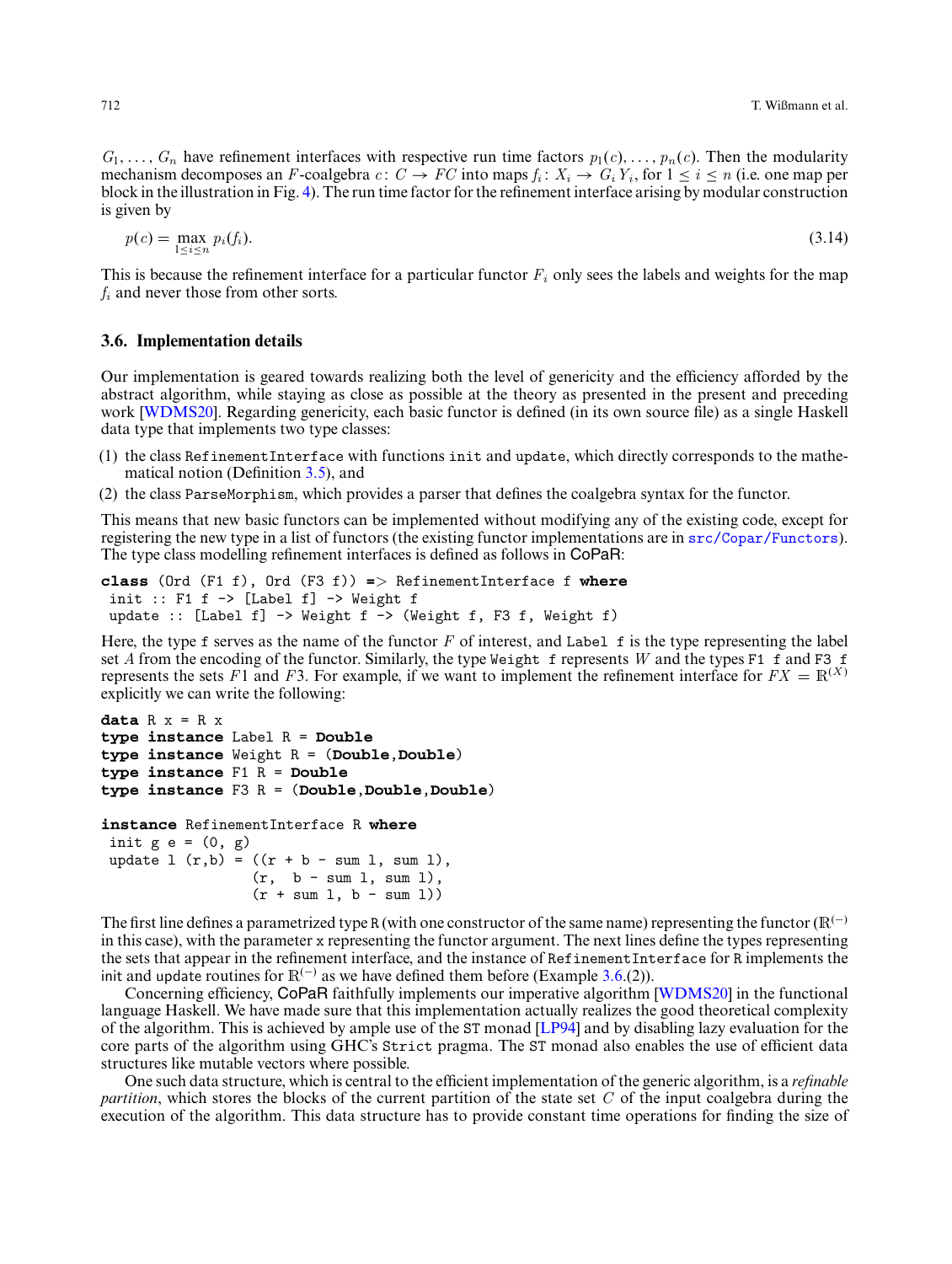a block, marking a state and counting the marked states in a block. Splitting a block in marked and unmarked states must only take linear time in the number of marked states of this block. Valmari and Franceschinis [\[VF10\]](#page-32-2) have described a data structure (for use in Markov chain lumping) fulfilling all these requirements, and this is what we use in CoPaR.

Our abstract algorithm maintains two partitions *P*, *Q* of *C* , where *P* is one transition step finer than *Q*; i.e. *P* is the partition of *C* induced by the map  $Fq \cdot c \colon C \to FQ$ , where  $q \colon C \to Q$  is the canonical quotient map assigning to every state the block which contains it. The key to the low time complexity is to choose in each iteration a *subblock S* in *P* whose surrounding *compound block B* in *Q* (with  $S \subseteq B$ ) satisfies  $2 \cdot |S| \leq |B|$ , and then refine *Q* (and *P*) as explained in Sect. [3.4](#page-8-0) (see Fig. [3\)](#page-9-0). This idea goes back to Hopcroft [\[Hop71\]](#page-31-1), and is also used in all other partition refinement algorithms mentioned in the introduction. Our implementation maintains a queue of subblocks *S* satisfying the above property, and the termination condition  $P = Q$  of the main loop then translates to this queue being empty.

One optimization that is new in CoPaR in relation to previous work [\[VF10,](#page-32-2) [WDMS20\]](#page-32-3) is that weights for blocks of exactly one state are not computed, because such blocks cannot be split any further. This has drastic performance benefits for inputs where the algorithm produces many single-element blocks early on, e.g. for nearly minimal systems or fine-grained initial partitions, see [\[Dei19\]](#page-31-18) for details and measurements.

# <span id="page-18-0"></span>**4. Instances**

Many systems are coalgebras for functors formed according to the grammar [\(3.2\)](#page-5-2). In Table [1,](#page-19-0) we list various system types that can be handled by our algorithm, taken from [\[WDMS20\]](#page-32-3) except for Markov chains with weights in a monoid and weighted tree automata, which are new in the present paper. In all cases, *m* is the number of edges and *n* is the number of states of the input coalgebra, and we compare the run time of our generic algorithm with that of specifically designed algorithms from the literature. In most instances, we match the complexity of the best known algorithm. In the one case where our generic algorithm is asymptotically slower (LTS with unbounded alphabet), this is due to assuming a potentially very large number of alphabet letters—as soon as the number of alphabet letters is assumed to be polynomially bounded in the number *n* of states, the number *m* of transitions is also polynomially bounded in *n*, so  $\log m \in \mathcal{O}(\log n)$ . This argument also explains why '<' and '=', respectively, hold in the last two rows of Table [1,](#page-19-0) as we assume  $\Sigma$  to be (fixed and) finite; the case where  $\Sigma$  is infinite and unranked is more complicated. Details on the instantiation to weighted tree automata are discussed in Sect. [6.](#page-23-0)

Our algorithm and tool can handle further system types that arise by combining functors in various ways. For instance, so-called simple Segala systems are coalgebras for the functor  $P_{\omega}(A \times D_{\omega}(-))$ , and are minimized by our algorithm in time  $\mathcal{O}((m + n) \cdot \log n)$ , improving on the best previous algorithm [\[BEM00\]](#page-30-0) and matching the complexity of the algorithm by Groote et al. [\[GVdV18\]](#page-31-9). Other type functors for various species of probabilistic systems are listed in [\[BSdV03\]](#page-31-19), including the ones for general Segala systems, reactive systems, generative systems, stratified systems, alternating systems, bundle systems, and Pnueli-Zuck systems. Hence, CoPaR provides an offthe-shelf minimization tool for all these types of systems.

<span id="page-18-2"></span>**Remark 4.1** (Initial partitions). Note that in the classical Paige-Tarjan algorithm [\[PT87\]](#page-31-4), the input includes an initial partition. Initial partitions as input parameters are covered via the genericity of our algorithm. In fact, initial partitions on *F*-coalgebras are accommodated by moving to the functor  $F'X = \mathbb{N} \times F\overline{X}$ , where the first component of a coalgebra

$$
C\xrightarrow{\langle c_1,c_2\rangle} \mathbb{N}\times FX
$$

assigns to each state the number of its block in the initial partition. Under the optimized treatment of the polynomial functor <sup>N</sup> <sup>×</sup> (−) (Sect. [3.5\)](#page-12-0), this transformation does not enlarge the state space and also leaves the run time factor *p*(*c*) unchanged [\[WDMS20\]](#page-32-3); that is, the asymptotic run time of the algorithm remains unchanged under adding initial partitions.

# <span id="page-18-1"></span>**5. Weighted transition systems**

We have seen in Example [3.6\(](#page-10-0)2) that weighted systems with weights in a group easily fit into our framework of generic partition refinement, since we can use inverses to implement the refinement interface efficiently.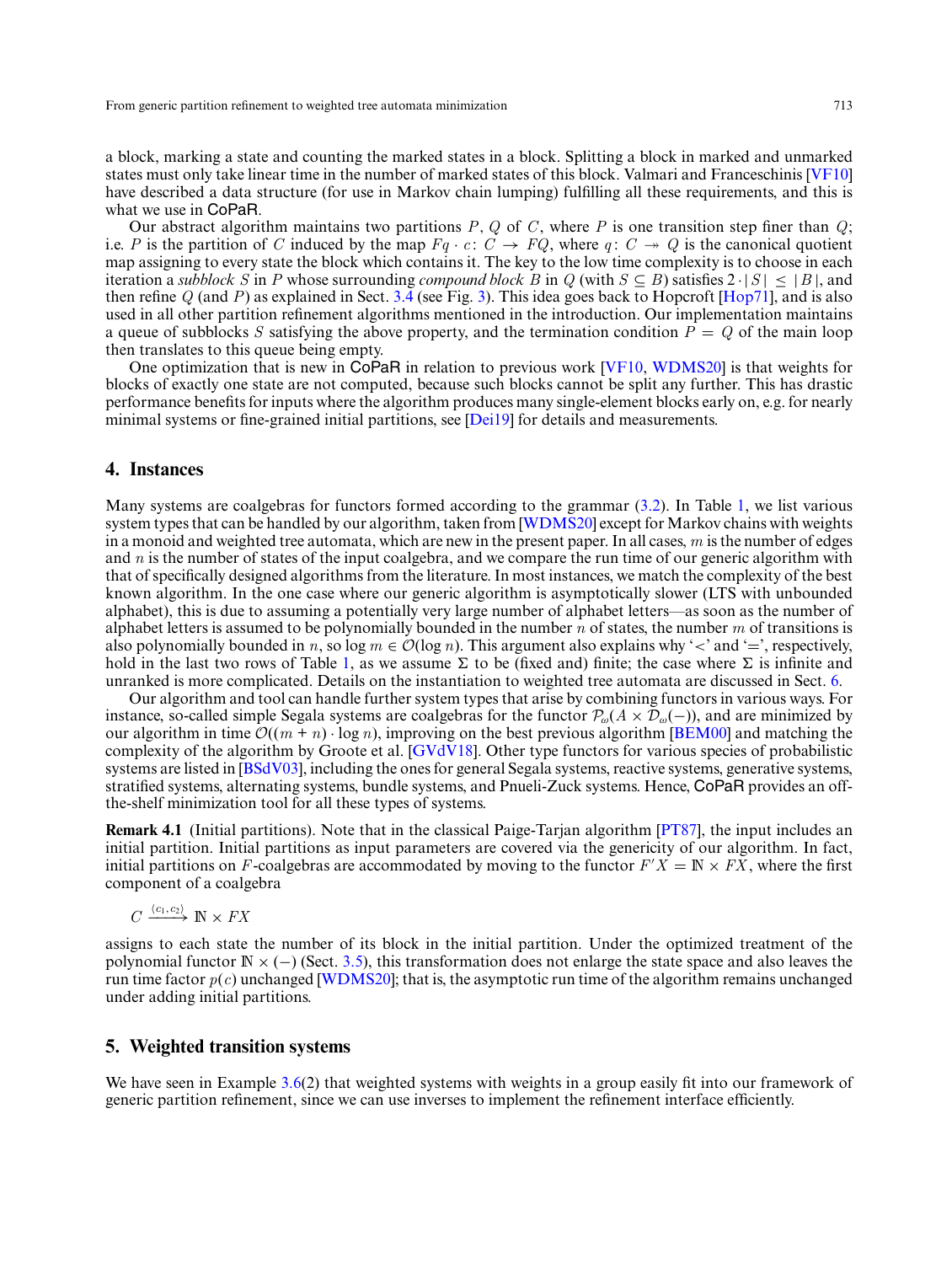| System                                | Functor                                                                       | Run Time                                                    |                   | Specific Algorithm                                                                 | Year         | Reference                       |
|---------------------------------------|-------------------------------------------------------------------------------|-------------------------------------------------------------|-------------------|------------------------------------------------------------------------------------|--------------|---------------------------------|
| <b>DFA</b>                            | $2 \times (-)^A$                                                              | $n \cdot \log n$                                            | $=$               | $n \cdot \log n$                                                                   | 1971         | [Hop71]                         |
| Transition<br><b>Systems</b>          | $\mathcal{P}_{\omega}$                                                        | $m \cdot \log n$                                            | $=$               | $m \cdot \log n$                                                                   | 1987         | [PT87]                          |
| Labelled Transition<br><b>Systems</b> | $P_{\omega}(\mathbb{N} \times -)$                                             | $m \cdot \log m$                                            | $=$<br>$\geq$     | $m \cdot \log m$<br>$m \cdot \log n$                                               | 2004<br>2009 | [DPP04]<br>[Val09]              |
| Markov Chains                         | $R^{(-)}$                                                                     | $m \cdot \log n$                                            | $=$               | $m \cdot \log n$                                                                   | 2010         | <b>IVF101</b>                   |
| Weighted Systems                      | $M^{(-)}$                                                                     | $m \cdot \log n \cdot \log(\min(m,  M ))$                   |                   |                                                                                    |              |                                 |
| Simple<br>Segala Systems              | $\mathcal{P}_{\omega}(A \times -) \cdot \mathcal{D}_{\omega}$                 | $m_{\mathcal{D}_{\infty}}$ · log $m_{\mathcal{P}_{\infty}}$ | $\prec$<br>$=$    | $m \cdot \log n$<br>$m_{\mathcal{D}_{\omega}} \cdot \log m_{\mathcal{P}_{\omega}}$ | 2000<br>2018 | <b>BEM00</b><br><b>[GVdV18]</b> |
| Colour<br>Refinement                  | $\mathcal{B}_{\omega}$                                                        | $m \cdot \log n$                                            | $=$               | $m \cdot \log n$                                                                   | 2017         | [ <b>BBG17</b> ]                |
| Weighted<br>Tree<br>Automata          | $M \times M^{(\Sigma(-))}$<br>$M\times M^{(\Sigma(-))}$<br>$(M$ cancellative) | $m \cdot \log^2 m$<br>$m \cdot \log m$                      | $\tilde{}$<br>$=$ | $m \cdot n$<br>$m \cdot \log n$                                                    | 2007<br>2007 | [HBMM07]<br>[HBMM07]            |

<span id="page-19-0"></span>**Table 1.** Asymptotic complexity of the generic algorithm (2017) compared to specific algorithms, for systems with *n* states and *m* transitions, respectively  $m_{\mathcal{P}_{\alpha}}$  nondeterministic and  $m_{\mathcal{D}_{\alpha}}$  probabilistic transitions for Segala systems. For simplicity, we assume that  $m \geq n$  and that *A* and  $\Sigma$  are finite and fixed. *M* is a possibly infinite and possibly non-cancellative commutative monoid

In the following we generalize this by allowing the weighted systems to be weighted in an arbitrary commutative monoid *M* that does not necessarily have inverses.

Systems with weights in a monoid are studied by Klin and Sassone [\[KS13\]](#page-31-16), and they show that behavioural equivalence of *M*<sup>(−)</sup>-coalgebras is precisely weighted bisimilarity (cf. Example [2.2.](#page-2-1)(4)). Weighted transition systems with weights in a monoid also serve as a base for—and are in fact a special case of—weighted tree automata as studied by  $\overline{H}$  ogberg et al. [ $\overline{HBMM09}$ ], which we will discuss in the next section.

In the following we distinguish between cancellative and non-cancellative monoids because the respective refinement interfaces for  $M^{(-)}$  are implemented differently, with the interface for a cancellative monoid allowing for a lower time complexity.

# <span id="page-19-1"></span>**5.1. Cancellative monoids**

Recall that a commutative monoid  $(M, +, 0)$  is *cancellative* if  $a + b = a + c$  implies  $b = c$ . Clearly, every submonoid of a group is cancellative, for example  $(N, +, 0)$  and  $(Z \setminus \{0\}, \cdot, 1)$ . It is well-known that every cancellative commutative monoid *M* embeds into an abelian group *G* via the standard Grothendieck construction. Explicitly,

$$
G = (M \times M)/\equiv \qquad (a_+, a_-) \equiv (b_+, b_-) \text{ iff } a_+ + b_- = b_+ + a_-,
$$

and the group structure is given by the usual component-wise addition on the product:

 $[(a_+, a_-)] + [(b_+, b_-)] = [(a_+, b_+, a_- + b_-)]$  and  $-[a_+, a_-)] = [(a_-, a_+)]$ .

The embedding of *M* into *G* is given by the monoid homomorphism

 $\iota: M \to G$   $\iota(m) = [(m, 0)].$ 

Hence, we have in total:

**Corollary 5.1** A monoid is cancellative iff it is a submonoid of a group.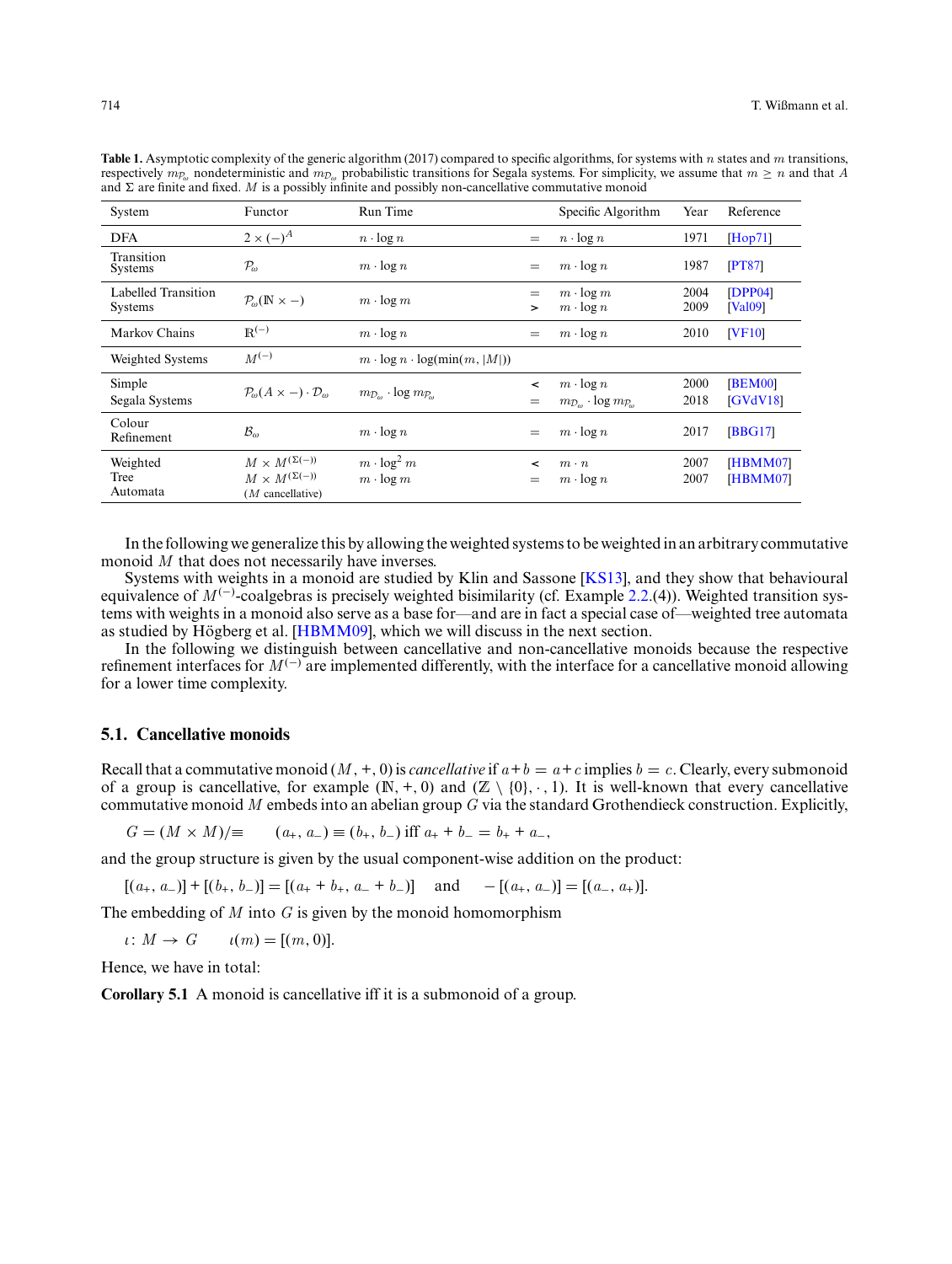Informally speaking, the inverses of elements of a cancellative monoid *M* exist, albeit not within *M* itself. The embedding  $M \to G$  extends to a component-wise injective natural transformation  $\alpha : M^{(-)} \to G^{(-)}$ , and therefore, computing behavioural equivalence for *M* (−) reduces to that of *G*(−) [\[WDMS20,](#page-32-3) Proposition 2.13]. Hence, we can convert every  $M^{(-)}$ -coalgebra *c*:  $C \rightarrow M^{(C)}$  into the  $G^{(-)}$ -coalgebra

$$
C \xrightarrow{c} M^{(C)} \xrightarrow{\alpha_C} G^{(C)}
$$

and use the refinement interface for  $G^{(-)}$  from Example [3.6\(](#page-10-0)2), obtaining:

**Corollary 5.2** Let *M* be a cancellative monoid. Then partition refinement on a weighted transition system *c* :  $C \rightarrow$  $M^{(C)}$  with *n* states and *m* transitions runs in time  $\mathcal{O}((m + n) \cdot \log n)$ .

Indeed, this is immediate from Theorem [3.10](#page-12-1) for  $p(c) = 1$ .

## <span id="page-20-0"></span>**5.2. Non-cancellative monoids**

There are monoids that are used in practice that fail to be cancellative, for example the additive monoid (N, max, 0) of the tropical semiring. Assume given a non-cancellative commutative monoid (*M* ,+, 0). Then*M* does not embed into a group, so we need a new refinement interface for the type functor  $M^{(-)}$  of  $M$ -weighted transition systems in our algorithm, rather than being able to reuse the one for group-valued functors as in the case of cancellative commutative monoids (Sect. [5.1\)](#page-19-1). The basic idea in the construction of a refinement interface for  $M^{(-)}$  is to incorporate bags of monoid elements into the weights, and consider subtraction of bags. We implement this idea as follows.

We use the same encoding of  $M^{(-)}$  as for group-valued functors:

$$
A = M_{\neq 0} = M \setminus \{0\}, \text{ and } \flat(f) = \{ (f(x), x) \mid x \in X, f(x) \neq 0 \} \text{ for } f \in M^{(X)}.
$$

The refinement interface for  $M^{(-)}$  has weights  $W = M \times B_{\omega}(M_{\neq 0})$  and uses weight functions

<span id="page-20-1"></span>
$$
w(B)(f) = \left(\sum_{x \in X \setminus B} f(x), \ (m \mapsto \big| \{x \in B \mid f(x) = m\}\big|\right) \in M \times \mathcal{B}_{\omega}(M_{\neq 0});\tag{5.1}
$$

that is,  $w(B)(f)$  returns the total weight of  $X \setminus B$  under f and the bag of non-zero elements of M occurring in f. The interface functions init:  $M^{(1)} \times \mathcal{B}_{\omega} M_{\neq 0} \to W$ , update:  $\mathcal{B}_{\omega} M_{\neq 0} \times W \to W \times M^{(3)} \times W$  use the summation map  $\Sigma : \mathcal{B}_{\omega} M \to M$  from [\(2.1\)](#page-4-3) and are given by

$$
init(f, \ell) = (0, \ell)
$$
  
update( $\ell$ ,  $(r, c)$ ) = ( $(r + \Sigma(c - \ell), \ell)$ ,  $(r, \Sigma(c - \ell), \Sigma(\ell))$ ,  $(r + \Sigma(\ell), c - \ell)$ ),

where for  $a, b \in \mathcal{B}_{\omega}$  *Y*, the bag  $a - b$  is defined by

 $(a - b)(y) = \max(0, a(y) - b(y)).$ 

As for groups, we denote elements of  $M^{(3)}$  as triples of elements from M.

**Proposition 5.3** For every commutative monoid M, the above functions init and update define a refinement interface for the functor  $M^{(-)}$ .

*Proof* We define the weight functions  $w: \mathcal{P}X \to (M^{(X)} \to M \times \mathcal{B}_\omega(M_{\neq 0}))$  as in [\(5.1\)](#page-20-1), and show that init and update then satisfy the two axioms in Definition [3.5.](#page-8-1) Let  $t \in FX$ . For the first axiom we compute as follows:

$$
w(X)(t) = \left(\sum_{x \in X \setminus X} t(x), \overbrace{(m \mapsto | \{x \in X \mid t(x) = m\}|)}^{in M_{\neq 0} \to \mathbb{N}}\right)
$$
  
= (0, { m | x \in X, t(x) = m, m \neq 0 ]})  
= (0, { m | (m, x) \in \{(t(x), x) \mid x \in X, t(x) \neq 0\} ]})  
= init(F!(t), { m | (m, x) \in b(t) ]}).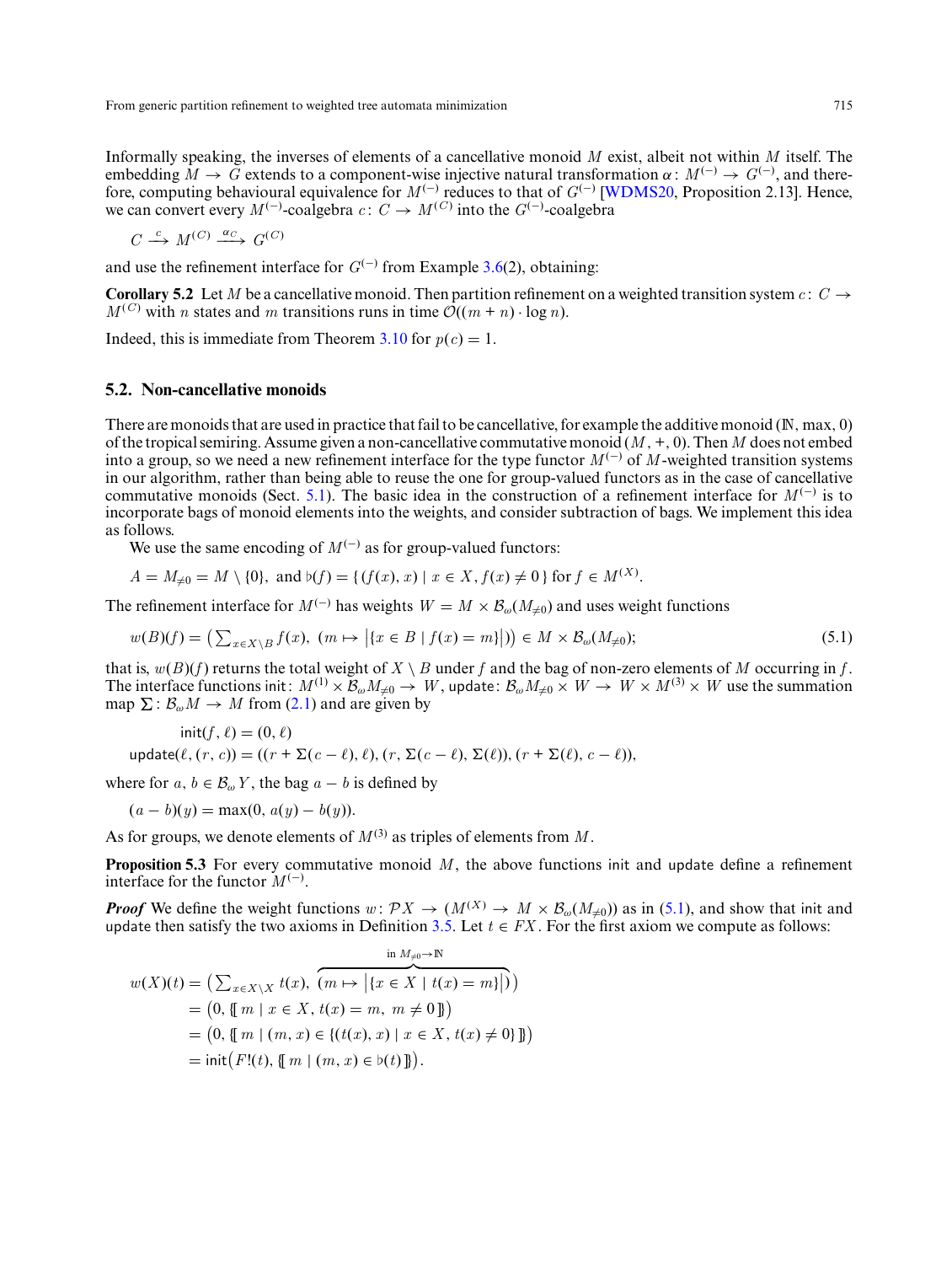In the first of the above multiset comprehensions, different  $x \in X$  with  $t(x) = m, m \neq 0$  lead to multiple occurrences of *m* in the multiset, and similarly in the second multiset comprehension. Let us now verify the second axiom concerning update. In order to simplify the notation, we define

$$
(t \downarrow B) \in \mathcal{B}(M_{\neq 0}), \quad (t \downarrow B)(m) = |\{x \in B \mid t(x) = m\}| \quad \text{ for } B \subseteq X, t \in M^{(X)}.
$$

The accumulated weight of edges into *B*  $\subseteq$  *X* in *t*  $\in$  *M*<sup>(*X*)</sup> is then denoted by

$$
\sum_{B} t := \sum (t \downarrow B) = \sum_{x \in B} t(x).
$$

In this notation, we have

$$
w(B)(t) = \left(\sum_{x \in X \setminus B} t(x), m \mapsto \mid \{x \in B \mid t(x) = m\} \mid\right)
$$

$$
= \left(\sum_{X \setminus B} t, (t \downarrow B)\right).
$$

With subtraction of bags defined as above by  $(a - b)(y) = \max(0, a(y) - b(y))$  for  $a, b \in \mathcal{B}_{\omega}Y$ , we have

$$
(t \downarrow B) - (t \downarrow S) = (t \downarrow (B \setminus S)) \quad \text{for } S \subseteq B \subseteq X.
$$

Then we compute as follows, for  $S \subseteq B \subseteq X$ :

$$
\langle w(S), F\chi_{S}^{B}, w(B\backslash S)\rangle(t)
$$
  
\n
$$
= (w(S)(t), F\chi_{S}^{B}(t), w(B\backslash S)(t))
$$
  
\n
$$
= ((\sum_{X\backslash S} t, (t \downarrow S)), (\sum_{X\backslash B} t, \sum_{B\backslash S} t), (\sum_{X\backslash (B\backslash S)} t, (t \downarrow (B \backslash S)))
$$
  
\n
$$
= ((\sum_{X\backslash B} t + \sum (t \downarrow (B \backslash S)), (t \downarrow S)), (\sum_{X\backslash B} t, \sum (t \downarrow (B \backslash S)), \sum (t \downarrow S)),
$$
  
\n
$$
\sum_{B\backslash S} t \qquad (\sum_{X\backslash B} t + \sum_{S} t, ((t \downarrow B) - (t \downarrow S)))
$$
  
\n
$$
= ((\sum_{X\backslash B} t + \sum ((t \downarrow B) - (t \downarrow S)), (t \downarrow S)),
$$
  
\n
$$
(\sum_{X\backslash B} t, \sum ((t \downarrow B) - (t \downarrow S)), \sum (t \downarrow S)),
$$
  
\n
$$
(\sum_{X\backslash B} t + \sum (t \downarrow S), ((t \downarrow B) - (t \downarrow S))))
$$
  
\n
$$
= \text{update}((t \downarrow S), (\sum_{X\backslash B} t, (t \downarrow B)))
$$
  
\n
$$
= \text{update}((m \in M_{\neq 0} \mapsto | \{x \in S \mid t(x) = m\} |), w(B)(t))
$$
  
\n
$$
= \text{update}(\{m \in M_{\neq 0} \mid (m, x) \in b(t), x \in S\}, w(B)(t))
$$

 $=$  update $($ {{ $a \in A \mid (a, x) \in b(t), x \in S$ }},  $w(B)(t)$ ),

where the step labelled (∗) uses the definition of update:

update( $\ell$ ,  $(r, c)$ ) = ( $(r + \Sigma(c - \ell), \ell)$ ,  $(r, \Sigma(c - \ell), \Sigma(\ell))$ ,  $(r + \Sigma(\ell), c - \ell)$ ).

In order to determine the run time factor of the above refinement interface, we need to describe how we handle elements of  $W = M \times \mathcal{B}_{\omega}(M_{\neq 0})$  in the routines of the refinement interface. We implement a bag in  $\mathcal{B}_{\omega}(M_{\neq 0})$  as a balanced search tree with keys  $M_{\neq 0}$  and values N. In addition to the standard structure of a balanced search tree, we store in every node the value  $\Sigma(b)$ , where *b* is the bag encoded by the subtree rooted at that node. Hence, for every bag  $b \in \mathcal{B}_{\omega}(M_{\neq 0})$ , the value  $\Sigma(b)$  is immediately available at the root node of the search tree for *b*. For CoPaR, we have implemented the basic operations on balanced search trees following Adams [\[Ada93\]](#page-30-3). For the complexity analysis, we prove that maintaining the values  $\Sigma(b)$  in the nodes only adds constant overhead to the operations on search trees, so that we obtain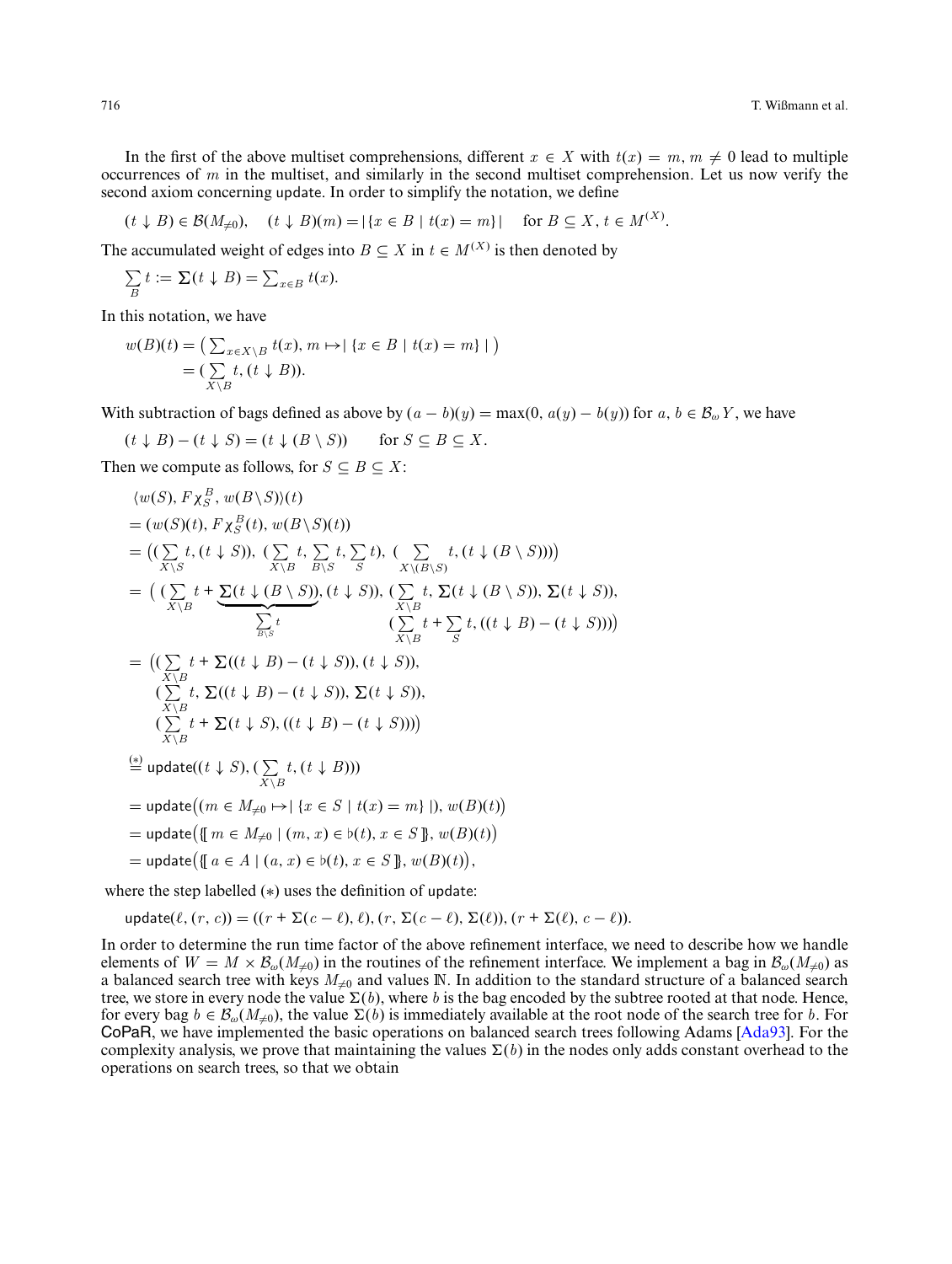<span id="page-22-0"></span>

**Fig. 5.** Rotation operations in binary search trees

<span id="page-22-1"></span>**Proposition 5.4** The above refinement interface for  $M^{(-)}$  has run time factor

$$
p(n, m) = \log \min(|M|, m).
$$

More precisely, the above functions init(f,  $\ell$ ) and update( $\ell$ ,  $(r, c)$ ) can be computed in time  $\mathcal{O}(|\ell| \cdot \log \min(|M|,$  $(m)$ ), where *m* is the number of edges in the input coalgebra, and values in  $M^{(3)}$  can be compared in constant time.

*Proof* For a node x in a binary search tree encoding a bag in  $\mathcal{B}_{\omega}(M_{\neq 0})$  as described above, we write  $\Sigma(x)$  for the value in *M* stored at that node.

Note that our search trees cannot have more nodes than the size | *M* | of their index set, and the number of nodes is also not greater than the number *m* of all edges. Hence, their size is bounded by min(|*M* |, *m*).

Recall from algorithm textbooks (e.g. [\[CLR90,](#page-31-22) Section 14]) that the key operations insert, delete and search have logarithmic time complexity in the size of a given balanced binary search tree.

We need to argue that maintaining the values  $\Sigma(x)$  in the nodes does not increase this complexity. This is obvious for the search operation as it does not change its argument search tree. For insert and delete, these operations essentially trace down one path starting at the root to a node (at worst, a leaf) of the given search tree (as described e.g. by [\[CLR90\]](#page-31-22)). Additionally, we need to rebalance the search tree after inserting or deleting a node. This is done by tracing back the same path to the root and (possibly) performing *rotations* on the nodes occurring on that path. Rotations are local operations changing the structure of a search tree but preserving the inorder key ordering of subtrees (see Fig. [5\)](#page-22-0).

Clearly, in order to maintain the correct summation values in a search tree under a rotation, we only need to adjust those values in the nodes *x* and *y*. This is achieved as follows:

| $\Sigma(x) = \Sigma(\alpha) + \Sigma(\beta);$ | $\Sigma(y) = \Sigma(x) + \Sigma(y)$      | for left rotation,  |
|-----------------------------------------------|------------------------------------------|---------------------|
| $\Sigma(y) = \Sigma(\beta) + \Sigma(\gamma);$ | $\Sigma(x) = \Sigma(\alpha) + \Sigma(y)$ | for right rotation. |

In addition, when inserting or deleting a node x we must recompute the  $\Sigma(y)$  of all nodes y along the path from the root to *x* when we trace that path back to the root. This can clearly be performed in constant time for each node *y* since  $\Sigma(y)$  is the sum (in *M*) of  $\Sigma(y_1)$  and  $\Sigma(y_2)$ , which are stored at the child nodes  $y_1$  and  $y_2$  of *y*, respectively.

In summary, we see that maintaining the desired summation values only requires an additional constant overhead in the backtracing step. Consequently, the operations of our balanced binary search trees run in time  $\mathcal{O}(\log \min(|M|, m))$ . Subtraction  $c - \ell$  of bags  $c, \ell$  performs  $|\ell|$ -many calls to delete on *c*, and computing the sum  $\Sigma(\ell)$  takes time  $\mathcal{O}(|\ell|)$ , since  $\ell$ , the bag of *labels* passed to update, is not represented as a search tree. Hence, we obtain the desired overall time complexity  $\mathcal{O}(|\ell| \cdot \log \min(|M|, m))$  of update.

Similarly, for init(*f*,  $\ell$ ), we need  $|\ell|$ -many calls to insert in order to initialize the search tree represent-<br>ing  $\mathcal{B}_{\omega}(M_{\neq 0})$ .  $\log \mathcal{B}_{\omega}(M_{\neq 0}).$ 

**Remark 5.5** It is no coincidence that we use  $\mathcal{B}_{\omega}(M_{\neq 0})$  in the refinement interface. In fact, for every set *X*, the set  $\mathcal{B}_{\omega}X$ , with union of bags as addition, is the free commutative monoid on *X*. Moreover,  $\mathcal{B}_{\omega}X$  is cancellative, so that we may use a form of subtraction on bags. Thus, we see that  $\mathcal{B}_{\omega}(M_{\neq 0})$  is a canonical cancellative monoid containing  $M_{\neq 0}$  (via the identification of elements of  $M_{\neq 0}$  with singleton bags). Moreover, the summation map

$$
\Sigma: \mathcal{B}_{\omega}M \to M
$$

is the canonical unique monoid homomorphism freely extending the identity map on *M* . Thus, this map allows us to go back from bags to monoid elements. This is essentially the point of Eilenberg-Moore algebras in general (cf. Remark [2.4\)](#page-4-4).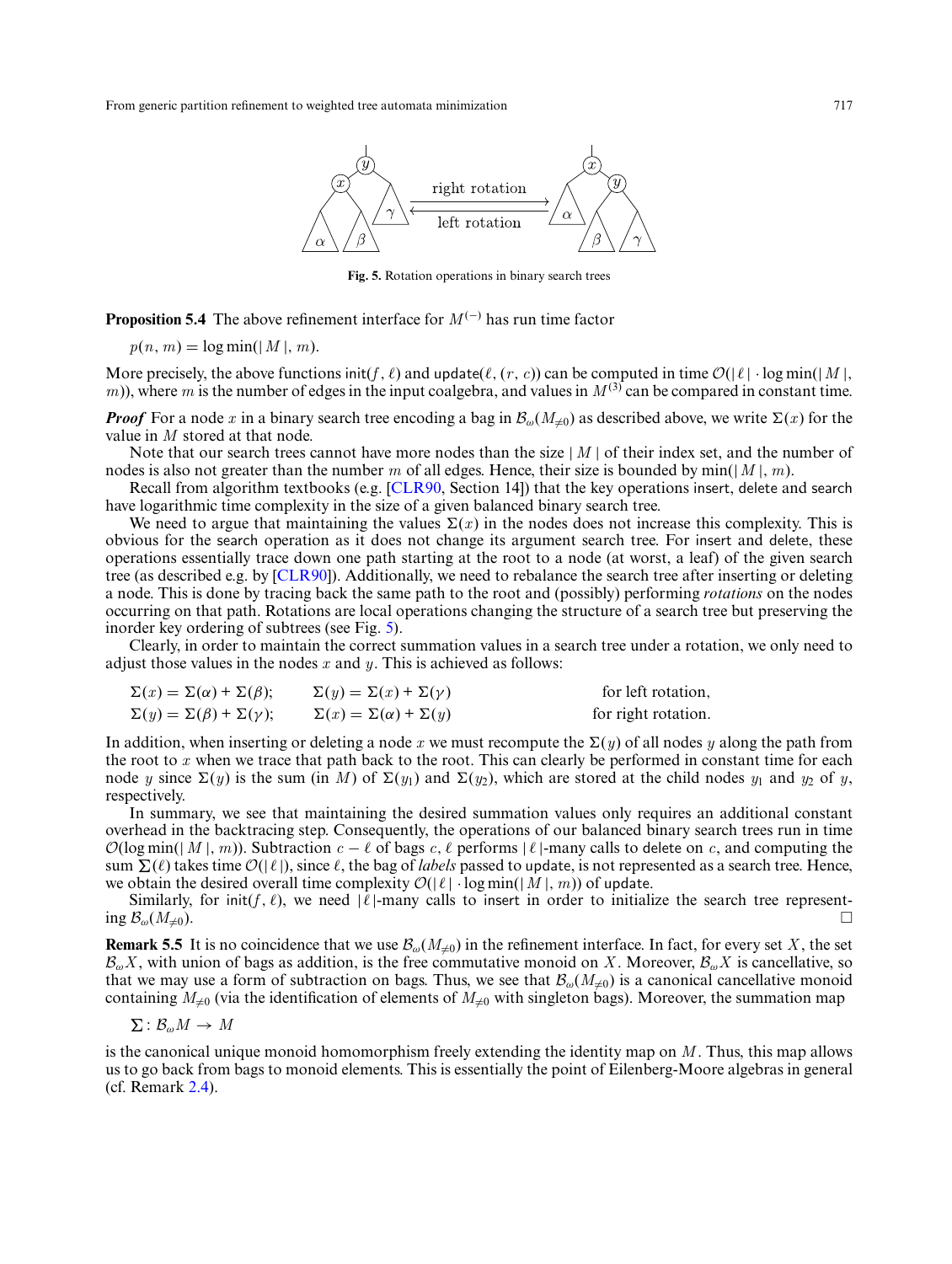**Corollary 5.6** Let *M* be any commutative monoid. Then partition refinement on weighted transition systems  $c: C \rightarrow M^{(C)}$  with *n* states and *m* transitions runs in time  $\mathcal{O}((m + n) \cdot \log n \cdot \log \min(|M|, m))$ .

Indeed, this is immediate by Proposition [5.4](#page-22-1) and Theorem [3.10.](#page-12-1)

# <span id="page-23-0"></span>**6. Weighted tree automata**

We proceed to take a closer look at weighted tree automata as a worked example. It is this example that mainly motivates the discussion of non-cancellative monoids in the last section, since in this case the generic algorithm improves on the run time of the best known specific algorithms in the literature.

Weighted tree automata simultaneously generalize tree automata and weighted (word) automata. A partition refinement construction for weighted automata (w.r.t. weighted bisimilarity) was first considered by Buch-holz [\[Buc08,](#page-31-10) Theorem 3.7]. Högberg et al. first provided an efficient partition refinement algorithm for tree automata [\[HBMM09\]](#page-31-21), and moreover for weighted tree automata [\[HBMM07\]](#page-31-11). Generally, tree automata differ from word automata in replacing the input alphabet, which may be seen as sets of unary operations, with an algebraic signature  $\Sigma$ :

<span id="page-23-1"></span>**Definition 6.1** Let (*M* ,+, 0) be a commutative monoid. A (bottom-up) *weighted tree automaton* (WTA) (over *M* ) consists of a finite set *X* of states, a finite signature  $\Sigma$ , an output map  $\overline{f}$  :  $X \to M$ , and for each  $k \ge 0$ , a transition map  $\mu_k: \Sigma_k \to M^{X^k \times X}$ , where  $\Sigma_k$  denotes the set of *k*-ary input symbols in  $\Sigma$ ; the maximum arity of symbols in  $\sum$  is called the *rank*.

Given a weighted tree automaton  $(X, f, (\mu_k)_{k \in \mathbb{N}})$  as in Definition [6.1](#page-23-1) we see that it is, equivalently, a finite coalgebra for the functor  $FX = M \times M^{(\Sigma X)}$ , where we identify the signature  $\Sigma$  with its corresponding polynomial functor  $\Sigma X = \coprod_{\sigma/k \in \Sigma} X^k$ . Indeed,  $(\mu_k)_{k \geq 0}$  is equivalently expressed by a map

<span id="page-23-3"></span>
$$
\bar{\mu}: X \to M^{(\Sigma X)} \quad \text{with} \quad \bar{\mu}(x)(\sigma(x_1, \ldots, x_k)) := \mu_k(\sigma)((x_1, \ldots, x_k), x). \tag{6.1}
$$

Note that  $\bar{\mu}$  is finitely supported because *X* and  $\Sigma X$  are finite. Thus we obtain a coalgebra

$$
g: X \to M \times M^{(\Sigma X)} \quad \text{with} \quad g(x) = (f(x), \bar{\mu}(x)). \tag{6.2}
$$

<span id="page-23-2"></span>**Example 6.2** Let  $\Sigma = \{*/2\}$  be a signature with a single binary symbol. Consider the WTA  $(X, f, \mu)$  for  $\Sigma$  over the monoid (Z, max,  $-\infty$ ) (simply (Z, max) in the following) with  $X = \{a, b, c, d\}$  and  $f: X \to \mathbb{Z}$  being the constant function  $x \mapsto 1$  and  $\mu_2$  given by

| $\mu_2(*)$ $(b, a, a) = 3,$      | $\mu_2(*)$ $(a, a, a) = 5$ , | $\mu_2(*)$ $(a, b, b) = 5$ , | $\mu_2(*)$ $(b, b, b) = 2,$ |     |
|----------------------------------|------------------------------|------------------------------|-----------------------------|-----|
| $\mu_2(*)$ $(b, a, c) = 5$ ,     | $\mu_2(*)$ $(c, a, c) = 7$ , | $\mu_2(*)$ $(b, a, d) = 5$ , | $\mu_2(*)$ $(a, c, d) = 7$  | and |
| $\mu_2(*)$ $(x, y, z) = -\infty$ | otherwise.                   |                              |                             |     |

This WTA is equivalently expressed as the coalgebra  $g: X \to \mathbb{Z} \times (\mathbb{Z}, \max)^{(X \times X)}$  given by  $g(x) = (f(x), \bar{\mu}(x))$  with  $\bar{\mu}: X \to (\mathbb{Z}, \max)^{(X \times X)}$  defined as

| $\bar{\mu}(a)(b, a) = 3,$ | $\bar{\mu}(a)(a, a) = 5,$ | $\bar{\mu}(b)(a, b) = 5,$ | $\bar{\mu}(b)(b, b) = 2,$ |
|---------------------------|---------------------------|---------------------------|---------------------------|
| $\bar{\mu}(c)(b, a) = 5,$ | $\bar{\mu}(c)(c, a) = 7,$ | $\bar{\mu}(d)(b, a) = 5,$ | $\bar{\mu}(d)(a, c) = 7,$ |

where again  $\bar{\mu}$  is  $-\infty$  in all other cases. In the syntax of our tool, the map  $\bar{\mu}: X \to \mathbb{Z}^{(X \times X)}$  can be written as:

 $(Z, max)$   $\hat{(X} \times X)$ a: {(b, a): 3, (a, a): 5} b: {(a, b): 5, (b, b): 2} c: {(b, a): 5, (c, a): 7} d: {(b, a): 5, (a, c): 7}

For the minimization of weighted tree automata, two bisimulation notions are considered in the literature [\[Buc08,](#page-31-10) [HBMM07\]](#page-31-11): *forward* and *backward* bisimulation. Here, we treat backward bisimulation, as it corresponds to coalgebraic behavioural equivalence.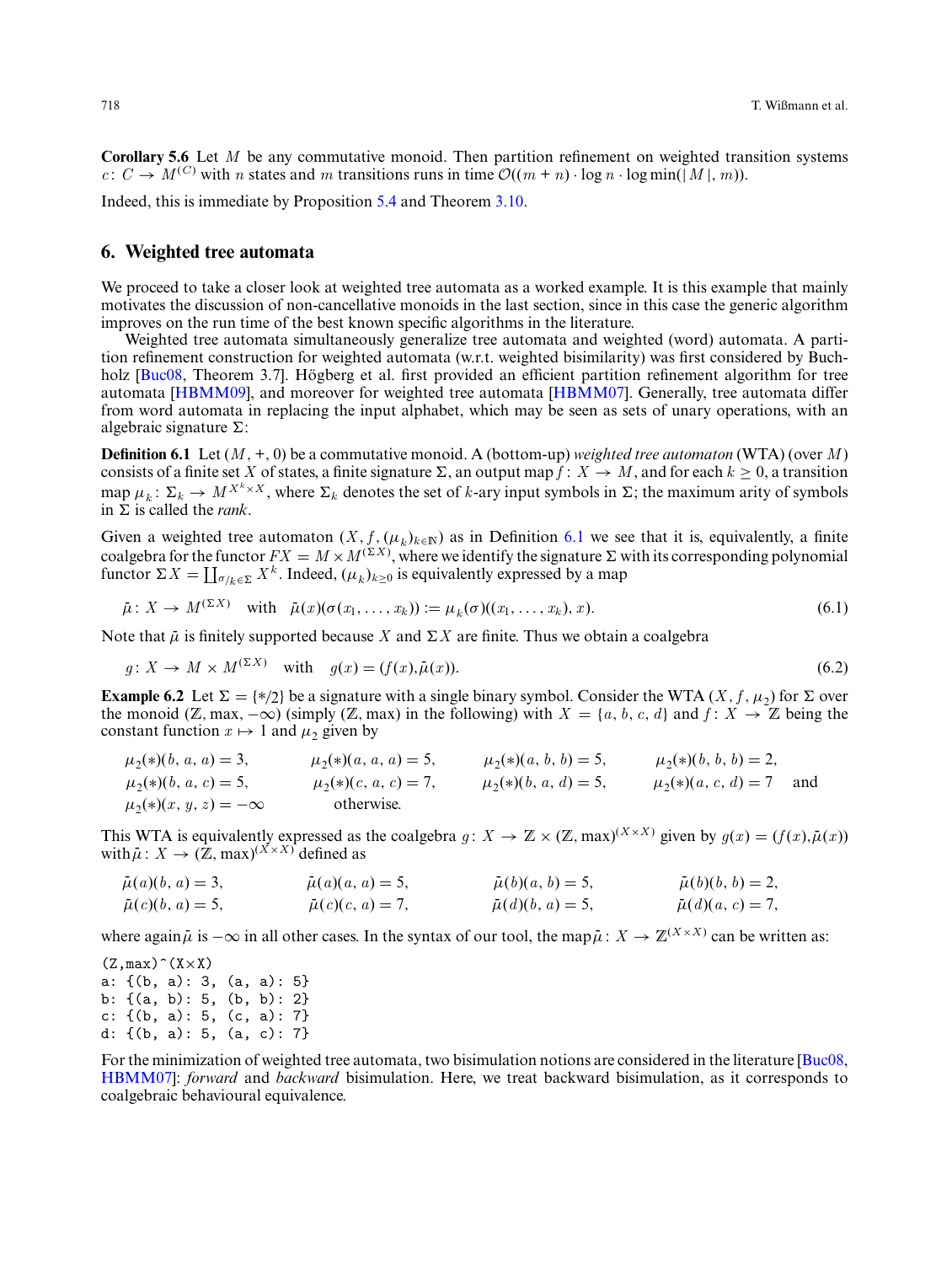**Definition 6.3** (Högberg et al. [[HBMM07,](#page-31-11) Def. 16]). A *backward bisimulation* on a weighted tree automaton  $(X, f, (\mu_k)_{k \in \mathbb{N}})$  is an equivalence relation  $R \subseteq X \times X$  such that for every  $(p, q) \in R$ ,  $\sigma/k \in \Sigma$ , and every  $L \in \{D_1 \times \cdots \times D_k \mid D_1, \ldots, D_k \in X/R\}$  the following equation holds:

<span id="page-24-1"></span>
$$
\sum_{w \in L} \mu_k(\sigma)(w, p) = \sum_{w \in L} \mu_k(\sigma)(w, q). \tag{6.3}
$$

<span id="page-24-0"></span>**Remark 6.4** Note that L consists of the  $w \in X^k$  such that  $e^k(w) = L$ , where  $e^k: X^k \to (X/R)^k$  is the k-fold power of the canonical quotient map  $e: X \to X/R$ .

**Example 6.5** The equivalence relation  $R = \{a, b\}^2 \cup \{c\}^2 \cup \{d\}^2$  is a backward bisimulation for the automaton defined in Example [6.2.](#page-23-2)

We can regard the output map *f* as a transition map for a constant symbol, so it suffices to consider the functor  $FX = M^{(\Sigma X)}$  (and in fact the output map is ignored in the definition of backward bisimulation given above and in [\[HBMM07\]](#page-31-11)). Then, we obtain the following result:

**Proposition 6.6** Backward bisimulation of weighted tree automata coincides with behavioural equivalence of  $M^{(\bar{\Sigma}(-))}$ -coalgebras.

*Proof* We show that for every  $M^{(\Sigma(-))}$ -coalgebra  $\bar{\mu}: X \to M^{(\Sigma X)}$  defined as in [\(6.1\)](#page-23-3), an equivalence relation  $R \subseteq X \times X$  is a backward bisimulation on the corresponding WTA iff the canonical quotient map  $e: X \to X/R$ is an  $M^{(\Sigma(-))}$ -coalgebra homomorphism with domain  $(X,\bar{\mu})$ . First, let  $x \in X, \sigma/k \in \Sigma$ ,  $D_1, \ldots, D_k \in X/R$ , and  $L = D_1 \times \cdots \times D_k$  for some equivalence relation *R*. Then we have  $\sigma(D_1, \ldots, D_k) \in \Sigma(X/R)$ , and recalling Remark [6.4,](#page-24-0) we can rewrite the sums in [\(6.3\)](#page-24-1) in terms of the map  $M^{(\Sigma e)}$ :  $M^{(\Sigma X)} \to M^{(\Sigma(X/R))}$  as follows:

$$
\sum_{w \in L} \mu_k(\sigma)(w, x) = \sum_{\substack{w \in X^k \\ e^k(w) = L}} \mu_k(\sigma)(w, x) = \sum_{\substack{w \in X^k \\ e^k(w) = L}} \mu_k(\tau)(w, x) = \sum_{\substack{w \in X^k \\ e^k(w) = L \\ e^k(w) = \sigma(L)}} \mu_k(\tau)(w, x) = \sum_{\substack{w \in X^k \\ \tau \in \Sigma_k \\ \Sigma e(\tau(w)) = \sigma(L)}} \mu_k(\tau)(w, x) = \sum_{\substack{w \in X^k \\ \Sigma e(\tau(w)) = \sigma(L)}} \mu_k(\tau)(w, x) = \sum_{\substack{w \in X^k \\ \Sigma e(\tau(w)) = \sigma(L)}} \mu_k(\tau)(w, x)
$$

Hence, for every equivalence relation  $R \subseteq X \times X$  we have the following chain of equivalences:

*R* is a backward bisimulation

$$
\Leftrightarrow \forall (p, q) \in R, \sigma/k \in \Sigma, L \in (X/R)^k: \qquad \qquad \sum_{w \in L} \mu_k(\sigma)(w, p) = \sum_{w \in L} \mu_k(\sigma)(w, q)
$$
  
\n
$$
\Leftrightarrow \forall (p, q) \in R, \sigma/k \in \Sigma, L \in (X/R)^k: \qquad \qquad M^{(\Sigma e)}(\bar{\mu}(p))(\sigma(L)) = M^{(\Sigma e)}(\bar{\mu}(q))(\sigma(L))
$$
  
\n
$$
\Leftrightarrow \forall (p, q) \in R: \qquad \qquad M^{(\Sigma e)}(\bar{\mu}(p))(t) = M^{(\Sigma e)}(\bar{\mu}(q))(t)
$$
  
\n
$$
\Leftrightarrow \forall (p, q) \in R: \qquad \qquad M^{(\Sigma e)}(\bar{\mu}(p)) = M^{(\Sigma e)}(\bar{\mu}(q))
$$
  
\n
$$
\Leftrightarrow \forall (p, q) \in R: \qquad \qquad M^{(\Sigma e)}(\bar{\mu}(p)) = M^{(\Sigma e)}(\bar{\mu}(q))
$$
  
\n
$$
\Leftrightarrow \forall (p, q) \in R: \qquad \qquad M^{(\Sigma e)}(\bar{\mu}(p)) = M^{(\Sigma e)}(\bar{\mu}(q))
$$

The last equation holds iff there exists a map  $r: X/R \to M^{(\Sigma(X/R))}$  such that  $r \cdot e = M^{(\Sigma e)} \cdot \bar{\mu}$ , that is, iff *e* is a coalgebra homomorphism:

$$
X \xrightarrow{\bar{\mu}} M^{(\Sigma X)} \\
\downarrow_e \qquad \qquad \downarrow_{M^{(\Sigma e)}} \\
X/R \xrightarrow{\Gamma} \neg Y \xrightarrow{M^{(\Sigma(X/R))}}
$$

**Example 6.7** As we mentioned already, weighted tree automata subsume two other notions:

(1) For *M* being the Boolean monoid (w.r.t. *or*), we obtain (bottom-up) non-deterministic tree automata and their bisimilarity.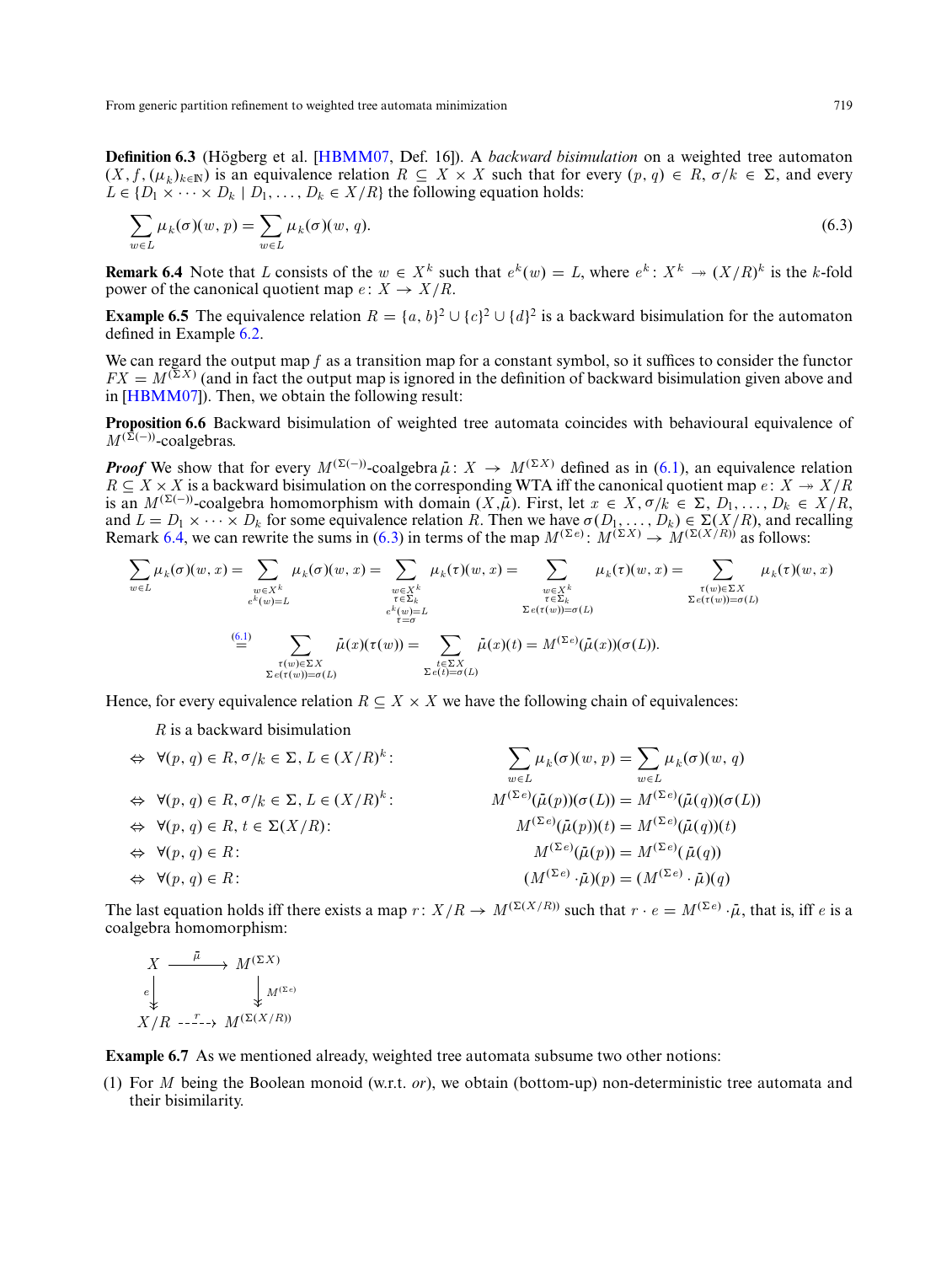(2) If all operations  $\sigma \in \Sigma$  have arity one, then we obtain ordinary weighted automata and weighted bisimilarity.

Since  $M^{(\Sigma(-))}$  is composed of  $M^{(-)}$  and a polynomial functor  $\Sigma$ , we have all the refinement interfaces defined already in previous work and in Sect. [5,](#page-18-1) distinguishing like Högberg et al. [ $HBMM07$ ] between cancellative and non-cancellative monoids and obtaining run time factors of  $p(n, m) = 1$  and  $p(n, m) = \log \min(|M|, m)$ respectively. Both cases appear in the applications of weighted tree automata to natural language processing, for example the cancellative monoid of real numbers with addition  $(R, +, 0)$  [\[PBTK06,](#page-31-23) [PK07\]](#page-31-24), or the non-cancellative monoid ( $\mathbb{N}$ , max, 0) from the tropical semiring [ $\mathbf{MK06}$ ].

<span id="page-25-0"></span>In the following, we additionally distinguish between finite and infinite monoids.

**Theorem 6.8** Let *M* be a commutative monoid. On weighted tree automata with *n* states, *k* transitions, and rank *r*, our algorithm runs in time

(1)  $\mathcal{O}((r^2k + rn) \cdot \log(k + n))$  if *M* is cancellative or finite, and

(2)  $\mathcal{O}((rk + n) \cdot \log(k + n) \cdot (\log k + r))$  otherwise.

*Proof* The functor  $FX = M^{(\Sigma X)}$  is first transformed into  $F'X = M^{(X)} + \Sigma X$  according to Sect. [3.5.](#page-12-0) Given a coalgebra  $c: C \to M^{(\Sigma C)}$  with  $n = |K|$  states, this transformation introduces a set *K* of intermediate states, one for every outgoing transition from every  $x \in C$ :

 $K = \{(x, t) \in C \times \Sigma C \mid c(x)(t) \neq 0\},\$ 

hence  $|K| = k$ . The given coalgebra structure yields the two evident maps  $c_1: C \to M^{(K)}$  and  $c_2: K \to \Sigma C$ given by

$$
c_1(x)(x', t) = \begin{cases} c(x)(t) & \text{if } x' = x \\ 0 & \text{otherwise,} \end{cases} c_2(x, t) = t.
$$

It takes *k* edges to encode  $c_1$  and at most  $k \cdot r$  edges to encode  $c_2$ . Partition refinement is now performed on the following *F* -coalgebra:

$$
C + K \xrightarrow{c_1+c_2} M^{(K)} + \Sigma C \xrightarrow{M^{(\text{inr})} + \Sigma \text{inl}} M^{(C+K)} + \Sigma (C+K),
$$

where inl:  $C \rightarrow C + K$  and inr:  $K \rightarrow C + K$  are the canonical injections. This coalgebra on  $C + K$  has  $n' := (C + K) = n + k$  states and at most  $m' = (r + 1) \cdot k$  edges. Since the refinement interface for *F'* is a combination of those of  $M^{(-)}$  and  $\Sigma$ , its run time factor is given by the maximum of the run time factors  $p_M(c_1)$  and  $p_{\Sigma}(c_2)$ , respectively, of those two refinement interfaces (cf. Remark [3.15\)](#page-16-0). We can further simplify this maximum to the asymptotically equivalent sum

$$
p(c) = pM(c1) + p\Sigma(c2).
$$

Since  $p_{\Sigma}(c_2) = r$  and the number of edges in  $c_1$  is bounded by k, we obtain, by Theorem [3.10,](#page-12-1) an overall time complexity of

$$
\mathcal{O}((m'+n')\cdot \log n'\cdot (p_M(c_1)+p_\Sigma(c_2)))=\mathcal{O}((r\cdot k+n)\cdot \log(n+k)\cdot (p_M(c_1)+r)).
$$

We proceed by distinguishing the following cases:

(a) If *M* is cancellative, then we can use the refinement interface for groups (see Example [3.6\(](#page-10-0)2)) with  $p_M(c_1) = 1$ as explained in Sect. [5.1.](#page-19-1) Thus, the overall time complexity simplifies to

$$
\mathcal{O}((r \cdot k + n) \cdot \log(n + k) \cdot r) = \mathcal{O}((r^2 \cdot k + r \cdot n) \cdot \log(n + k)).
$$

(b) Otherwise, we have  $p_M(c_1) = \log \min(|M|, k)$  by Proposition [5.4,](#page-22-1) since  $c_1$  has at most *k* edges.

- (b1) If *M* is finite, then we have  $p_M(c_1) \leq \log |M| \in \mathcal{O}(1)$ , and thus obtain the same overall run time complexity as in the previous case. We have thus proved item (1) in the statement of the theorem.
- (b2) If *M* is infinite, then  $\log \min(|M|, k) = \log k$ . Thus, the overall run time is in

 $\mathcal{O}((r \cdot k + n) \cdot \log(n + k) \cdot (\log k + r)).$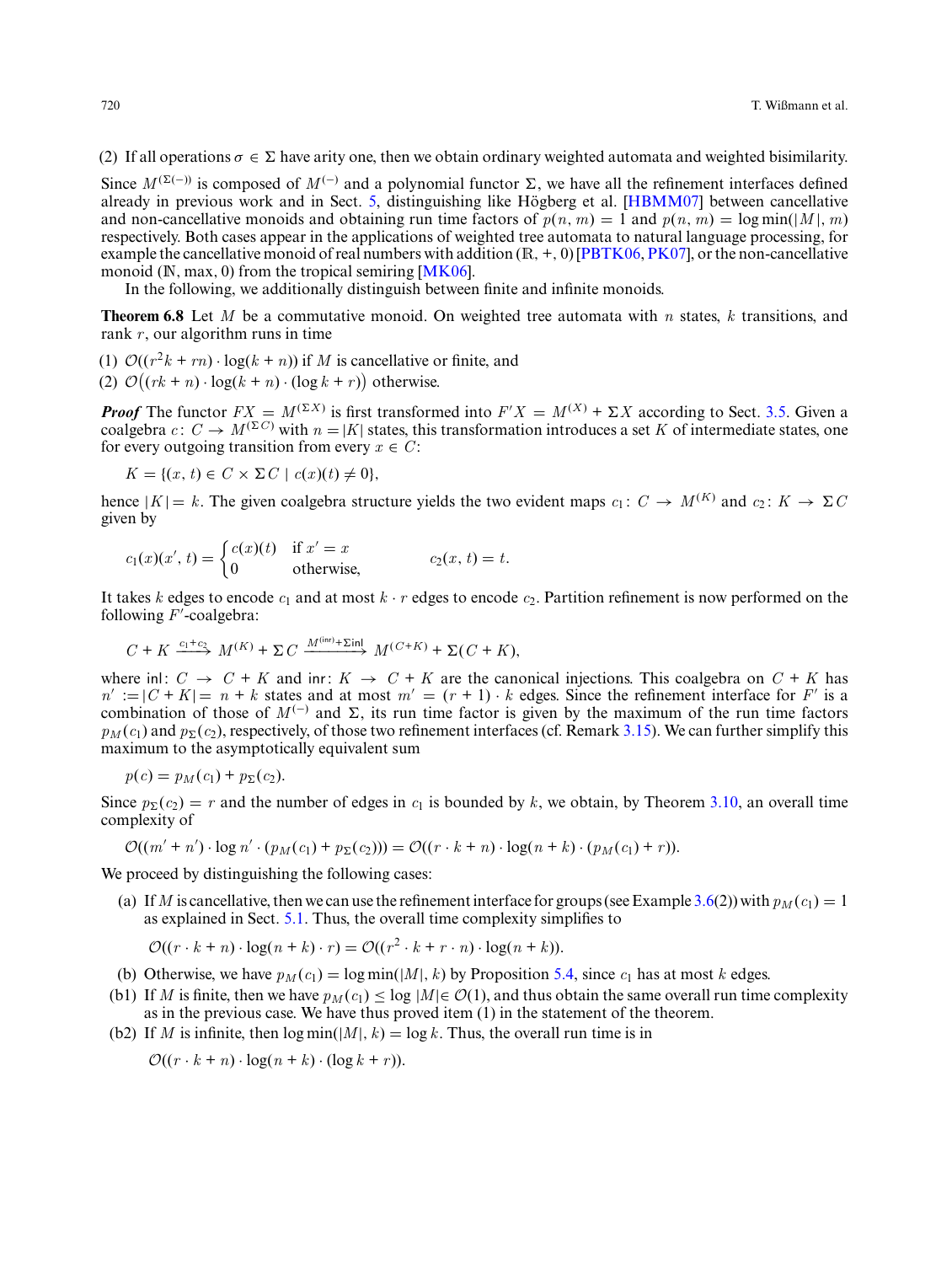Note that the number *m* of edges of the input coalgebra satisfies  $m \leq rk$ . Thus, for a fixed input signature  $\Sigma$ , we see that *m* and *k* are asymptotically equivalent. If we further assume that  $m \geq n$ , which means that there are no isolated states, then we obtain the bound in Table [1:](#page-19-0)

<span id="page-26-1"></span>**Corollary 6.9** Let *M* be a commutative monoid. For a fixed input signature and on input coalgebras with *n* states and  $m > n$  edges, our algorithm runs in time

- (1)  $\mathcal{O}(m \cdot \log(m))$ , if M is cancellative, and
- (2)  $\mathcal{O}(m \cdot \log(m)^2)$ , otherwise.

**Remark 6.10** We now provide a comparison of the complexity of Högberg et al.'s algorithm with the instances of our algorithm for weighted tree automata.

(1) For arbitrary (non-cancellative) monoids, Högberg et al. establish a complexity of  $\mathcal{O}(r \cdot k \cdot n)$  [\[HBMM07,](#page-31-11) Theorem 27]. Under the assumptions of Corollary [6.9,](#page-26-1) we see that our bound indeed improves the complexity  $\mathcal{O}(r \cdot k \cdot n) = \mathcal{O}(m \cdot n)$  of Högberg et al.'s algorithm. To see this, note first that the number m of edges is in  $O(n^{r+1})$ , so that we obtain

 $\mathcal{O}(m \cdot \log(m)^2) \subsetneq \mathcal{O}(m \cdot {r+1/m \choose m} \subseteq \mathcal{O}(m \cdot {r+1/m \choose n} = \mathcal{O}(m \cdot n)$ 

using in the first step that  $\mathcal{O}(\log(m)^d) \subsetneq \mathcal{O}(m^c)$  for every  $d \geq 1$  and  $0 < c < 1$ .

(2) For cancellative monoids, the time bound given by Högberg et al. is  $O(r^2 \cdot k \cdot \log n)$  [\[HBMM07,](#page-31-11) Theorem 29]. Assuming again that  $m \ge n$ , and recalling that  $rk \ge m$ , the complexity of our algorithm according to Theorem [6.8](#page-25-0) is  $O(r^2 \cdot k \cdot \log(k + n))$ , i.e. only slightly worse for non-constant signatures.

In addition to guaranteeing a good theoretical complexity, our tool immediately yields an efficient implementation. For the case of non-cancellative monoids, this is, to the best of our knowledge, the only available implementation of partition refinement for weighted tree automata.

# <span id="page-26-0"></span>**7. Evaluation and benchmarking**

We report on a number of benchmarks<sup>3</sup> that illustrate the practical scalability of our tool CoPaR and hence our generic algorithm. These benchmarks cover a selection of different system types and include randomly generated inputs as well as real world examples. We also compare CoPaR with two other minimization tools, where applicable. Details and results of further benchmarks, in particular for the optimizations described in Sect. [3.5.1](#page-13-1) and at the end of Sect. [3.6,](#page-17-0) are reported in [\[Dei19\]](#page-31-18). All benchmarks were run and measured on the same Intel® Core<sup>TM</sup> i5-6500 processor with 3.20GHz clock rate running a Linux system. We report the timing results of our tool CoPaR (compiled with GHC 8.4.4) separately for the three phases parsing, initialization and the actual refinement loop.

Recall from Remark [4.1,](#page-18-2) that the input coalgebra implicitly defines an initial partition according to the output behaviour of states. We have taken care to ensure that in all the following benchmarks, this initial partition is still coarse, i.e. the algorithm has to perform some actual refinement steps after initialization.

# **7.1. Maximal feasible weighted tree automata**

We first focus on the instantiation of our algorithm for weighted tree automata as described in Sect. [6.](#page-23-0) Previous studies on the practical performance of partition refinement on large labelled transition systems [\[Val10,](#page-32-5) [Val09\]](#page-32-1) show that memory rather than run time seems to be the limiting factor. Since labelled transition systems are a special case of weighted tree automata, we expect to see similar phenomena. Hence, we evaluate the maximal automata sizes that can be processed on a typical current computer setup: We randomly generate weighted tree automata for various signatures and monoids, looking for the maximal size of WTAs that can be handled with 16 GB of RAM, and measure the respective run times of our tool.

<sup>&</sup>lt;sup>3</sup>The full set of benchmarks and their results can be found at <https://git8.cs.fau.de/software/copar-benchmarks>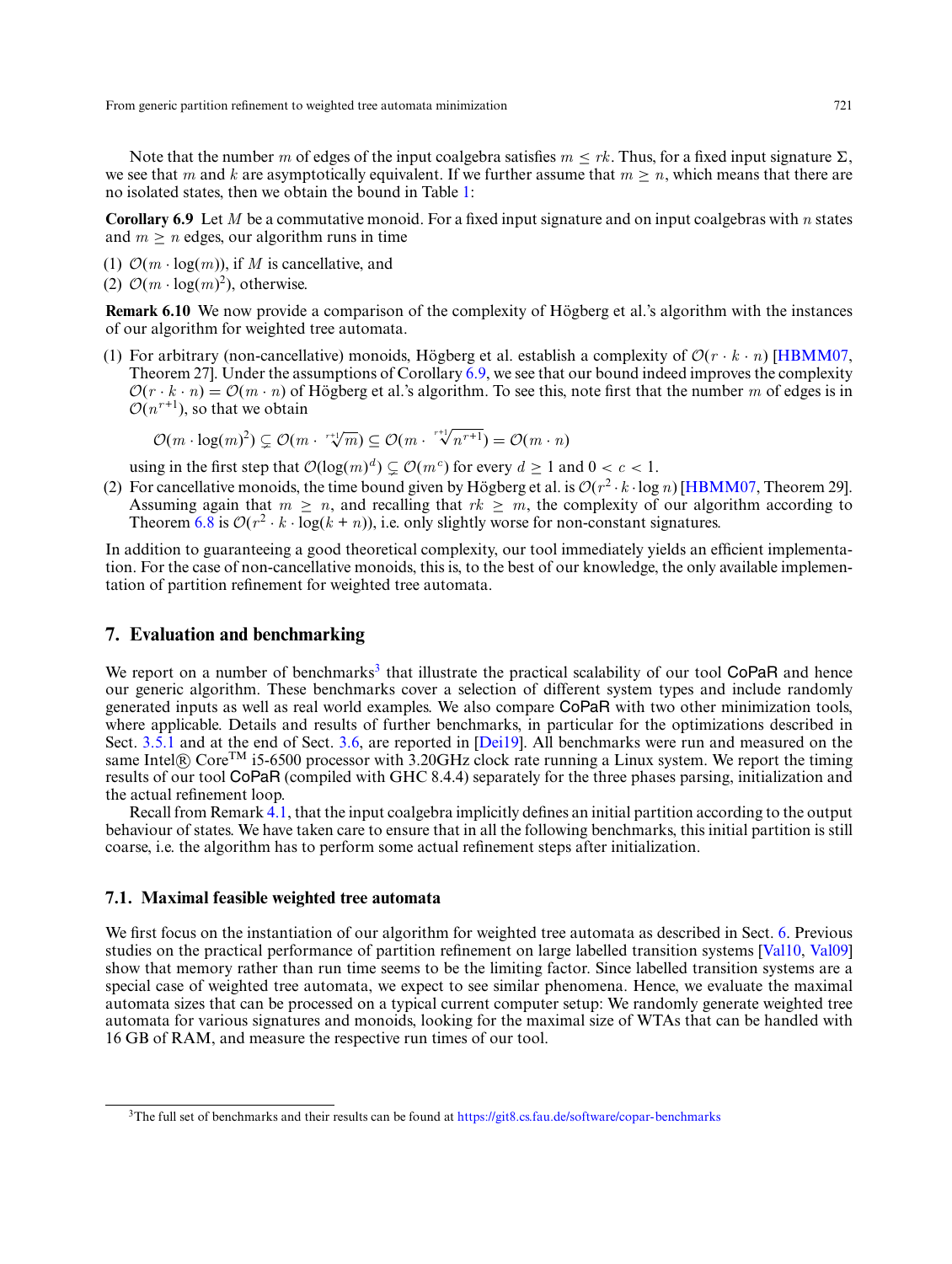<span id="page-27-0"></span>**Table 2.** Processing times for partition refinement on maximal weighted tree automata (i.e. coalgebras for  $M \times M^{(\Sigma(-))}$ ) in 16 GB of memory with *n* states and 50 transitions per state, leading to *n'* states and *m* edges in total. The column 'Init' provides the time needed to compute the initial partition  $P_1$  (on all *n'* states), and 'Refine' the time to compute the final partitions  $P'_f$  (on *n'* states) and  $P_f$  (omitting intermediate states)

| <b>Functor Parameters</b>                     |                | Input File       |         |          |           | <b>Partition Sizes</b> |         |        | Time $(s)$ to |      |        |
|-----------------------------------------------|----------------|------------------|---------|----------|-----------|------------------------|---------|--------|---------------|------|--------|
| Monoid $M$                                    | $\Sigma X =$   | $\boldsymbol{n}$ | n'      | m        | Size (MB) | $P_1'$                 | $P'_f$  | $P_f$  | Parse         | Init | Refine |
| $(2, \vee, 0)$                                | $4 \times X$   | 154863           | 7898013 | 15486300 | 101       | 6                      | 774313  | 154863 | 53            | 36   | 183    |
|                                               | $4 \times X^2$ | 138000           | 7038000 | 20700000 | 143       | 6                      | 7037670 | 138000 | 54            | 31   | 311    |
|                                               | $4 \times X^3$ | 134207           | 6844557 | 26841400 | 191       | 6                      | 6844557 | 134207 | 62            | 27   | 285    |
|                                               | $4 \times X^4$ | 92491            | 4717041 | 23122750 | 163       | 6                      | 4717041 | 92491  | 51            | 28   | 175    |
|                                               | $4 \times X^5$ | 86852            | 4429452 | 26055600 | 186       | 6                      | 4429452 | 86852  | 54            | 26   | 165    |
| (N, max, 0)                                   | $4 \times X$   | 156913           | 8002563 | 15691300 | 131       | 437                    | 784564  | 156913 | 62            | 31   | 93     |
|                                               | $4 \times X^2$ | 118084           | 6022284 | 17712600 | 143       | 416                    | 6021960 | 118084 | 58            | 30   | 119    |
|                                               | $4 \times X^3$ | 100799           | 5140749 | 20159800 | 158       | 414                    | 5140749 | 100799 | 57            | 28   | 105    |
|                                               | $4 \times X^4$ | 92879            | 4736829 | 23219750 | 181       | 409                    | 4736829 | 92879  | 60            | 28   | 105    |
|                                               | $4 \times X^5$ | 94451            | 4817001 | 28335300 | 219       | 417                    | 4817001 | 94451  | 63            | 29   | 108    |
| $(\mathcal{P}_{\omega}(64), \cup, \emptyset)$ | $4 \times X$   | 152107           | 7757457 | 15210700 | 141       | 54                     | 760534  | 152107 | 65            | 27   | 149    |
|                                               | $4 \times X^2$ | 134082           | 6838182 | 20112300 | 176       | 54                     | 6837891 | 134082 | 66            | 29   | 229    |
|                                               | $4 \times X^3$ | 94425            | 4815675 | 18885000 | 157       | 54                     | 4815675 | 94425  | 57            | 25   | 185    |
|                                               | $4 \times X^4$ | 83431            | 4254981 | 20857750 | 170       | 54                     | 4254981 | 83431  | 56            | 24   | 175    |
|                                               | $4 \times X^5$ | 92615            | 4723365 | 27784500 | 223       | 54                     | 4723365 | 92615  | 64            | 21   | 194    |

To this end, we minimize randomly generated coalgebras for the functors

$$
FX = M \times M^{(\Sigma X)}, \quad \text{with } \Sigma X = 4 \times X^r,
$$
\n
$$
(7.1)
$$

where *r* ranges over  $\{1, ..., 5\}$  and weight monoids *M* range over<br>
•  $(2, \vee, 0)$  (functor available as powerset)

- (2,  $\vee$ , 0) (functor available as powerset P(X) in CoPaR)<br>
 (IN, max, 0) (syntactically: (Z, max) ^(X))
- (syntactically:  $(Z, max)$ <sup> $\hat{ }(X))$ </sup>)
- $(2, \vee, 0)^{64} \cong (\mathcal{P}_{\omega}(64), \cup, \emptyset)$  (syntactically: (Word, or)<sup>^</sup>(X))

We write *n* for the number of states, *k* for the number of transitions, and *m* for the number of edges in the coalgebra encoding. When generating a coalgebra with *n* states, we randomly create 50 outgoing transitions per state, obtaining  $k = 50 \cdot n$  transitions in total. The transformation described in Sect. [3.5](#page-12-0) additionally introduces one intermediate state per transition, leading to an actual number  $n' = 51 \cdot n$  of states. Every transition of rank *r* has one incoming edge and r outgoing edges, hence  $m = (r + 1) \cdot k = 50 \cdot (r + 1) \cdot n$ .

Table [2](#page-27-0) lists the maximal sizes of weighted tree automata that CoPaR is able to process in the mentioned 16 GB of RAM, along with the associated run times. Since our implementation of the refinement interface for  $P_{\omega} \cong (2, \vee, 0)^{(-)}$  is optimized for its specific functor, the tool needs less memory in this case, allowing for higher values of *n*, an effect that decreases with increasing rank *r* .

When generating weighted tree automata for partition refinement, one needs to be careful to avoid systems for which the partition refinement is trivial—either because the 'init' step already distinguishes all states or because 'refine' does not split any blocks. To this end, we restrict to generating at most 50 different elements of *M* in each automaton, and we generate 50 transitions per state. As one can tell from the columns  $P'_1$  and  $P'_f$  in Table [2,](#page-27-0) this strategy excludes the above-mentioned trivial cases: the initial partition  $P'_1$  is small compared to the total number of states *n'* whereas the size  $P'_f$  of the final partition nearly matches *n'*. This implies that the actual partition refinement process has to do the main work of distinguishing nearly all of the *n'* states; hence, the test cases present the worst case when it comes to the run time of the algorithm.

The first refinement step produces in the order of  $|\Sigma| \cdot \min(50, |M|)^r$  subblocks, implying earlier termination for high values of  $|M|$  and *r* and explaining the slightly longer run time for  $M = (2, \vee, 0)$  on small *r*. We note in summary that WTAs with well over 15 million edges are processed in less than five minutes, and in fact the run time of minimization is of the same order of magnitude as that of input parsing.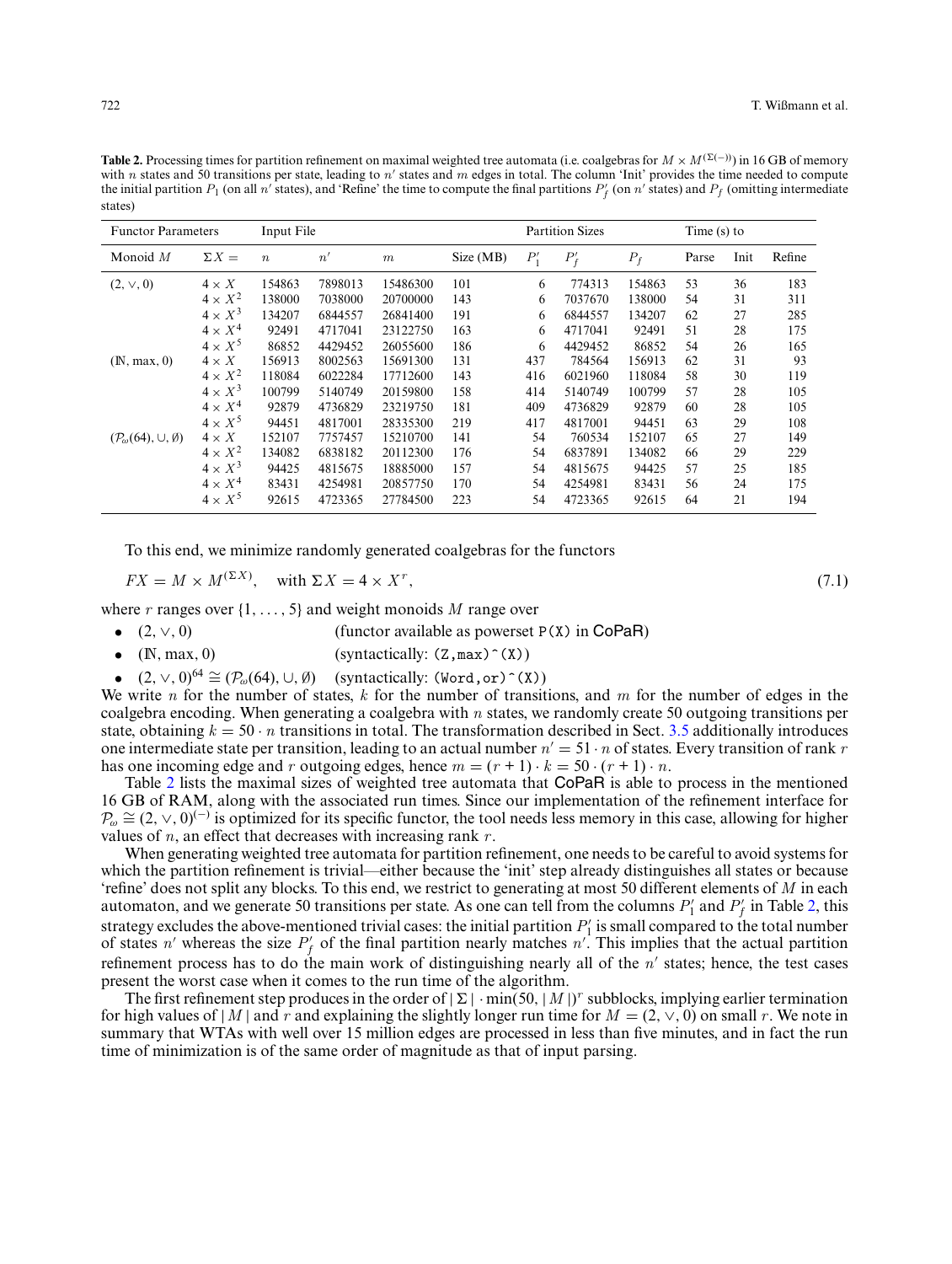| Filename      | Input    |         |         |        | <b>Partion Sizes</b> |       |       | Time $(s)$ to |        |  |
|---------------|----------|---------|---------|--------|----------------------|-------|-------|---------------|--------|--|
|               | $\it{n}$ | n'      | m       | $P_1'$ | $P'_f$               | $P_f$ | Parse | Init          | Refine |  |
| arb_sm5       | 1026     | 946509  | 2788134 | 315    | 26427                | 404   | 9.41  | 2.47          | 3.63   |  |
| $b$ ul_sm $5$ | 2545     | 834777  | 2173611 | 743    | 37660                | 1327  | 8.80  | 2.07          | 2.57   |  |
| $chn\_sm5$    | 945      | 1110445 | 3236715 | 426    | 31386                | 579   | 11.31 | 3.28          | 4.43   |  |
| $eng$ _ $sm6$ | 1133     | 1843351 | 5410006 | 449    | 30692                | 548   | 19.71 | 5.25          | 7.59   |  |
| fra_sm5       | 737      | 451171  | 1343591 | 178    | 18770                | 319   | 4.21  | 0.98          | 1.57   |  |
| ger_sm5       | 986      | 617762  | 1848751 | 273    | 20324                | 484   | 6.22  | 1.48          | 2.03   |  |

<span id="page-28-0"></span>Table 3. Performance on weighted tree automata from the berkeleyparser project, after transforming them to R<sup>(∑(−))</sup>-coalgebras. The column 'Init' provides the time needed to compute the initial partition  $P'_1$  (on all *n'* states) and 'Refine' the time to compute the final partitions  $P'_j$ (on  $n'$  states) and  $P_f$  (omitting intermediate states)

Since the publication of the conference paper [\[DMSW19\]](#page-31-13), we have optimized the memory consumption in CoPaR, especially in the refinement interface for the functor  $\Sigma$ . With the optimizations, CoPaR can now handle coalgebras with 20% more states within the same memory limit of 16GB of RAM for the cases with  $\Sigma X = 4 \times X$ and even 75% more states for the cases with  $\Sigma X = 4 \times X^5$ .

# **7.2. Weighted tree automata from grammars**

One widespread practical use of weighted tree automata is to learn natural language grammars [\[PBTK06,](#page-31-23) [PK07\]](#page-31-24). Methods of this type have been implemented in the berkeleyparser project<sup>4</sup>. The project also makes six language grammars available, which we use to demonstrate that CoPaR is capable of handling inputs that arise in practice.

We have parsed<sup>5</sup> the weighted tree automata given in the **berkeleyparser**-specific format, obtaining coalgebras for the functor

 $FX = \mathbb{R}^{(\Sigma X)}$ 

where  $\Sigma$  is (the polynomial functor for) a ranked alphabet containing, in the case at hand, only operation symbols of arities 1 and 2. The ranked alphabet is implicit in the original grammar file. In the grammar file, every state (i.e. symbol of the grammar) is of the shape  $S_i$  where  $i \in \mathbb{N}$  is an index and *S* indicates that there are operation symbols  $S/1$  and  $S/2$  in  $\Sigma$ . The rules in the grammar files are of the shape

 $S_i \stackrel{w}{\to} T_j R_k$  or  $S_i \stackrel{w}{\to} T_j$ 

where  $S_i$ ,  $T_j$ ,  $R_k$  are states and  $w \in [0, 1]$  is the weight of the transition. In the induced coalgebra  $\mu: X \to Y$  $(\mathbb{R}, +, 0)^{\Sigma X}$ , the state set *X* is the set of symbols, and the above rules correspond to the transitions

$$
\mu(S_i)(S/2(T_j, R_k)) = w
$$
 resp.  $\mu(S_i)(S/1(T_j)) = w$ .

Hence, by definition of the berkeleyparser-format, every symbol (i.e. state) mentions at most two different operation symbols in its outgoing transitions.

Table [3](#page-28-0) shows the performance of CoPaR on the input files obtained. Most of the running time is spent during parsing of our generic input format (Sect. [3.1\)](#page-4-1) whereas the actual partition refinement runs in under 13 seconds on each of the files. The number of states mentioned explicitly in the files is denoted by  $n$ , and  $n'$  denotes the total number of states obtained after introducing intermediate states via our modularity mechanism (Sect. [3.5\)](#page-12-0). As one can tell from the partition sizes  $P'_1$  and  $P'_f$ , a considerable number of refinement steps is needed before the final partition is reached.

<sup>4</sup>Available at <https://github.com/slavpetrov/berkeleyparser>

<sup>5</sup>See <https://git8.cs.fau.de/software/copar-benchmarks/-/tree/master/berkeleyparser> for details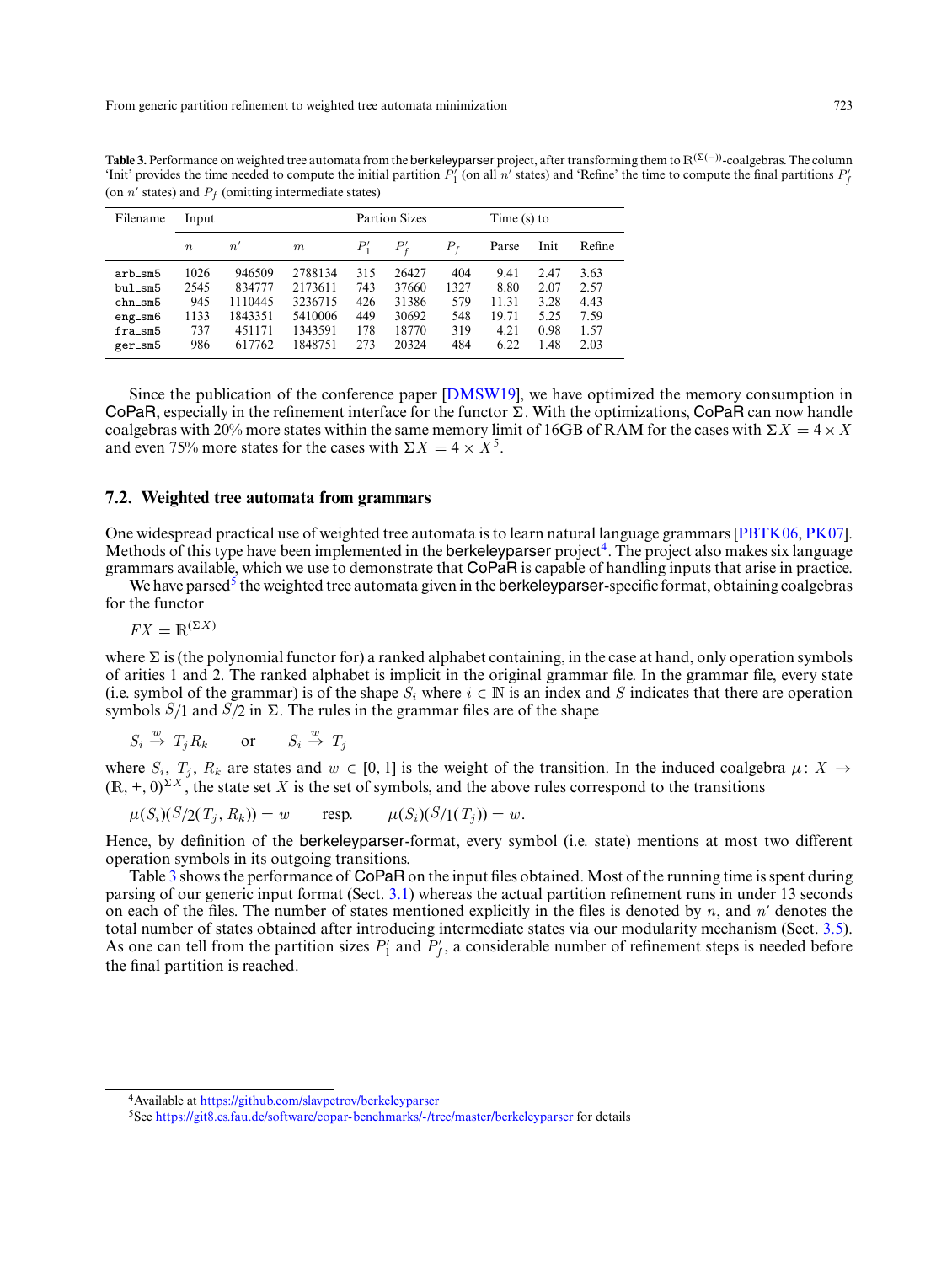| PRISM Model                                                | Functor                                                                    | Input         |         | Time $(s)$ to |      |        | Time $(s)$ of |                          |
|------------------------------------------------------------|----------------------------------------------------------------------------|---------------|---------|---------------|------|--------|---------------|--------------------------|
|                                                            |                                                                            | <b>States</b> | Edges   | Parse         | Init | Refine | Valmari       | mCRL2                    |
| $fms(n=4)$                                                 | $\mathbb{R}^{(-)}$                                                         | 35910         | 237120  | 0.48          | 0.12 | 0.16   | 0.21          | $\overline{\phantom{a}}$ |
| $fms(n=5)$                                                 | $R^{(-)}$                                                                  | 152712        | 1111482 | 2.46          | 0.68 | 1.1    | 1.21          | $\overline{\phantom{a}}$ |
| $fms(n=6)$                                                 | $R^{(-)}$                                                                  | 537768        | 4205670 | 9.94          | 2.91 | 5.56   | 5.84          |                          |
| wlan2_collide(COL=2,<br>TRANS_TIME_MAX=10)                 | $\mathbb{N} \times \mathcal{P}(\mathbb{N} \times \mathcal{D}_{\omega}(-))$ | 65718         | 94452   | 0.5           | 0.3  | 0.58   | 0.12          | 0.41                     |
| wlan0 time bounded<br>(TRANS_TIME_MAX=10,<br>DEADLINE=100) | $\mathbb{N} \times \mathcal{P}(\mathbb{N} \times \mathcal{D}_{\omega}(-))$ | 582327        | 771088  | 5.19          | 3.13 | 5.5    | 0.88          | 3.18                     |
| wlan1_time_bounded<br>(TRANS_TIME_MAX=10,<br>DEADLINE=100) | $\mathbb{N} \times \mathcal{P}(\mathbb{N} \times \mathcal{D}_{\omega}(-))$ | 1408676       | 1963522 | 13.37         | 6.18 | 16.18  | 2.44          | 8.44                     |

<span id="page-29-0"></span>**Table 4.** Performance on PRISM benchmarks

# **7.3. Benchmarks for PRISM models**

In order to see how CoPaR performs on models of other system types that arise in practice, we have taken two kinds of models from the benchmark suite [\[KNP12\]](#page-31-25) of the probabilistic model checker PRISM [\[KNP11\]](#page-31-26). We derived coalgebras for the functors

- $FX = \mathbb{R}^{(X)}$  from continuous time Markov chains (CTMC), and
- $FX = \mathbb{N} \times \mathcal{P}(\mathbb{N} \times (\mathcal{D}_{\omega} X))$  from Markov decision processes (MDP).

This translation deliberately ignores the variable valuations present in the original benchmark models to avoid situations where all states are already distinguished after the first refinement step. For MDPs, the translation instead generates a coarse initial partition for each model (the outer  $\mathbb{N} \times (-)$ ). For the CTMCs considered, the functor  $\mathbb{R}^{(-)}$  is already sufficient since the initial partition distinguishes states by the accumulated weight of their outgoing transitions.

Like in the case of WTAs, the functor for MDPs is a composite of several basic functors and thus requires use of the construction described in Sect. [3.5.](#page-12-0) Two of the benchmarks are shown in Table [4](#page-29-0) with different parameters, resulting in three differently sized coalgebras each. The *fms* family of systems model a flexible manufacturing system [\[CT93\]](#page-31-27) as CTMCs (without initial partition), and we minimize them under the usual weighted bisimilarity, i.e. as R(−) -coalgebras. The *wlan* benchmarks [\[KNS02\]](#page-31-28) model various aspects of the IEEE 802.11 Wireless LAN protocol as MDPs.

Table [4](#page-29-0) also includes the total run time of two additional partition refinement tools: Valmari's C++ implemen-tation<sup>6</sup> of algorithms described by Valmari and Franceschinis [\[VF10,](#page-32-2) [Val10\]](#page-32-5), which can minimize MDPs as well as CTMCs, and the tool 1tspbisim from the mCRL2 toolset<sup>7</sup> [\[BGK](#page-31-29)<sup>+</sup>19] version 201808.0, which implements a recently discovered refinement algorithm for MDPs [\[GVdV18\]](#page-31-9) (but does not support CTMCs directly, hence there is no data in the first three lines).

The results in Table [4](#page-29-0) show that refinement for the *fms* benchmarks is faster than for the respective *wlan* ones, even though the first group has more edges. This is due to (a) the fact that the functor for MDPs is more complex and thus introduces more indirection into our algorithms, as explained in Sect. [3.5,](#page-12-0) and (b) that our optimization for one-element blocks fires much more often for *fms*.

It is also apparent that CoPaR is slower than both of the other tools in our comparison for the presented examples in Table [4:](#page-29-0) CoPaR takes slightly more than 30 seconds whereas Valmari's optimized implementation only takes 2.44. To some extent, this performance difference can be attributed to the fact that our implementation is written in Haskell and the other tools in C++. In addition, CoPaR incurs a certain amount of overhead for genericity and modularity. Moreover, CoPaR's input format as described in Sect. [3.1](#page-4-1) is much more complex to parse than Valmari's format, which is essentially a whitespace separated list of integers.

<sup>6</sup>Available at <https://git8.cs.fau.de/hpd/mdpmin-valmari>

<sup>7</sup>One should note that mCRL2 offers a whole suite of reasoning services besides partition refinement.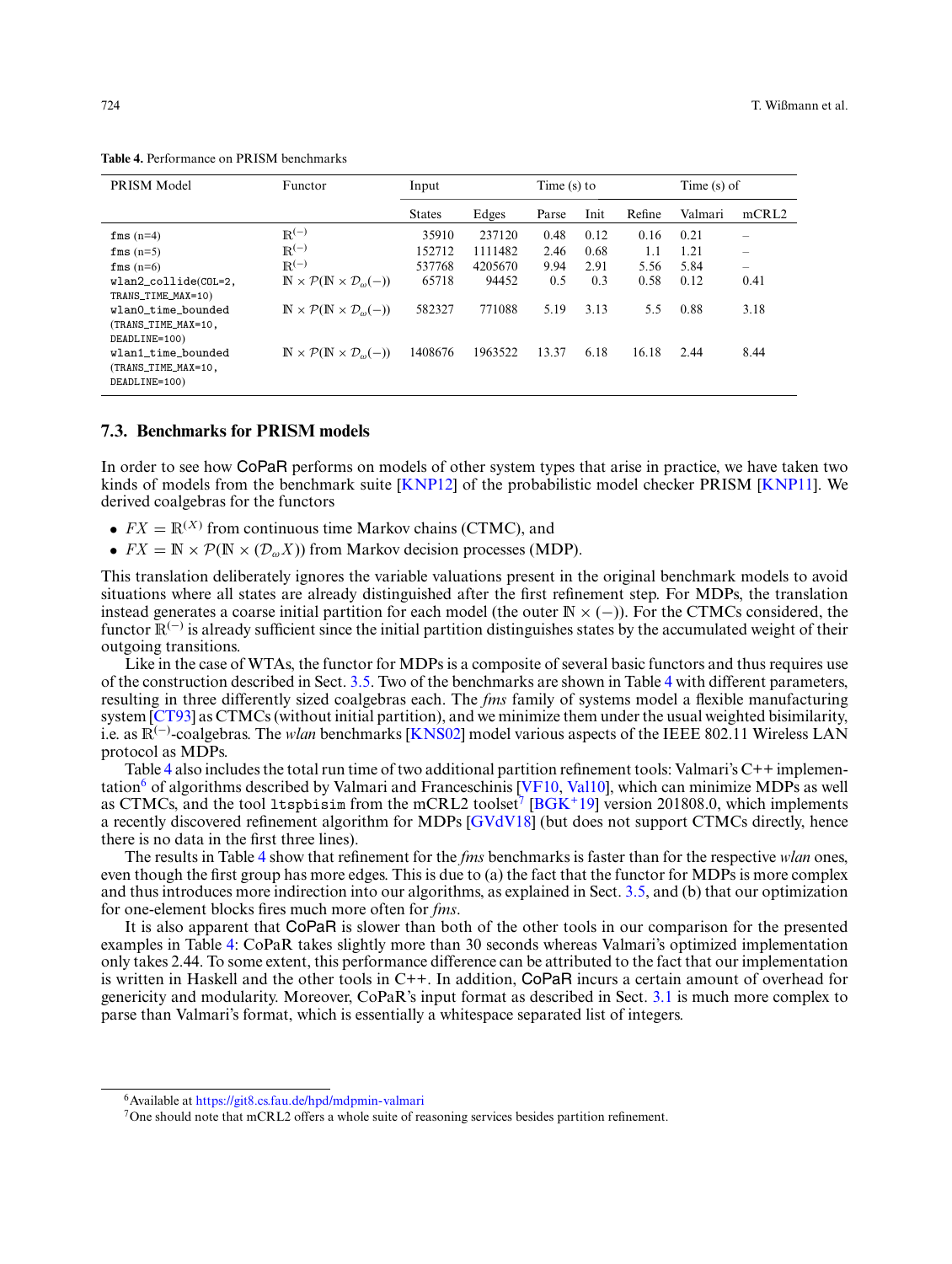# **8. Conclusion and future work**

We have instantiated a generic and efficient partition refinement algorithm that we introduced in previous work [\[WDMS20\]](#page-32-3) to weighted (tree) automata, and we have refined the generic complexity analysis of the algorithm to cover this case. Moreover, we have described an implementation of the generic algorithm in the form of the tool CoPaR, which supports the modular combination of basic system types without requiring any additional implementation effort, and allows for easy incorporation of new basic system types by implementing a generic refinement interface. CoPaR is currently concerned entirely with partition refinement, and does not implement other algorithmic tasks (such as simulation, visualization, or model checking), which for specific system types such as labelled transition systems or Markov chains are covered by existing well-developed tool suites (Sect. [7\)](#page-26-0). The salient feature of CoPaR is its genericity, which allows for instantiation of the partition refinement algorithm to new system types with minimal effort.

In future work, we will further broaden the range of system types that our algorithm and tool can accommodate, and provide support for base categories beyond sets, e.g. nominal sets, which underlie nominal automata [\[BKL14,](#page-31-30) [SKMW17\]](#page-32-6), or algebraic categories [\[EM11,](#page-31-31) [SBBR13\]](#page-32-7).

Concerning genericity, there is an orthogonal approach by Ranzato and Tapparo [\[RT08\]](#page-31-32), which is generic over *notions of process equivalence* but fixes the system type to standard labelled transition systems; see also [\[GJKW17\]](#page-31-33). Similarly, Blom and Orzan [\[BO03,](#page-31-34) [BO05\]](#page-31-35) present *signature refinement*, which covers, e.g. strong and branching bisimulation as well as Markov chain lumping, but requires adapting the algorithm for each instance. These algorithms have also been improved using symbolic techniques (e.g.  $[vDv dP18]$ ). Moreover, many of the mentioned approaches and others [\[BDJM05,](#page-30-4) [BO03,](#page-31-34) [BO05,](#page-31-35) [GH02,](#page-31-36) [vDvdP18\]](#page-32-8) focus on parallelization. We will explore in future work whether symbolic and distributed methods can be lifted to coalgebraic generality.

In a recent alternative approach to bisimilarity minimization called *partition aggregation* [\[BC20\]](#page-30-5), the behavioural equivalence relation is approximated from below, rather than from above as in partition refinement. Partition aggregation has worse run-time complexity than partition refinement on the global task of minimizing entire (reachable) systems, but it can be executed partially and thus may be more efficient on the local task of checking equivalence of two given states in a labelled transition system. In future work, we aim at a coalgebraic generalization of partition aggregation, which might help circumvent the bottleneck of (linear) memory consumption that is intrinsic to partition refinement [\[Val10,](#page-32-5) [Val09\]](#page-32-1).

**Funding** Open Access funding enabled and organized by Projekt DEAL.

**Open Access** This article is licensed under a Creative Commons Attribution 4.0 International License, which permits use, sharing, adaptation, distribution and reproduction in any medium or format, as long as you give appropriate credit to the original author(s) and the source, provide a link to the Creative Commons licence, and indicate if changes were made. The images or other third party material in this article are included in the article's Creative Commons licence, unless indicated otherwise in a credit line to the material. If material is not included in the article's Creative Commons licence and your intended use is not permitted by statutory regulation or exceeds the permitted use, you will need to obtain permission directly from the copyright holder. To view a copy of this licence, visit [http://creativecommons.org/licenses/by/4.0/.](http://creativecommons.org/licenses/by/4.0/)

**Publisher's Note** Springer Nature remains neutral with regard to jurisdictional claims in published maps and institutional affiliations.

# **References**

- <span id="page-30-3"></span>[Ada93] Adams S (1993) Efficient Sets: A Balancing Act. J Funct Program 3(4):553–561<br>[Awo10] Awodey S (2010) Category Theory, volume 52 of Oxford Logic Guides. Oxford
- <span id="page-30-1"></span>[Awo10] Awodey S (2010) Category Theory, volume 52 of Oxford Logic Guides. Oxford University Press, Oxford, 2 edition
- <span id="page-30-2"></span>Berkholz C, Bonsma PS, Grohe M (2017) Tight Lower and Upper Bounds for the Complexity of Canonical Colour Refinement. Theory Comput Syst 60(4):581–614
- <span id="page-30-5"></span>[BC20] Bjorklund J, Cleophas L (2020) Aggregation-Based Minimization of Finite State Automata. Acta Informatica, January 2020 ¨ Bergamini D, Descoubes N, Joubert C, Mateescu R (2005) BISIMULATOR: A Modular Tool for on-the-Fly Equivalence

<span id="page-30-4"></span>Checking. In: Tools and Algorithms for the Construction and Analysis of Systems, TACAS 2005, volume 3440 of *LNCS*. Springer, pp 581–585

<span id="page-30-0"></span><sup>[</sup>BEM00] Baier C, Engelen B, Majster-Cederbaum M (2000) Deciding bisimilarity and similarity for probabilistic processes. J Comput Syst Sci 60:187–231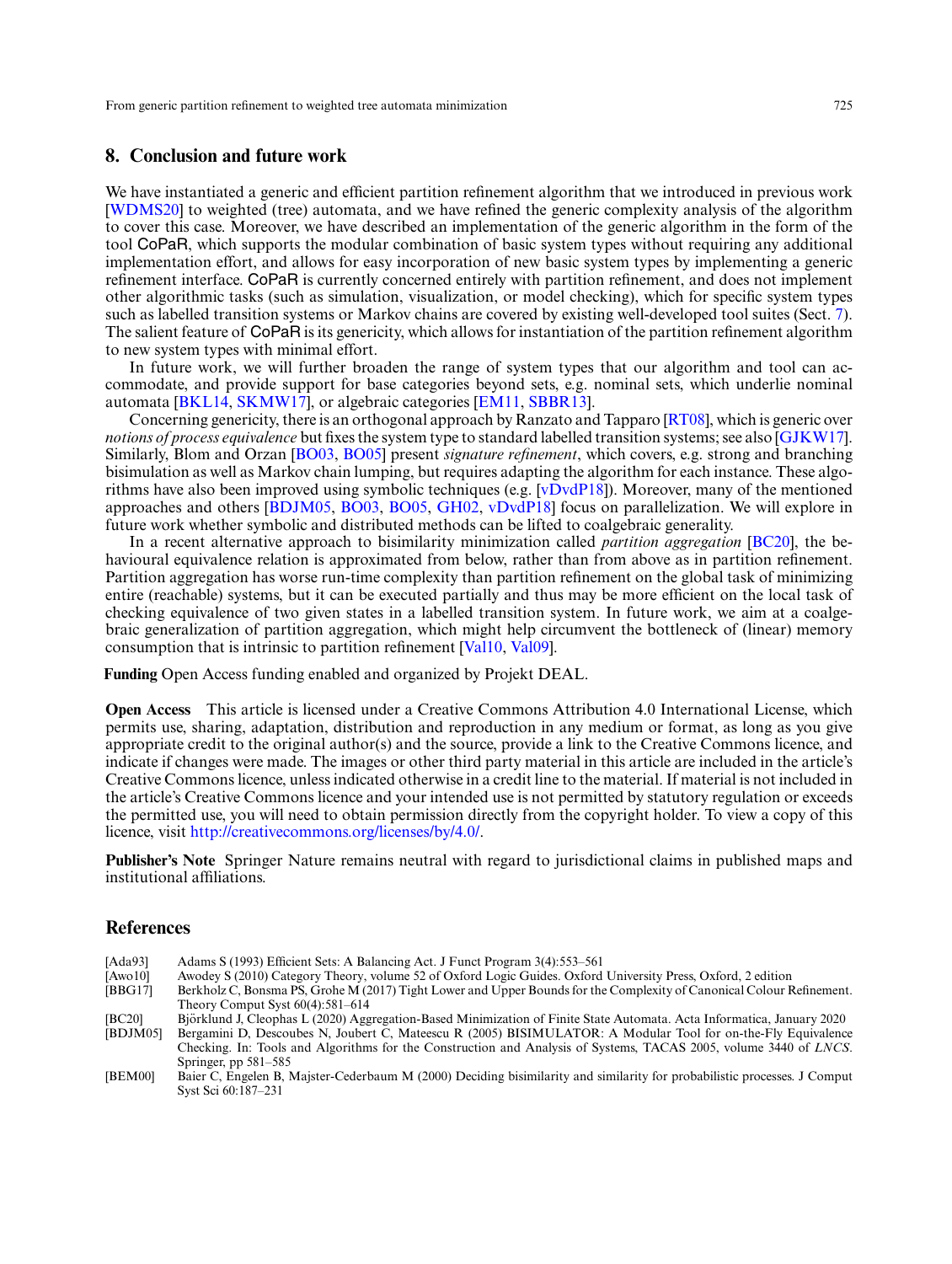- <span id="page-31-29"></span>[BGK+19] Bunte O, Groote JF, Keiren Jeroen JA, Laveaux M, Neele T, de Vink Erik P, Wesselink W, Wijs A, Willemse Tim AC (2019) The mCRL2 Toolset for Analysing Concurrent Systems: Improvements in Expressivity and Usability. In: Tools and Algorithms for the Construction and Analysis of Systems, TACAS 2019, pp. 21–39
- <span id="page-31-30"></span>[BKL14] Bojanczyk M, Klin B, Lasota S (2014) Automata Theory in Nominal Sets. Log Methods Comput Sci 10(3) ´
- <span id="page-31-34"></span>Blom S, Orzan S (2006) Distributed Branching Bisimulation Reduction of State Spaces. In: Parallel and Distributed Model Checking, PDMC 2003, volume 89 of ENTCS. Elsevier, pp. 99–113
- <span id="page-31-35"></span>[BO05] Blom S, Orzan S (2005) A Distributed Algorihm for Strong Bisimulation Reduction of State Spaces. J Softw Tools Technol Transfer 7(1):74–86
- <span id="page-31-19"></span>[BSdV03] Bartels F, Sokolova A, de Vink E (2003) A Hierarchy of Probabilistic System Types. In: Coagebraic Methods in Computer Science, CMCS 2003, volume 82 of ENTCS. Elsevier, pp. 57 – 75
- <span id="page-31-10"></span>[Buc08] Buchholz P (2008) Bisimulation Relations for Weighted Automata. Theor Comput Sci 393:109–123<br>[CLR90] Cormen T, Leiserson C, Rivest R (1990) Introduction to Algorithms. MIT Press, Cambridge
- <span id="page-31-22"></span>[CLR90] Cormen T, Leiserson C, Rivest R (1990) Introduction to Algorithms. MIT Press, Cambridge
- <span id="page-31-27"></span><span id="page-31-18"></span>[CT93] Ciardo G, Trivedi KS (1993) A Decomposition Approach for Stochastic Reward Net Models. Perform Evaluat 18(1):37–59 [Dei19] Deifel H-P (2019) Implementation and Evaluation of Efficient Partition Refinement Algorithms. Master's thesis, FriedrichAlexander Universität Erlangen-Nürnberg, <https://hpdeifel.de/master-thesis-deifel.pdf>
- <span id="page-31-6"></span>[DHS03] Derisavi S, Hermanns H, Sanders W (2003) Optimal state-space lumping in Markov chains. Inf Process Lett 87(6):309–315
- <span id="page-31-7"></span>Dorsch U, Milius S, Schröder L, Wißmann T (2017) Efficient Coalgebraic Partition Refinement. In Concurrency Theory, CONCUR 2017, volume 85 of LIPIcs, pp. 32:1–32:16. Schloss Dagstuhl – Leibniz-Zentrum fur Informatik ¨
- <span id="page-31-13"></span>[DMSW19] Deifel H-P, Milius S, Schroder L, Wißmann T (2019) Generic Partition Refinement and Weighted Tree Automata. In: ter Beek ¨ Maurice H, McIver Annabelle, Oliveira Jose N editors, Formal Methods – The Next 30 Years, Cham, 10. Springer, pp. 280–297 ´ [DPP04] Dovier A, Piazza C, Policriti A (2004) An efficient algorithm for computing bisimulation equivalence. Theor Comput Sci 311(1-3):221–256
- <span id="page-31-36"></span><span id="page-31-31"></span><span id="page-31-20"></span>[EM11] Esik Z, Maletti A (2011) The Category of Simulations for Weighted Tree Automata. Int J Found Comput Sci 22:1845–1859, 12 Garavel H, Hermanns H (2002) On Combining Functional Verification and Performance Evaluation Using CADP. In: Formal Methods Europe, FME 2002, volume 2391 of LNCS. Springer, pp. 410–429
- <span id="page-31-33"></span>[GJKW17] Groote JF, Jansen DN, Keiren Jeroen JA, Wijs Anton (2017) An *O*(*m*log*n*) Algorithm for Computing Stuttering Equivalence and Branching Bisimulation. ACM Trans Comput Log 18(2):13:1–13:34
- <span id="page-31-2"></span>[Gri73] Gries D (1973) Describing an Algorithm by Hopcroft. Acta Informatica 2:97–109
- <span id="page-31-9"></span>Groote JF, Verduzco JR, de Vink Erik P (2018) An Efficient Algorithm to Determine Probabilistic Bisimulation. Algorithms 11(9):131
- <span id="page-31-11"></span>[HBMM07] Högberg J, Maletti A, May J (2007) Bisimulation Minimisation for Weighted Tree Automata. In: Developments in Language Theory, DLT 2007, volume 4588 of LNCS. Springer, pp. 229–241
- <span id="page-31-21"></span>[HBMM09] Hogberg J, Maletti A, May J (2009) Backward and Forward Bisimulation Minimization of Tree Automata. Theor Comput Sci ¨ 410:3539–3552
- <span id="page-31-1"></span>[Hop71] Hopcroft John (1971) An *n* log *n* Algorithm for Minimizing States in a Finite Automaton. In: Theory of Machines and Computations. Academic Press, pp. 189–196
- <span id="page-31-5"></span>[HT92] Huynh D, Tian L (1992) On Some Equivalence Relations for Probabilistic Processes. Fund Inform 17:211–234
- <span id="page-31-26"></span>Kwiatkowska M, Norman G, Parker D (2011) PRISM 4.0: Verification of Probabilistic Real-Time Systems. In: Computer Aided Verification, CAV 2011, volume 6806 of LNCS. Springer, pp. 585–591
- <span id="page-31-25"></span>[KNP12] Kwiatkowska MZ, Norman G, Parker D (2012) The PRISM Benchmark Suite. In: Ninth International Conference on Quantitative Evaluation of Systems, QEST 2012, London, United Kingdom, September 17–20, 2012. IEEE Computer Society, pp. 203–204
- <span id="page-31-28"></span>[KNS02] Kwiatkowska MZ, Norman G, Sproston J (2002) Probabilistic Model Checking of the IEEE 802.11 Wireless Local Area Network Protocol. In: Holger Hermanns and Roberto Segala, editors, Process Algebra and Probabilistic Methods, Performance Modeling and Verification, Second Joint International Workshop PAPM-PROBMIV 2002, Copenhagen, Denmark, July 25–26, 2002, Proceedings, volume 2399 of Lecture Notes in Computer Science. Springer, pp. 169–187
- <span id="page-31-3"></span>[Knu01] Knuutila T (2001) Re-describing an algorithm by Hopcroft. Theor Comput Sci 250:333–363
- <span id="page-31-16"></span><span id="page-31-0"></span>[KS90] Kanellakis P, Smolka S (1990) CCS expressions, finite state processes, and three problems of equivalence. Inf Comput 86(1):43–68 Klin B, Sassone V (2013) Structural Operational Semantics for Stochastic and Weighted Transition Systems. Inf Comput 227:58–83
- <span id="page-31-17"></span>[LP94] Launchbury J, Peyton J, Simon L (1994) Lazy functional state threads. In Sarkar Vivek, Ryder Barbara G, Soffa Mary Lou editors, Proceedings of the ACM SIGPLAN'94 Conference on Programming Language Design and Implementation (PLDI), Orlando, Florida, USA, June 20–24, 1994. ACM, pp. 24–35
- <span id="page-31-12"></span>
- <span id="page-31-14"></span>[Mil80] Milner R (1980) A Calculus of Communicating Systems, volume 92 of LNCS. Springer [MK06] May J, Knight K (2006) Tiburon: A Weighted Tree Automata Toolkit. In: Ibarra OH, May J, Knight K (2006) Tiburon: A Weighted Tree Automata Toolkit. In: Ibarra OH, Yen H-C editors, Implementation and Application of Automata, Berlin, Heidelberg, pp. 102–113
- <span id="page-31-15"></span>[Par81] Park D (1981) Concurrency and Automata on Infinite Sequences. In Theoretical Computer Science, 5th GI-Conference, volume 104 of LNCS. Springer, pp. 167–183
- <span id="page-31-23"></span>[PBTK06] Petrov S, Barrett L, Thibaux R, Klein D (2006) Learning Accurate, Compact, and Interpretable Tree Annotation. In: Proceedings of the 21st International Conference on Computational Linguistics and 44th Annual Meeting of the Association for Computational Linguistics, Sydney, Australia, July 2006. Association for Computational Linguistics, pp. 433–440
- <span id="page-31-24"></span>[PK07] Petrov S, Klein D (2007) Improved Inference for Unlexicalized Parsing. In Human Language Technologies 2007: The Conference of the North American Chapter of the Association for Computational Linguistics; Proceedings of the Main Conference, Rochester, New York, April 2007. Association for Computational Linguistics, pp. 404–411
- <span id="page-31-4"></span>[PT87] Paige R, Tarjan R (1987) Three Partition Refinement Algorithms. SIAM J Comput 16(6):973–989
- <span id="page-31-32"></span>[RT08] Ranzato F, Tapparo F (2008) Generalizing the Paige-Tarjan Algorithm by Abstract Interpretation. Inf Comput 206:620–651
- <span id="page-31-8"></span>Rutten Jan (2000) Universal Coalgebra: A Theory of Systems. Theor Comput Sci 249:3–80